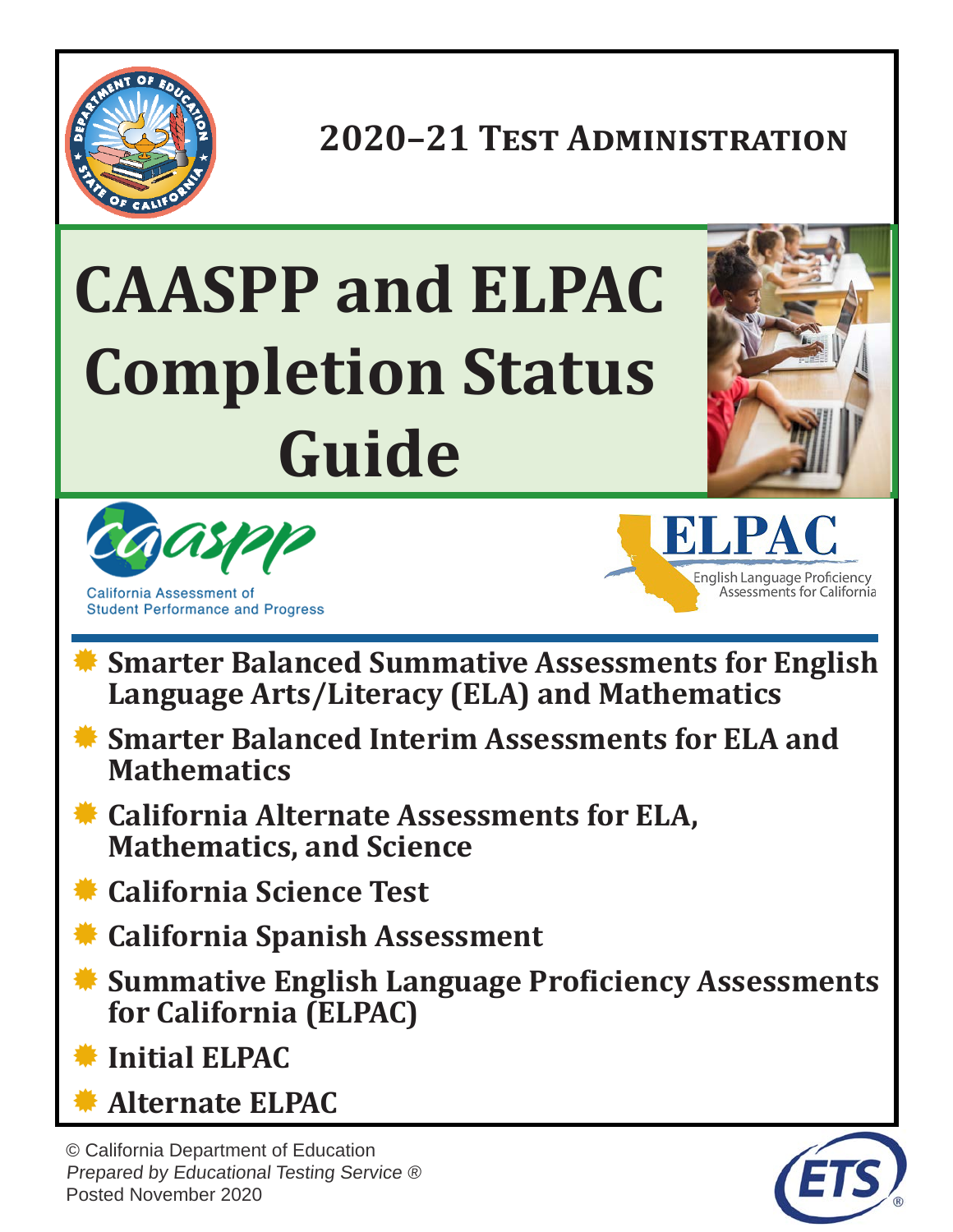## Guide to CAASPP and ELPAC Completion Status

## **Table of Contents**

## **List of Tables**

| Table 2. Online Testing Progress Report Column Attribute Definitions  27 |  |
|--------------------------------------------------------------------------|--|
|                                                                          |  |
|                                                                          |  |
|                                                                          |  |
|                                                                          |  |
|                                                                          |  |

## **List of Figures**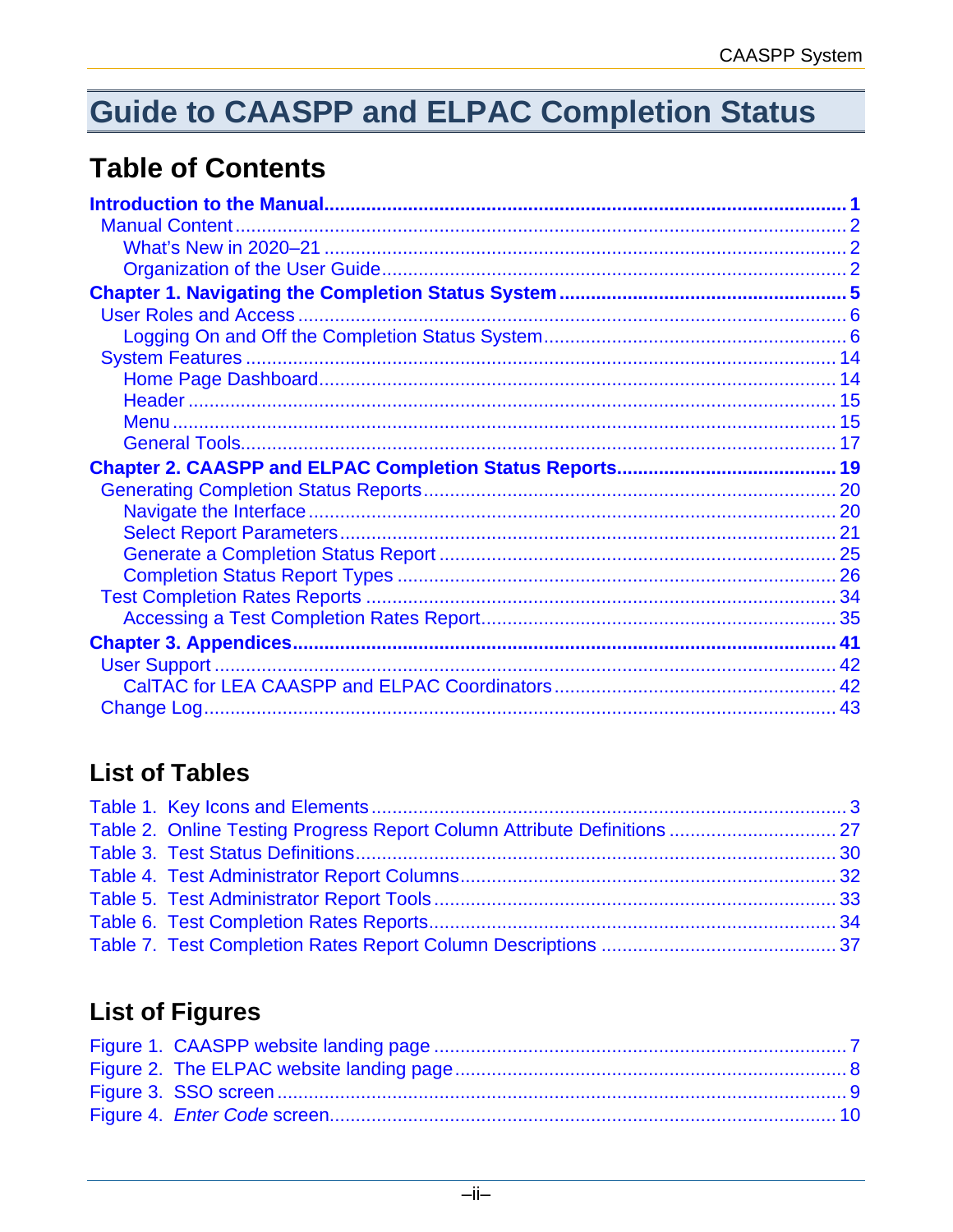| Figure 9. Menu bar with Completion Status Reports drop-down list 16        |  |
|----------------------------------------------------------------------------|--|
|                                                                            |  |
|                                                                            |  |
|                                                                            |  |
|                                                                            |  |
|                                                                            |  |
|                                                                            |  |
|                                                                            |  |
|                                                                            |  |
|                                                                            |  |
|                                                                            |  |
|                                                                            |  |
| Figure 21. "Step 3: Get Specific" of the Plan and Manage Testing screen 32 |  |
|                                                                            |  |
|                                                                            |  |
|                                                                            |  |
| Figure 25. Sample Test Completion Rates Report for tests within the LEA 37 |  |

#### **Acronyms and Initialisms Used in the** *Guide to CAASPP and ELPAC Completion Status*

| <b>Term</b>   | <b>Meaning</b>                                                 |
|---------------|----------------------------------------------------------------|
| CAA           | California Alternate Assessment                                |
| <b>CAASPP</b> | California Assessment of Student Performance and Progress      |
| CalTAC        | <b>California Technical Assistance Center</b>                  |
| <b>CAST</b>   | <b>California Science Test</b>                                 |
| <b>CSA</b>    | California Spanish Assessment                                  |
| <b>CSV</b>    | comma separated value                                          |
| <b>ELA</b>    | English language arts/literacy                                 |
| EL            | English learner                                                |
| <b>ELPAC</b>  | <b>English Language Proficiency Assessments for California</b> |
| <b>ELPT</b>   | English language arts/literacy performance task                |
| <b>IAB</b>    | <b>Interim Assessment Block</b>                                |
| <b>ICA</b>    | <b>Interim Comprehensive Assessment</b>                        |
| <b>LEA</b>    | local educational agency                                       |
| <b>NTE</b>    | Not tested due to medical emergency                            |
| <b>PGE</b>    | Parent/Guardian exemption                                      |
| PT            | performance task                                               |
| <b>SSID</b>   | <b>Statewide Student Identifier</b>                            |
| SSO           | single-sign on                                                 |
| <b>TOMS</b>   | <b>Test Operations Management System</b>                       |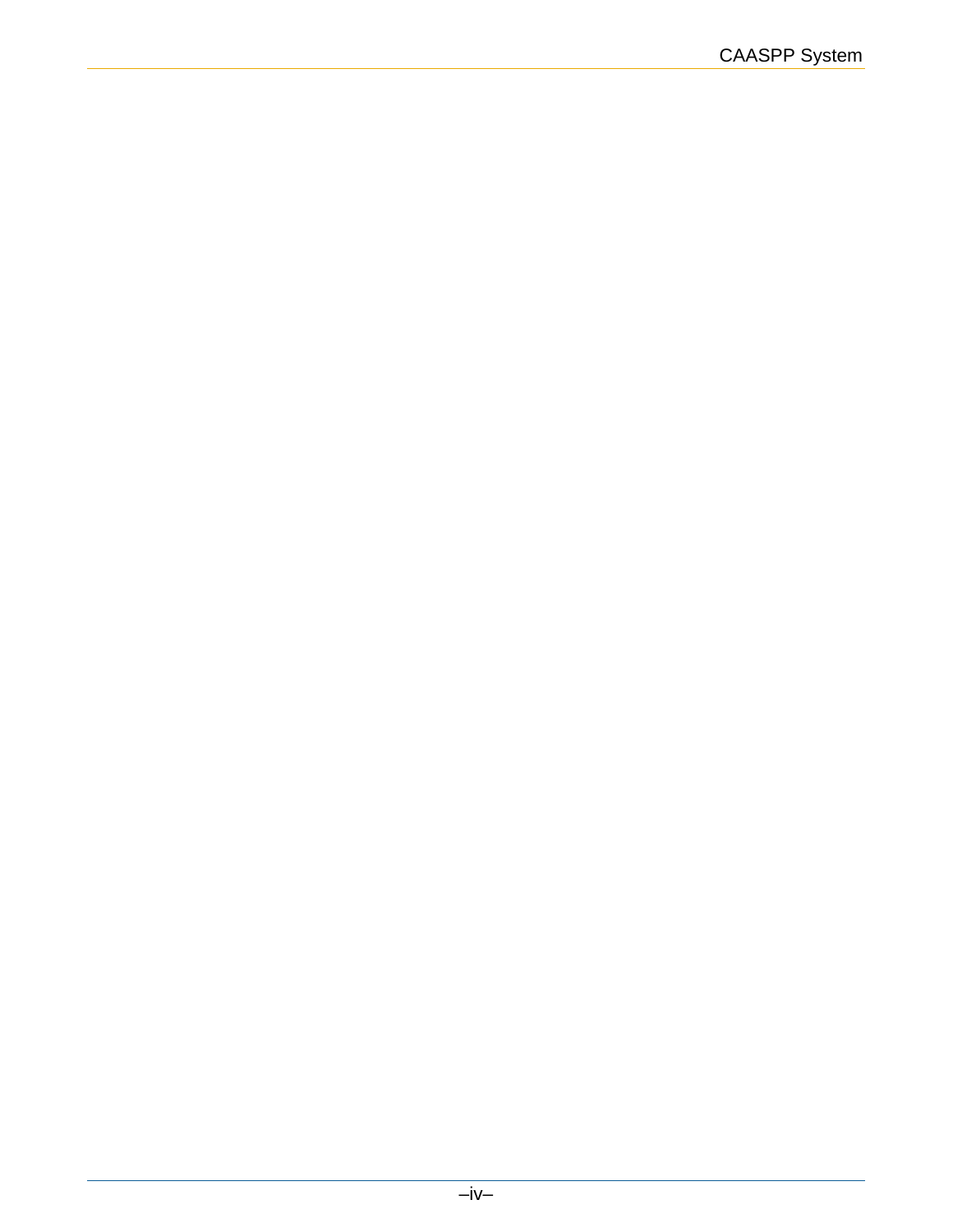## <span id="page-4-0"></span>**Introduction to the Manual**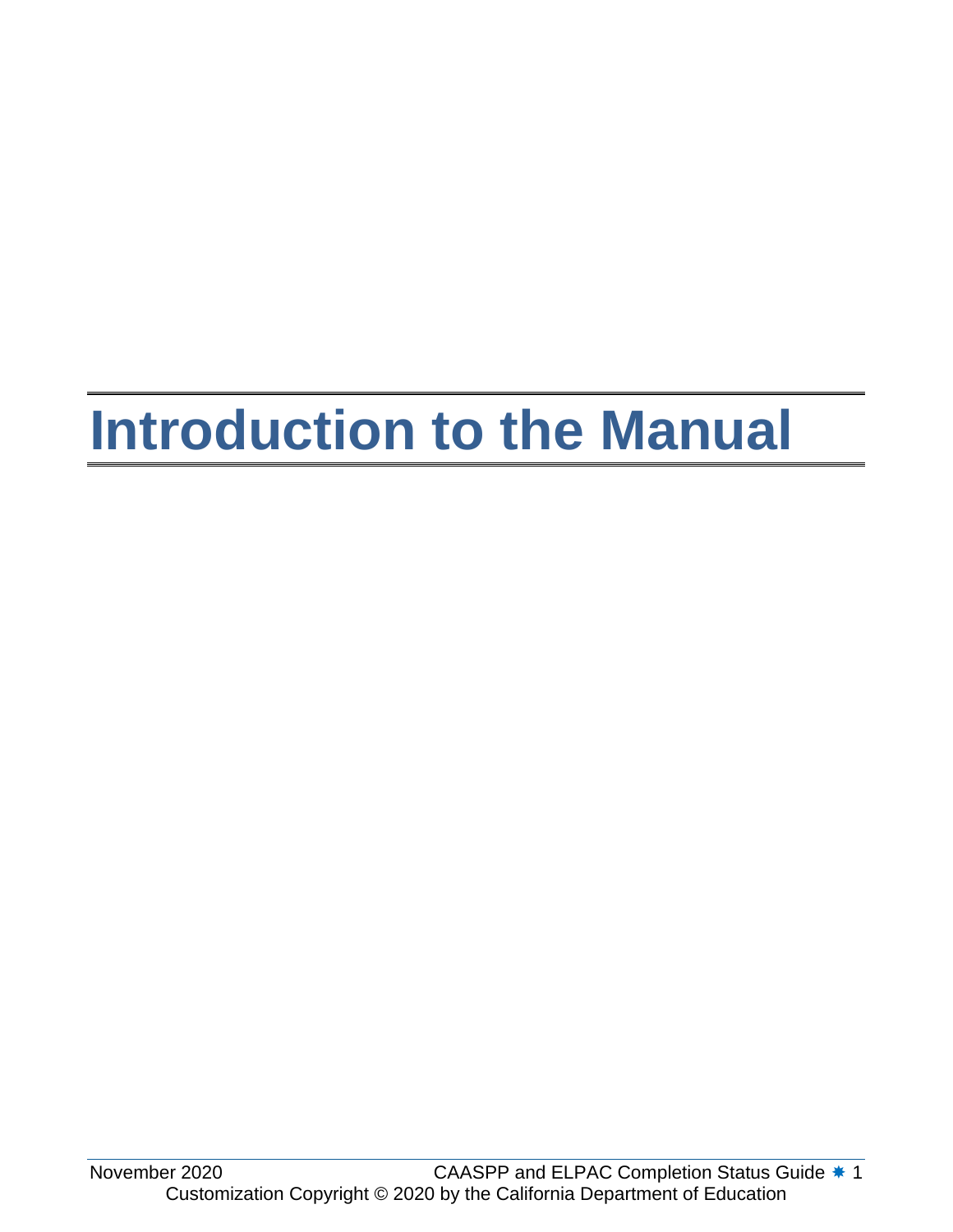



## <span id="page-5-0"></span>**Manual Content**

The Completion Status interface is the primary means of viewing test status and completion data for students taking part in the CAASPP in English language arts/literacy (ELA), mathematics, and science; the assessment in Spanish reading/language arts, the California Spanish Assessment; and the English Language Proficiency Assessments for California (ELPAC). This web-based system enables authorized local educational agency (LEA) CAASPP and ELPAC coordinator, CAASPP and ELPAC test site coordinator, test administrator, and test examiner users to view test progress information for students participating in the online CAASPP test administration in ELA, mathematics, and science, as well as the ELPAC.

## <span id="page-5-1"></span>**What's New in 2020–21**

### **Roster Management**

The Roster Management interface is scheduled to be retired on December 31, 2020, at the same time as the Online Reporting System. CAASPP users needing to access this system should refer to chapter 3 of the *2019–20 [Completion Status and Roster Management Guide](https://www.caaspp.org/rsc/pdfs/CAASPP-ELPAC.completion-status-roster-management-guide.2019-20.pdf)* for instructions on how to use this system. After January 1, 2021, rosters associated with reporting will be created in the California Educator Reporting System, which will be the only reporting system for California assessments.

## **Completion Status**

- A floating section navigation tool, the "Go to section bar," was added to allow users to quickly access a section of the *Plan and Manage Testing* screen. Refer to the [Navigate](#page-23-1)  [the Interface](#page-23-1) subsection for a description of this on-screen tool.
- Progress for the Initial ELPAC and Alternate ELPAC Operational Field Test is included in the ELPAC data that is reported.

## <span id="page-5-2"></span>**Organization of the User Guide**

This user guide provides information about each of the system features available to authorized LEA and test site personnel available test management resources. This user guide is organized as follows:

• [Chapter 1, Navigating the Completion Status System,](#page-8-1) provides an overview of the Completion Status system, which enables users to determine which students have completed or need to complete testing, as well as information about how to access Completion Status reports, including logon instructions, LEA- and school-level account differences, and details about the tools available to users.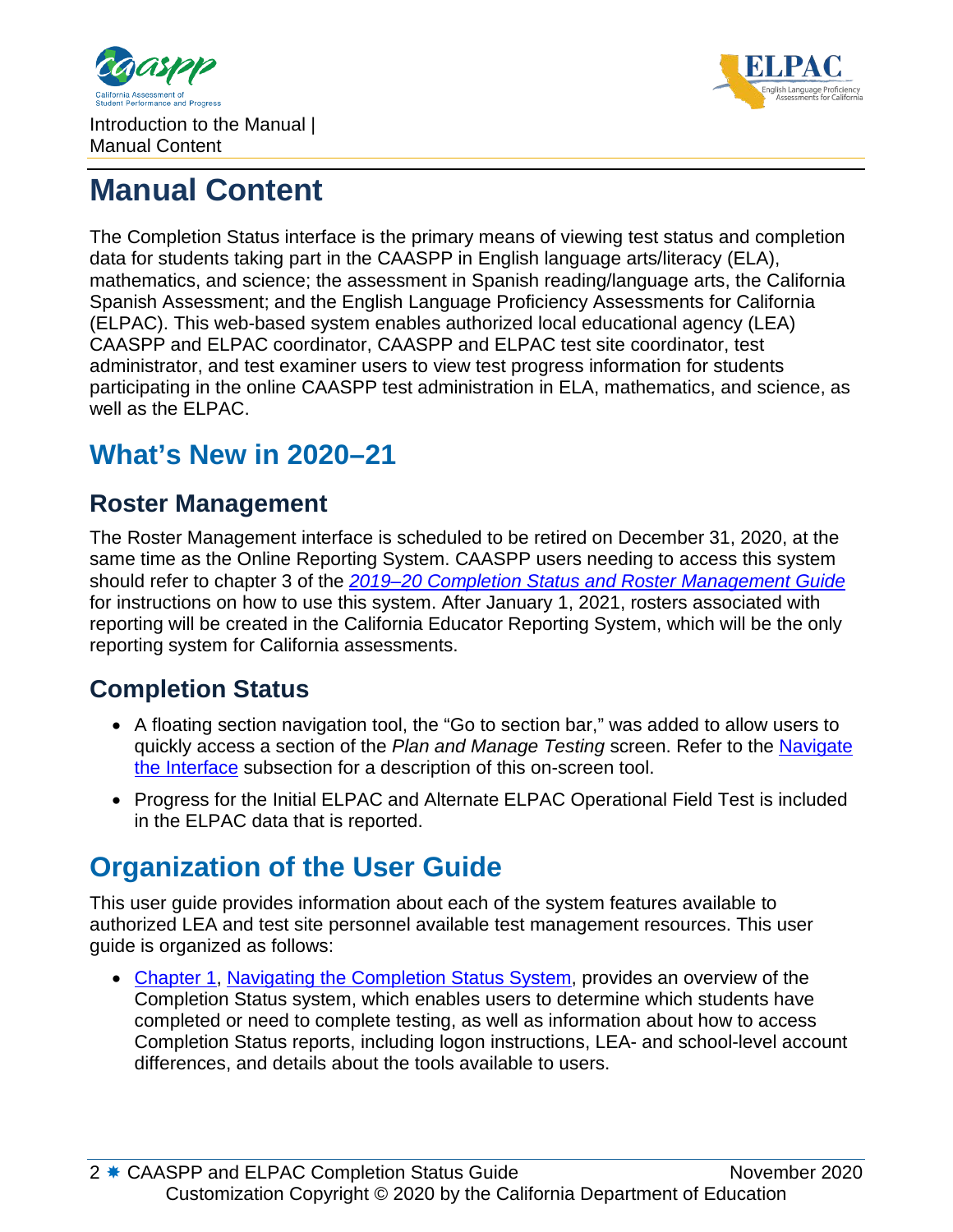



- [Chapter 2, Completion Status Reports,](#page-22-1) includes instructions on generating LEA- and school-level Completion Status reports, with specifics on how to filter these reports by student demographics and testing progress.
- [Chapter 3, Appendices,](#page-44-1) describes how LEA CAASPP and ELPAC coordinators can obtain assistance with the Completion Status system and includes a manual change log.

<span id="page-6-0"></span>The stylistic features and icons used in this user guide are described in [table 1.](#page-6-0)

| <b>Element</b>   | <b>Description</b>                                                                                                                      |
|------------------|-----------------------------------------------------------------------------------------------------------------------------------------|
| ∕ R              | <b>Warning:</b> This symbol appears with text that contains extremely important<br>information regarding actions that may cause errors. |
| $\blacktriangle$ | <b>Caution:</b> This symbol appears with text that contains important information<br>regarding a task.                                  |
|                  | Note: This symbol appears next to text that contains helpful information or<br>reminders.                                               |
|                  | <b>Resources:</b> This symbol accompanies a list of URLs for web pages and web<br>documents that provide additional information.        |
| [Text]           | Text in brackets is used to indicate a link or button that is selectable.                                                               |
| <b>Text</b>      | Text that is underlined and blue is used to indicate hyperlinks or cross<br>references in the document.                                 |

#### **Table 1. Key Icons and Elements**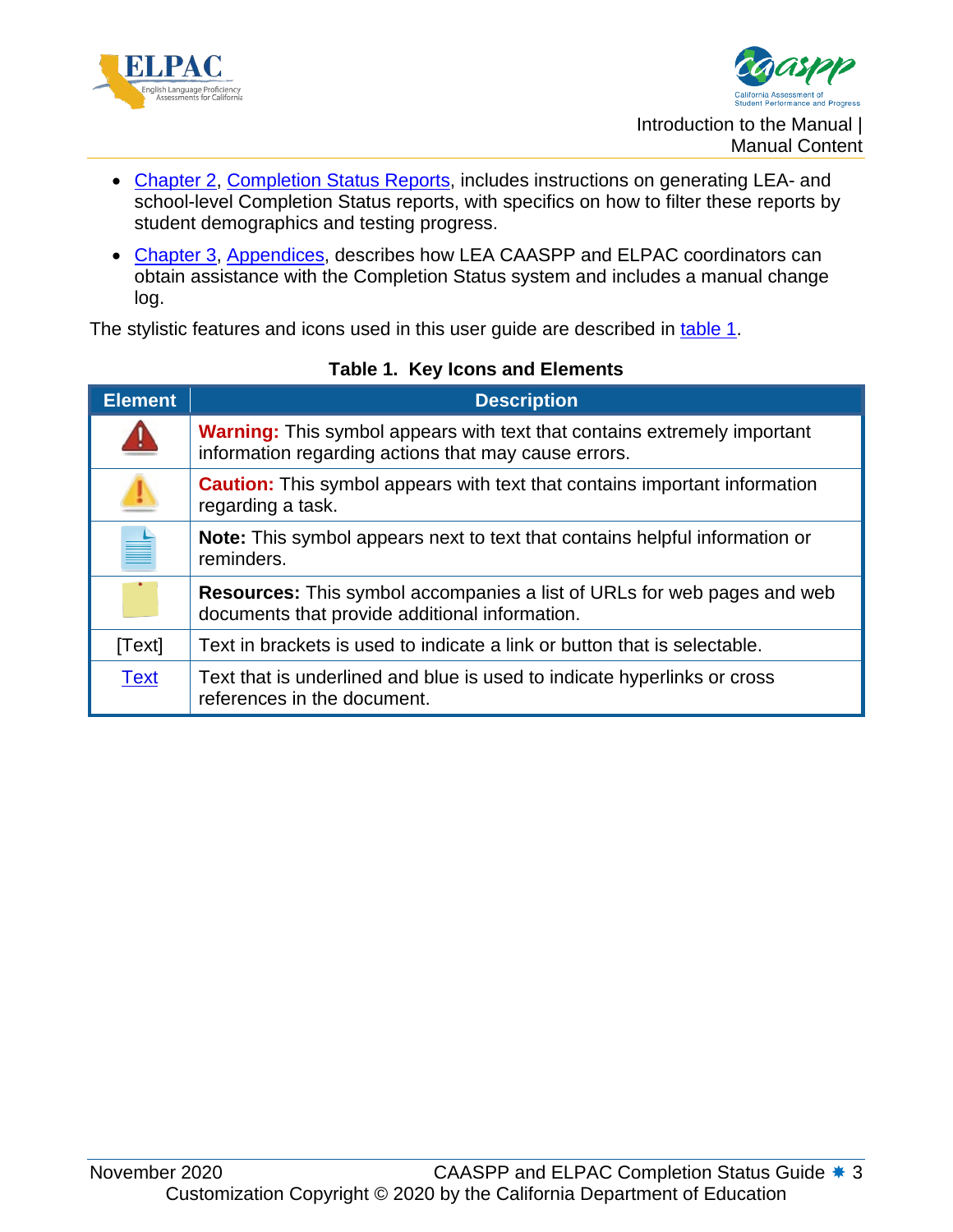

Introduction to the Manual | Manual Content



## *This page is left blank intentionally.*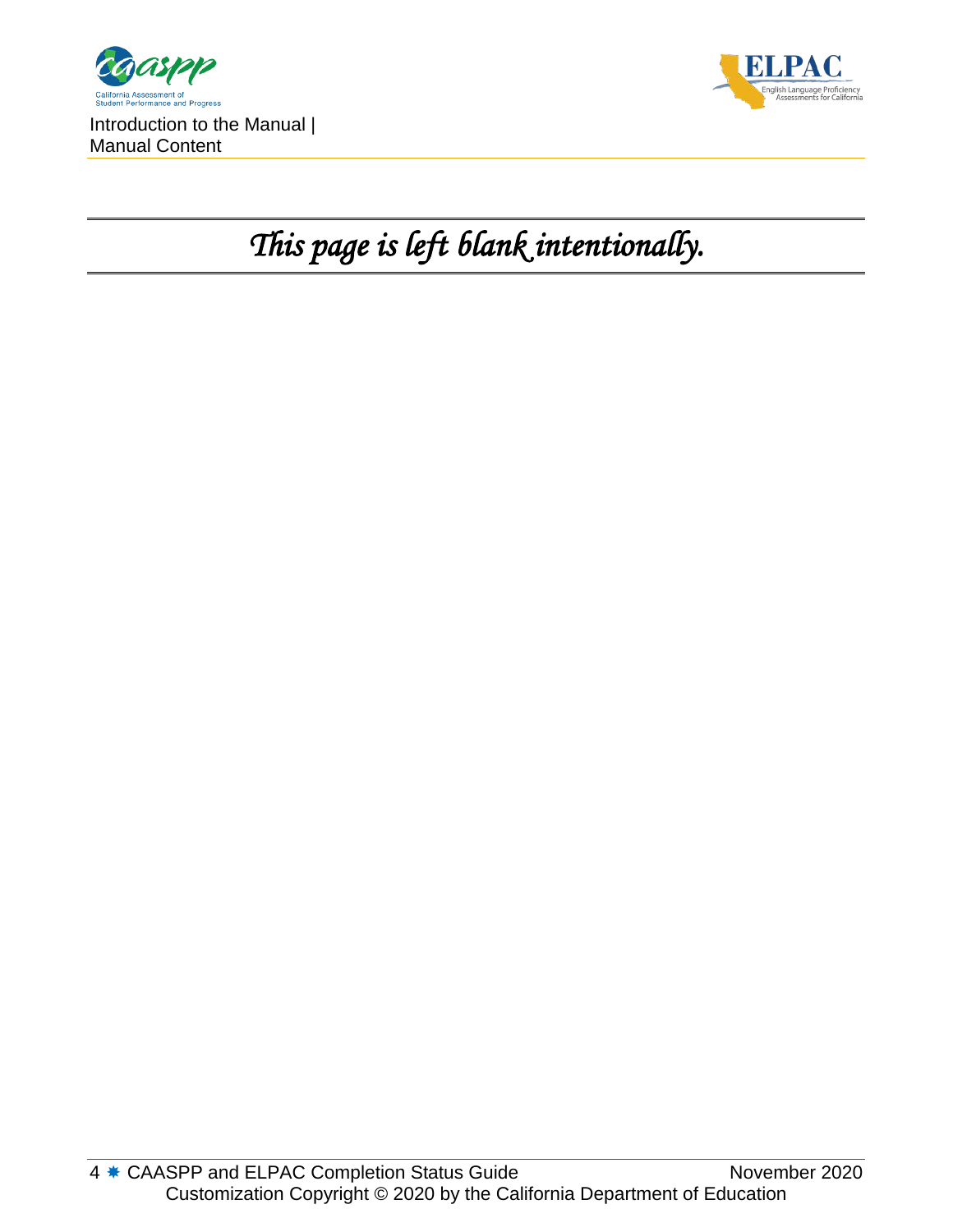## <span id="page-8-1"></span><span id="page-8-0"></span>**Chapter 1. Navigating the Completion Status System**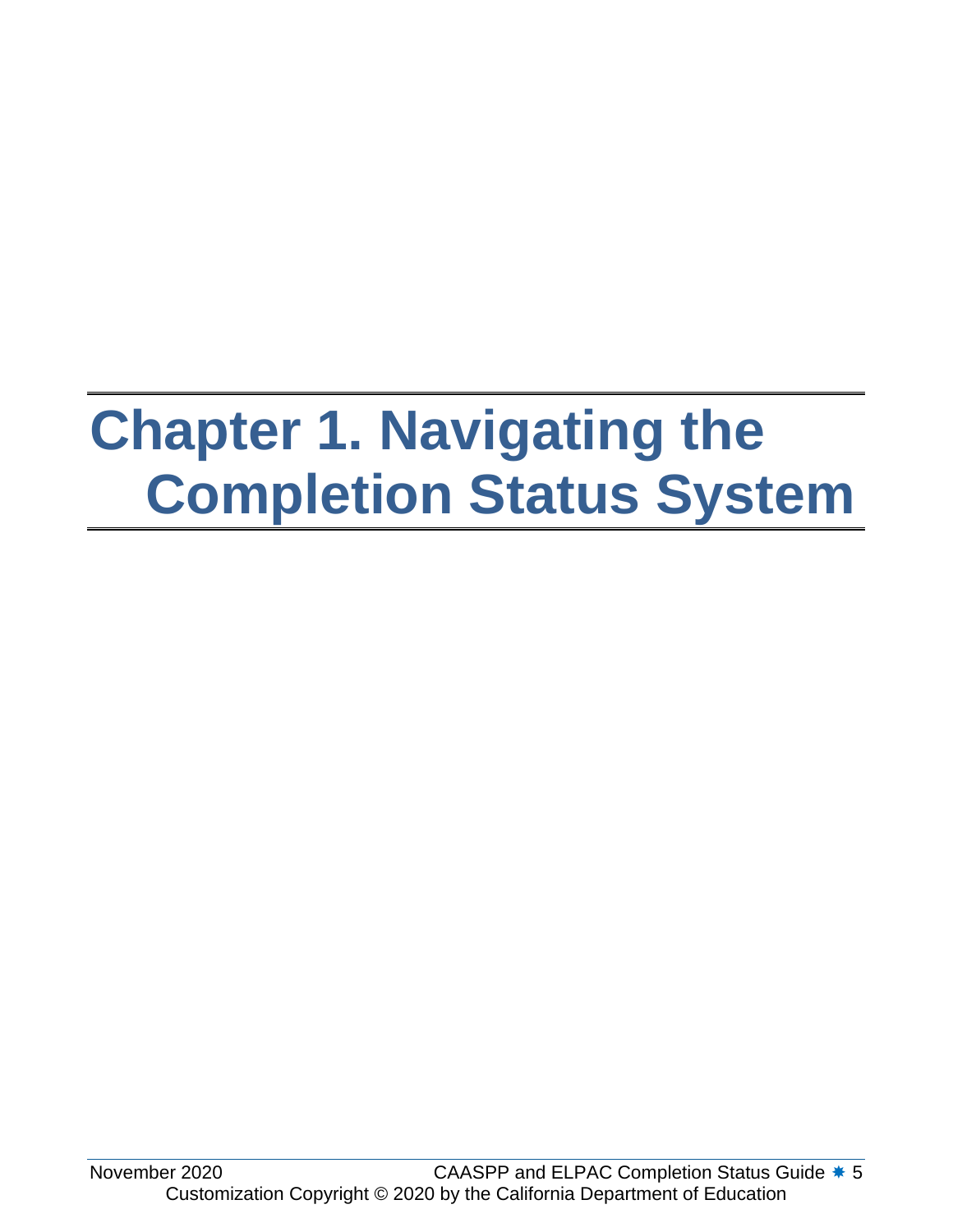



## <span id="page-9-0"></span>**User Roles and Access**

#### **Resources:**

- California Assessment of Student Performance and Progress (CAASPP) website[—https://www.caaspp.org/](https://www.caaspp.org/)
- CAASPP and English Language Proficiency Assessments for California (ELPAC) Test Operations Management System (TOMS)[—https://mytoms.ets.org/](https://mytoms.ets.org/)
- ELPAC User Roles in TOMS web page-http://elpac.org/test[administration/instructions/toms-users/](http://elpac.org/test-administration/instructions/toms-users/)
- ELPAC website[—https://www.elpac.org/](https://www.elpac.org/)
- User Roles in TOMS web page[—https://www.caaspp.org/administration/toms/](https://www.caaspp.org/administration/toms/toms-users.html) [toms-users.html](https://www.caaspp.org/administration/toms/toms-users.html)

The Completion Status system operates in a secure, role-based structure. Access to reports and data in the system depends upon the user's role in TOMS as well as the user's schooland local educational agency (LEA)-level associations. The [CAASPP User Roles in TOMS](https://www.caaspp.org/administration/toms/toms-users.html) and **ELPAC User Roles in TOMS** web pages describe the reports and features that are accessible for each user role. In the Completion Status system, users in all user roles can access two report types: the Plan and Manage Testing Report and the Test Completion Rates Report. Users can search for student testing information by a single Statewide Student Identifier (SSID) or multiple SSIDs and produce a report of each test given to that selection of SSIDs.

> **Warning:** School-level users cannot view LEA-level data. For example, a test site coordinator may view only test data for students within that test site coordinator's school.

## <span id="page-9-1"></span>**Logging On and Off the Completion Status System**

Accessing the Completion Status system requires an authorized username (email address) and password for the single-sign on (SSO) system. SSO is designed to ease the logon process and simplify navigation between systems. The applications it serves include:

- TOMS
- Test Administrator Interface
- Test Administrator Practice and Training Test Site
- Smarter Balanced Tools for Teachers
- Online Reporting System
- Interim Assessment Hand Scoring System
- Completion Status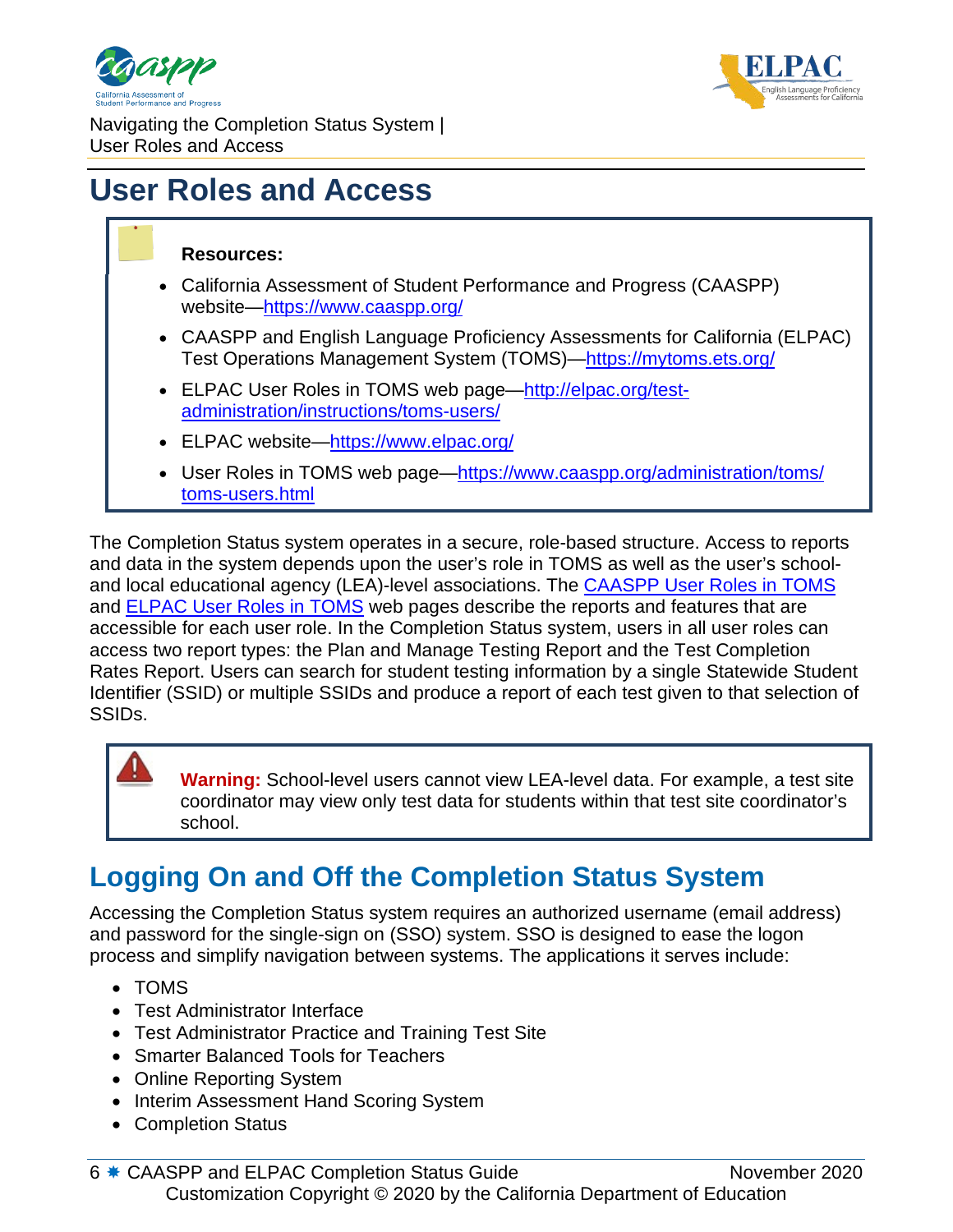



• California Educator Reporting System

Access to each system and its features is dependent on the access provided by the user's assigned role. Test administrators and test examiners who have not received logon information for the CAASPP or ELPAC systems should contact the test site coordinator or LEA coordinator, as user accounts must be created in TOMS before access is granted to the Completion Status system. Test site coordinators should contact the LEA coordinator with any logon issues the test site coordinator, test administrators, or test examiners encounter.

## **Logging On to Completion Status**

To access the Completion Status system via the CAASPP or ELPAC website:

1. Open a web browser and navigate to the **CAASPP** website [\(figure 1\)](#page-10-0) or the **ELPAC** [website](https://www.elpac.org/) [\(figure 2\)](#page-11-0).

<span id="page-10-0"></span>

**Figure 1. CAASPP website landing page**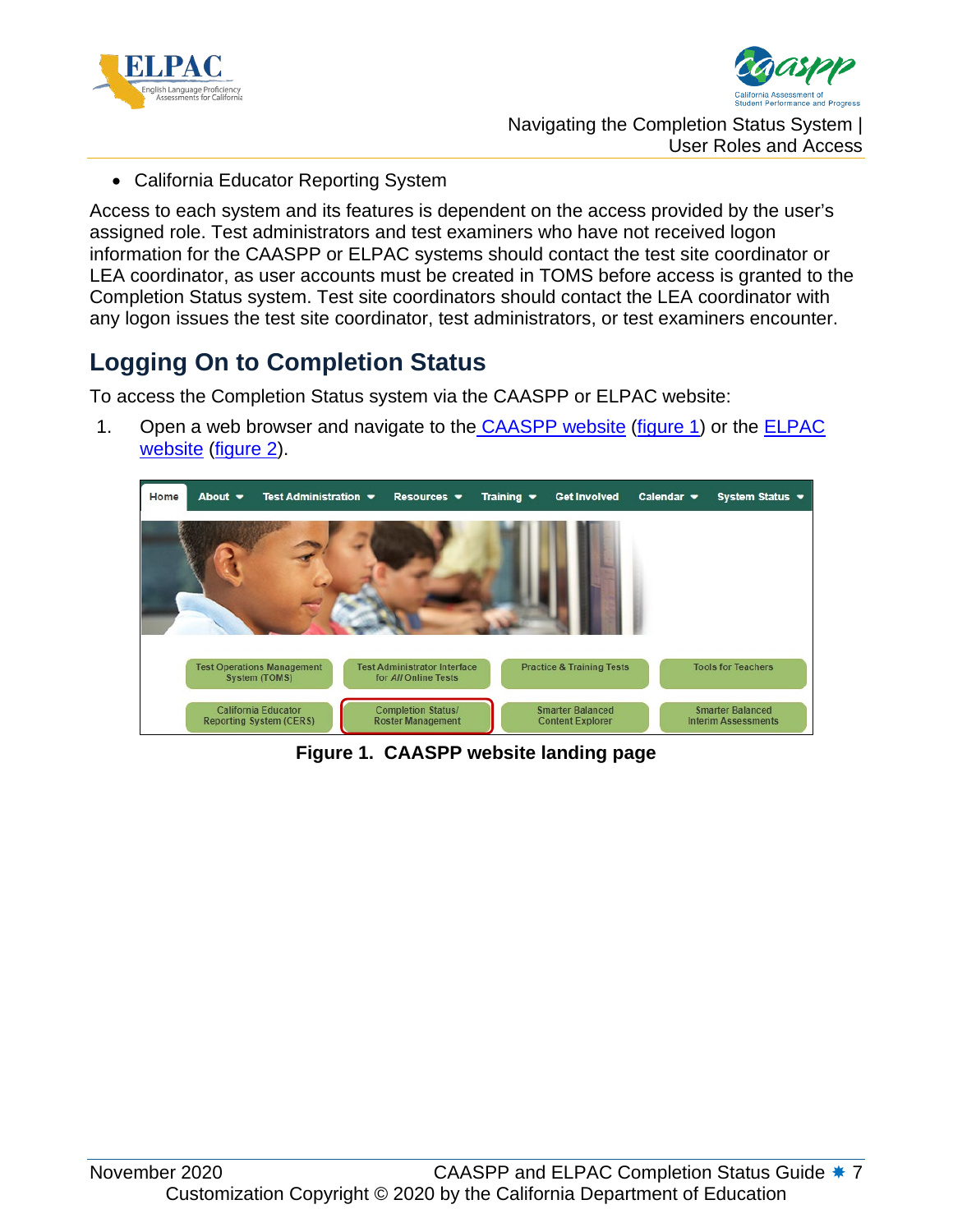



| <b>Help for LEA</b><br><b>ELPAC</b>                                               | <b>The ELPAC Website</b>                                                                                                                                                                   |
|-----------------------------------------------------------------------------------|--------------------------------------------------------------------------------------------------------------------------------------------------------------------------------------------|
| Coordinators-<br>Hours: M-F, 7 a.m.<br>to 5 p.m. PT<br>Call <b>1 800-955-2954</b> | The English Language Proficiency Assessments for California (ELPAC) website serves as the portal for resources that a<br>local educational agency (LEA) will need to administer the ELPAC. |
| Email & caltac@ets.org<br>Online O Chat now                                       | News and Tips for the ELPAC Administration<br>1.                                                                                                                                           |
| <b>Test Operations Management</b><br>System (TOMS)                                |                                                                                                                                                                                            |
| <b>Test Administrator Interface for</b><br><b>All Online Tests</b>                | 2.                                                                                                                                                                                         |
| Data Entry Interface and<br><b>Teacher Hand Scoring System</b>                    | 3.                                                                                                                                                                                         |
| <b>Completion Status</b>                                                          |                                                                                                                                                                                            |
| California Educator<br><b>Reporting System (CERS)</b>                             |                                                                                                                                                                                            |
| <b>Practice &amp; Training Tests</b>                                              |                                                                                                                                                                                            |
| <b>Technology Resources</b>                                                       |                                                                                                                                                                                            |
| <b>Technology Readiness Checker</b><br>for Students                               |                                                                                                                                                                                            |
| <b>Tools for Teachers</b>                                                         |                                                                                                                                                                                            |

**Figure 2. The ELPAC website landing page**

<span id="page-11-0"></span>2. On the CAASPP website, select the [**Completion Status/Roster Management**] button. On the ELPAC website landing page, select the [**Completion Status**] button on the left navigation bar.)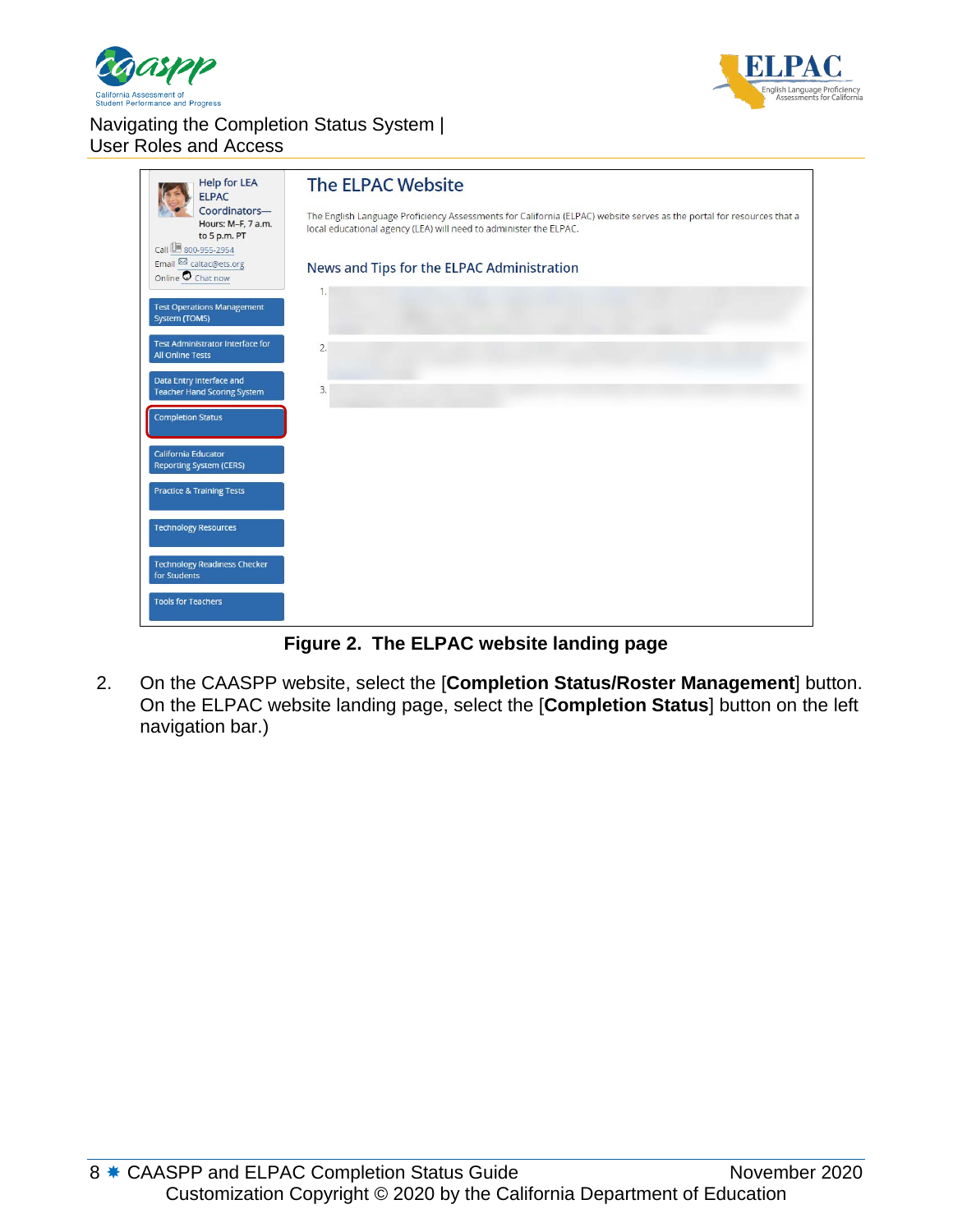



#### 3. The SSO screen, shown in [figure 3,](#page-12-0) will appear.



**Figure 3. SSO screen**

- <span id="page-12-0"></span>4. SSO allows the user to log on to each of the online systems supporting the CAASPP or ELPAC test administration, as assigned. After logging on, the user can switch between systems without having to log on and off each system.
- 5. Enter the user's email address in the *Email Address* field.
- 6. Enter the user's password in the *Password* field.
- 7. Select the [**Secure Logon**] button.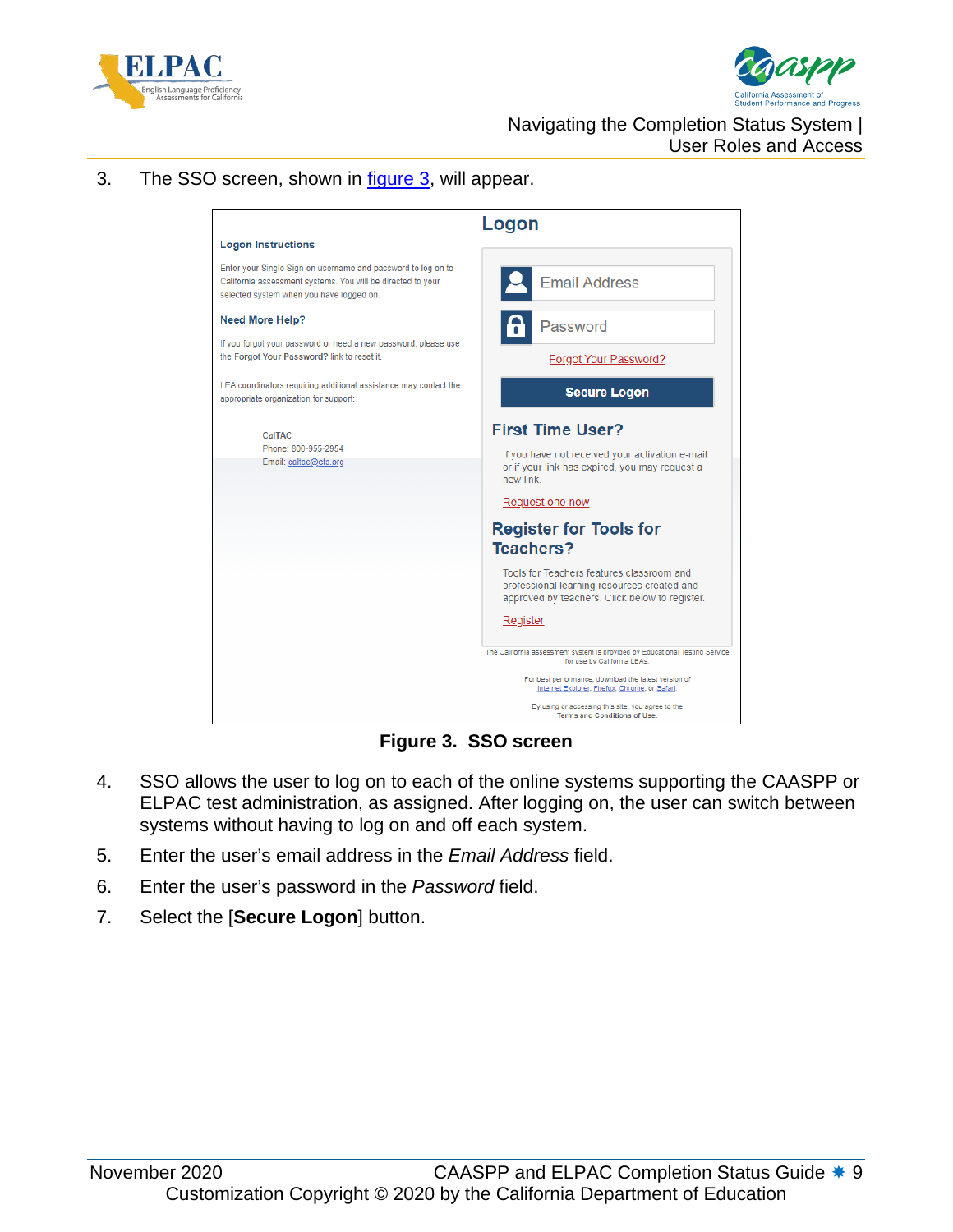



8. If this is the first time the user has logged on using a particular web browser or device, the *Enter Code* screen, as presented in [figure 4,](#page-13-0) appears.

| <b>Enter Code</b>                                                                     |
|---------------------------------------------------------------------------------------|
| A code has been sent to your email address. The<br>code will expire after 15 minutes. |
| <b>Enter Emailed Code</b>                                                             |
| <b>Submit</b>                                                                         |
| <b>Resend Code</b>                                                                    |
| Cancel                                                                                |
|                                                                                       |

**Figure 4.** *Enter Code* **screen**

- <span id="page-13-0"></span>a. Retrieve the code included in the system email that was sent to the user's email address.
- b. Enter the code in the *Enter Emailed Code* field. This code expires 15 minutes after it is received in the email. If the code expires, proceed to step d.
- c. Select the [**Submit**] button to enter TOMS.
- d. If the code expired, select the [**Resend Code**] button for a new code and repeat these steps to enter the new code.

#### **To access the Completion Status system via TOMS:**

1. Open a web browser, navigate to [TOMS,](https://mytoms.ets.org/) and complete the SSO screen, shown in [figure 3,](#page-12-0) using the instructions provided previously.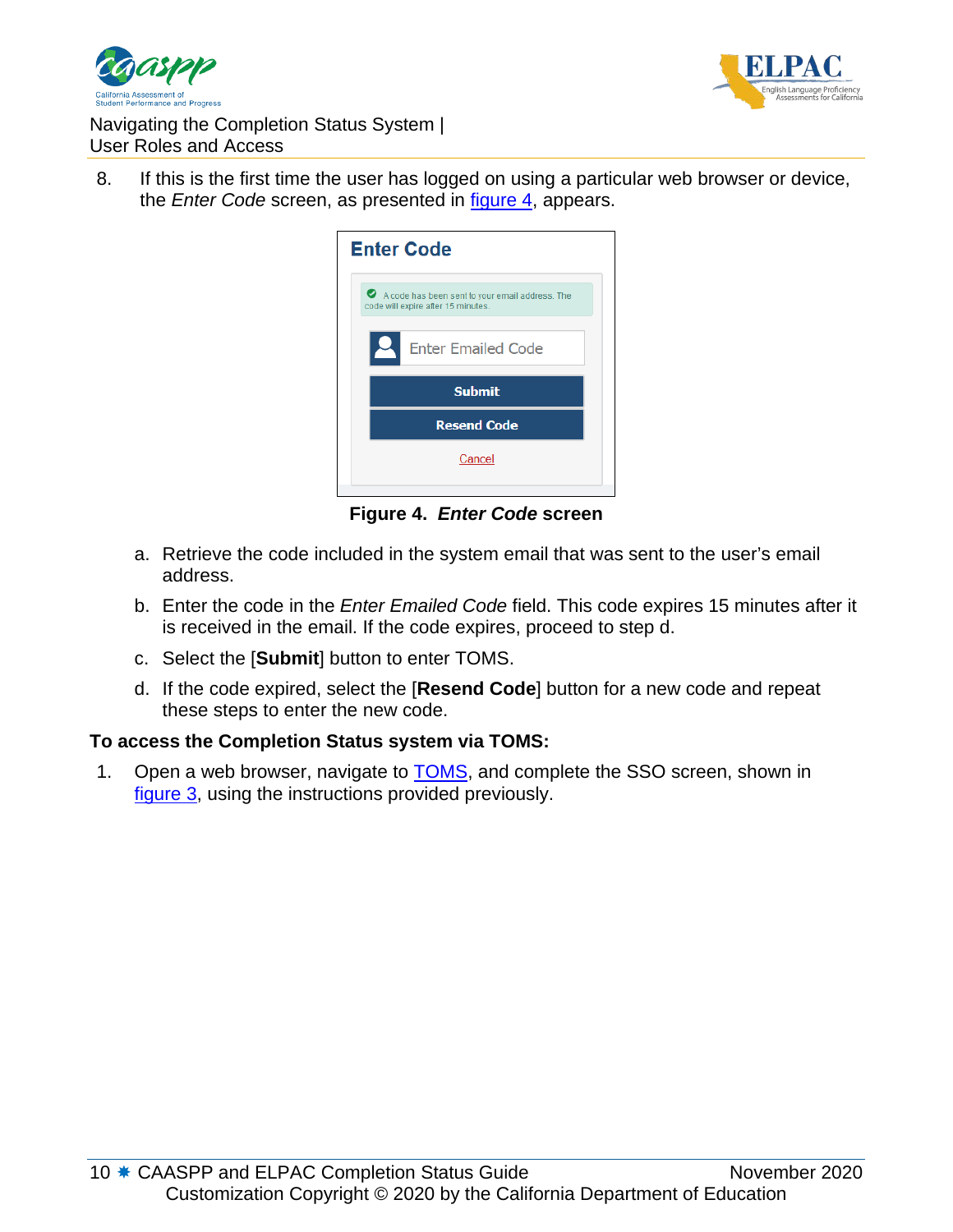



2. Select [**Links**] from the top navigation bar and then the [Completion Status and Roster Management] link from the *Links* screen [\(figure 5\)](#page-14-0).

|                                                  |               |                       |  | Organizations Users Students Admins Orders Credentialing STAIRS Audio Resources |  |                            | <b>Links</b> | Reports |
|--------------------------------------------------|---------------|-----------------------|--|---------------------------------------------------------------------------------|--|----------------------------|--------------|---------|
| <b>External Links</b>                            |               |                       |  |                                                                                 |  |                            |              |         |
| $\mathbb{Z}$ Links                               |               |                       |  |                                                                                 |  | <b>O</b> Page Instructions |              |         |
| Links<br>合<br>⋋                                  | $\rightarrow$ | <b>External Links</b> |  |                                                                                 |  |                            |              |         |
| <b>Test Administrator (TA) Interface</b>         |               |                       |  |                                                                                 |  |                            |              |         |
| <b>Completion Status and Roster Management</b>   |               |                       |  |                                                                                 |  |                            |              |         |
| <b>Online Reporting System (ORS)</b>             |               |                       |  |                                                                                 |  |                            |              |         |
| Data Entry Interface (DEI)                       |               |                       |  |                                                                                 |  |                            |              |         |
| Initial ELPAC Teacher Hand Scoring System (THSS) |               |                       |  |                                                                                 |  |                            |              |         |
| <b>Interim Assessment Viewing System</b>         |               |                       |  |                                                                                 |  |                            |              |         |

#### **Figure 5.** *Links* **screen in TOMS**

<span id="page-14-0"></span>3. The Completion Status system logs the user on automatically.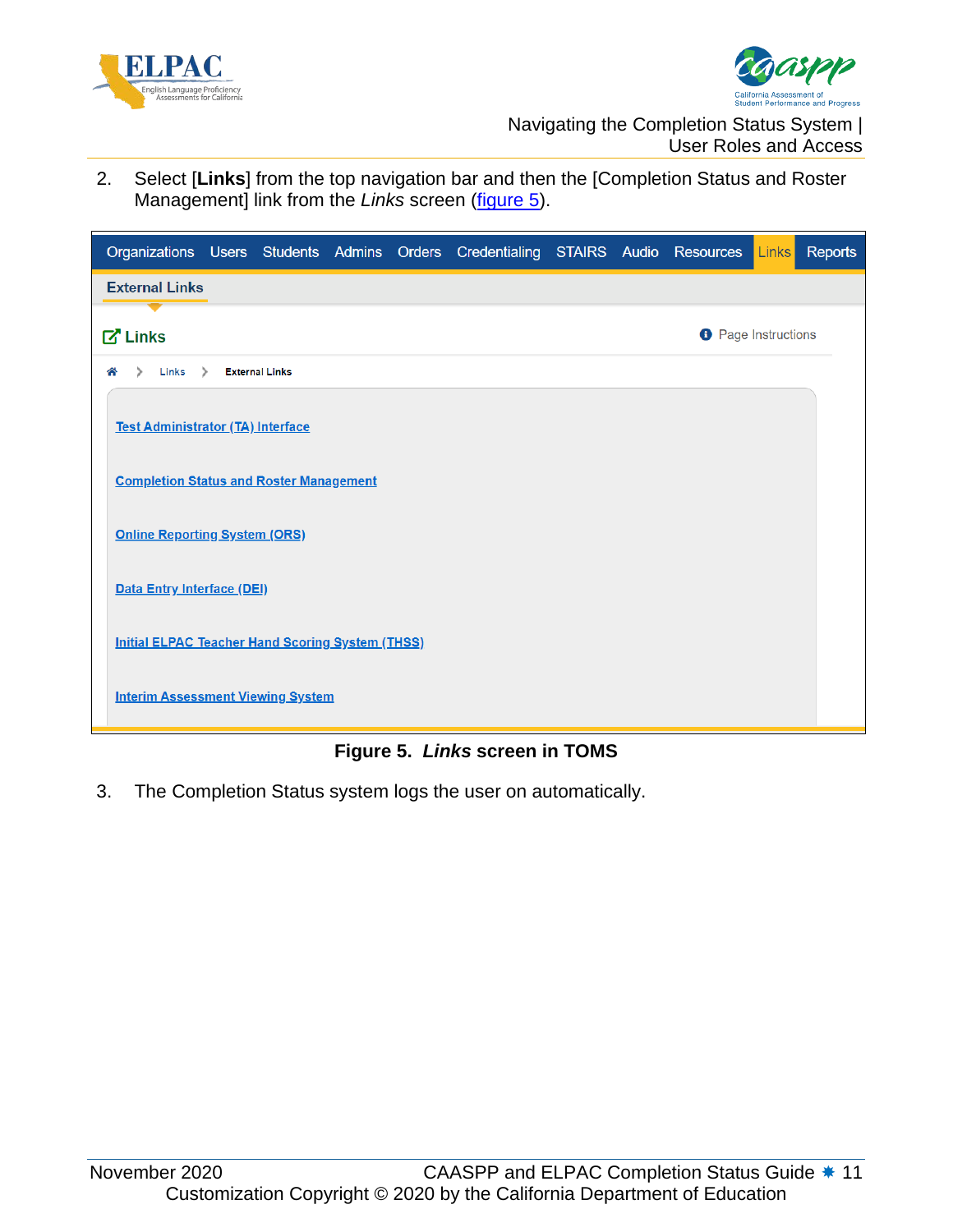



4. Once logged on to the Completion Status system, the user proceeds first to the *Administration Details* screen, shown in [figure 6,](#page-15-0) selects an assigned role, and then selects [**OK**] to proceed to the Completion Status system dashboard page.

| <b>Administration Details</b>                                                    |
|----------------------------------------------------------------------------------|
| Select the Test Administration, User Role, District, and School (as applicable): |
| Test Administration:   California 2020-21<br>$\check{ }$                         |
| User Role: LEA CAASPP Coordinato v                                               |
| *State: California - 000000 v                                                    |
| *District:<br>$-$ Select $-$<br>◡                                                |
|                                                                                  |
|                                                                                  |

**Figure 6.** *Administration Details* **screen**

<span id="page-15-0"></span>5. Select a user role and district (LEA) from the list and then select [**Submit**] to enter the Completion Status system. (The *State* field populates automatically.)

## **Logging Off Completion Status Management**

For security purposes, it is important to log off the Completion Status system to ensure that the reports cannot be accessed by unauthorized users following a session. **Logging off the Completion Status system will log the user off all SSO systems such as the Test Administrator Interface or TOMS.**

> **Caution:** The system has an automatic timeout feature that automatically logs the user off all applications if the user is inactive—that is, if the user does not select any screen elements like a button or link or select an item from a drop-down list for more than 30 minutes.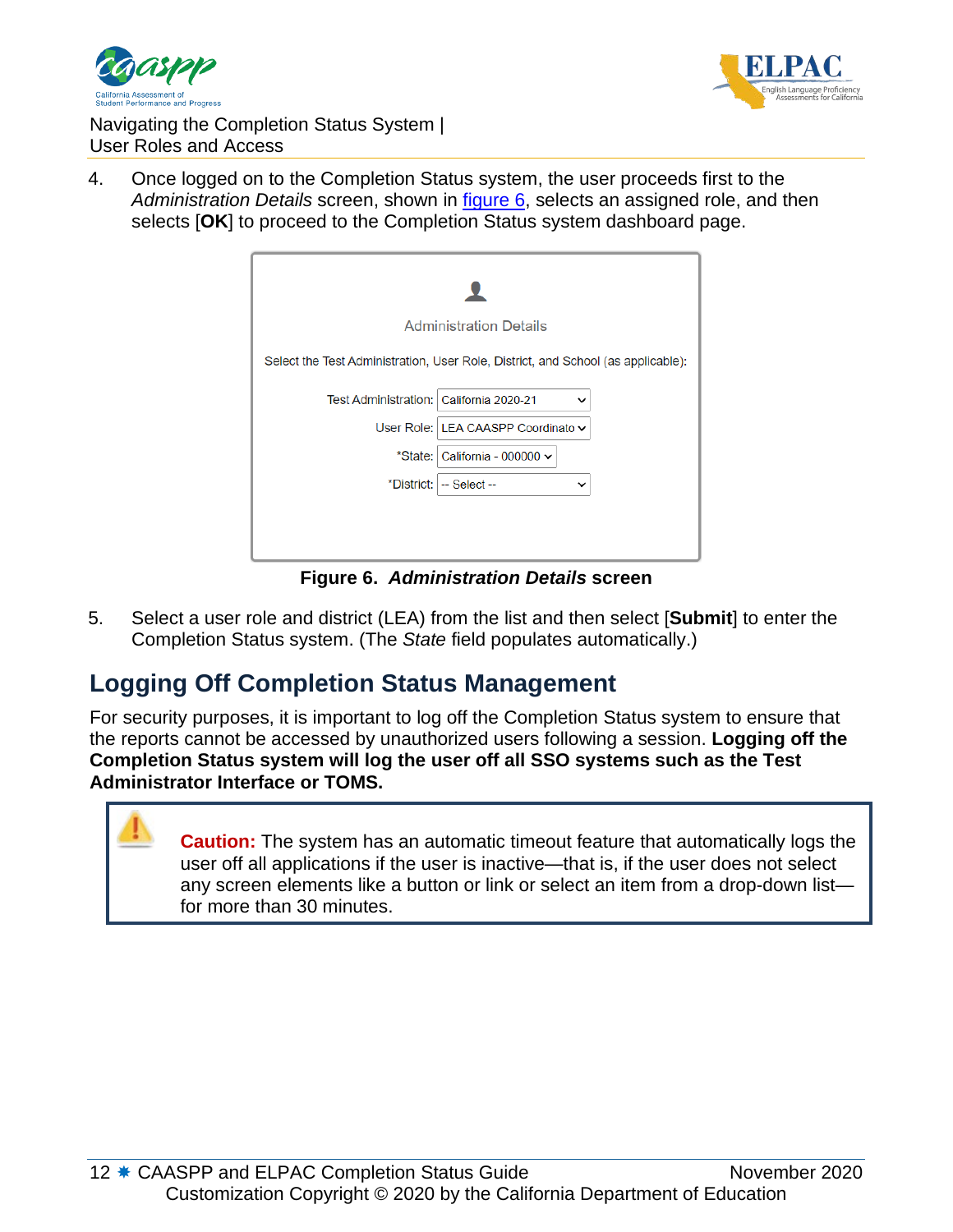



To log off the Completion Status system:

1. Select the [**Log Out**] button in the menu bar at the top right-hand corner of the screen (indicated in [figure 7.](#page-16-0))

<span id="page-16-0"></span>

| Completion Status and Roster Management                                                                              |                                                                                                   |
|----------------------------------------------------------------------------------------------------------------------|---------------------------------------------------------------------------------------------------|
| cgaspp                                                                                                               | Administration: California 2020-21   User:<br>(DC)<br>⑦ Help △ Inbox L Manage Account ▼ B Log Out |
| California Assessment of Bluebell Permittenes and Progress<br><b>Co</b> Preparing for Testing Co Administering Tests |                                                                                                   |
| Completion Status Reports V                                                                                          |                                                                                                   |
| Plan and Manage Testing ting                                                                                         |                                                                                                   |

**Figure 7. Menu bar with [Log Out] button**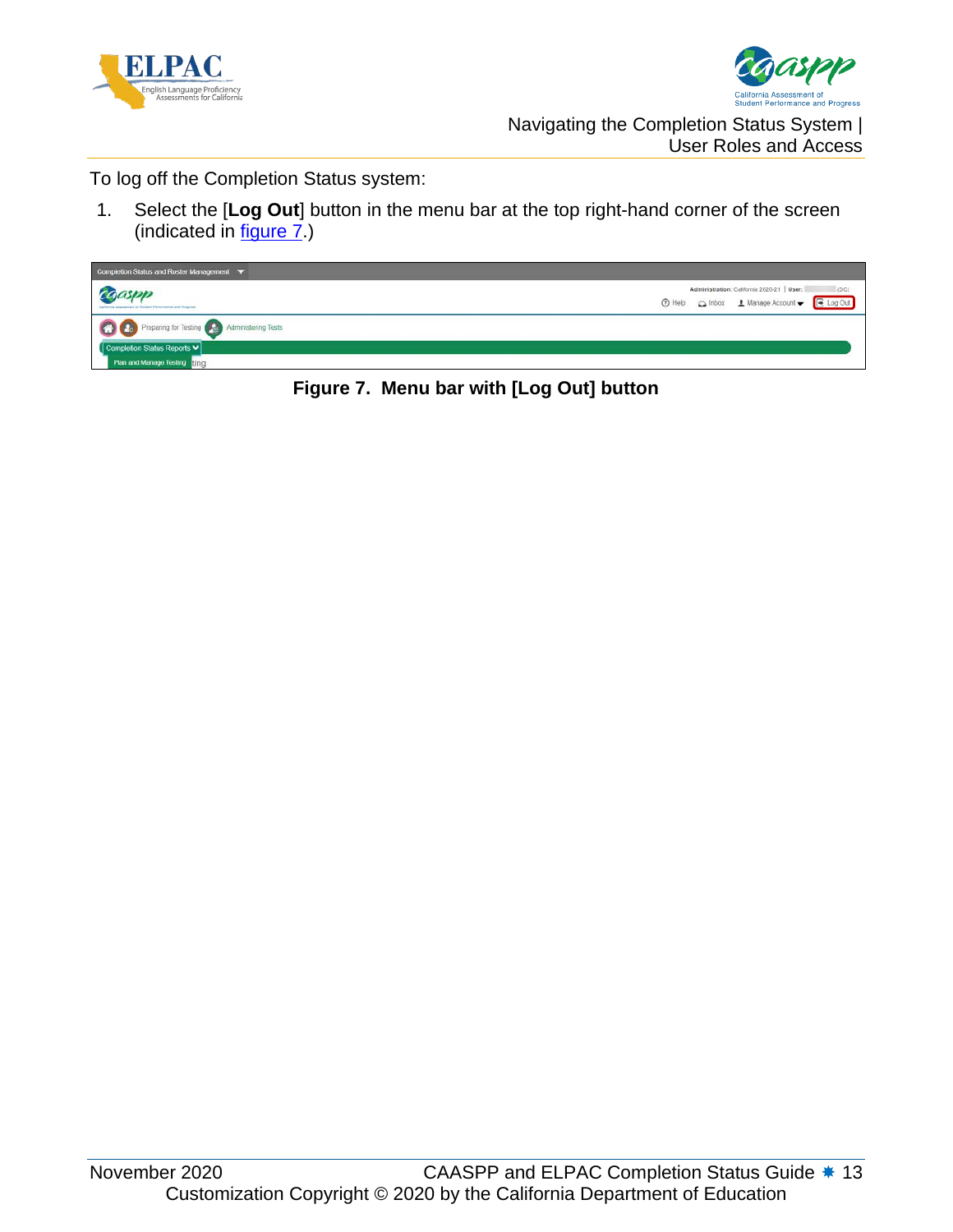



## <span id="page-17-0"></span>**System Features**

#### **Resources:**

- California Assessment of Student Performance and Progress (CAASPP) Manuals and Instructions web page[—https://www.caaspp.org/administration/instructions/](https://www.caaspp.org/administration/instructions/)
- English Language Proficiency Assessments for California (ELPAC) Manuals and Instructions web page[—https://elpac.org/test-administration/instructions/](https://elpac.org/test-administration/instructions/)
- *2019–20 CAASPP and ELPAC Completion Status and Roster Management Guide* web document[—https://www.caaspp.org/rsc/pdfs/CAASPP-ELPAC.completion](https://www.caaspp.org/rsc/pdfs/CAASPP-ELPAC.completion-status-roster-management-guide.2019-20.pdf)[status-roster-management-guide.2019-20.pdf](https://www.caaspp.org/rsc/pdfs/CAASPP-ELPAC.completion-status-roster-management-guide.2019-20.pdf)

All Completion Status features described next are available from both the Home Page Dashboard, which appears at first log on to the Completion Status system and displays every task a user can perform within the system, and the primary menu bar located on any page in the system.

> **Note:** The Completion Status interface uses the term "test administrator" to indicate both the test administrator and test examiner roles.

**Caution:** Use the provided navigational tools and buttons to move between Completion Status screens. Do *not* use the web browser's back button, as data may not load or refresh properly.

## <span id="page-17-1"></span>**Home Page Dashboard**

The Home Page Dashboard, shown in [figure 8,](#page-17-2) displays the task categories in the Completion Status system: Preparing for Testing and Administering Tests. Each category includes a drop-down menu with the available category-specific tasks.

<span id="page-17-2"></span>

**Figure 8. Home Page Dashboard**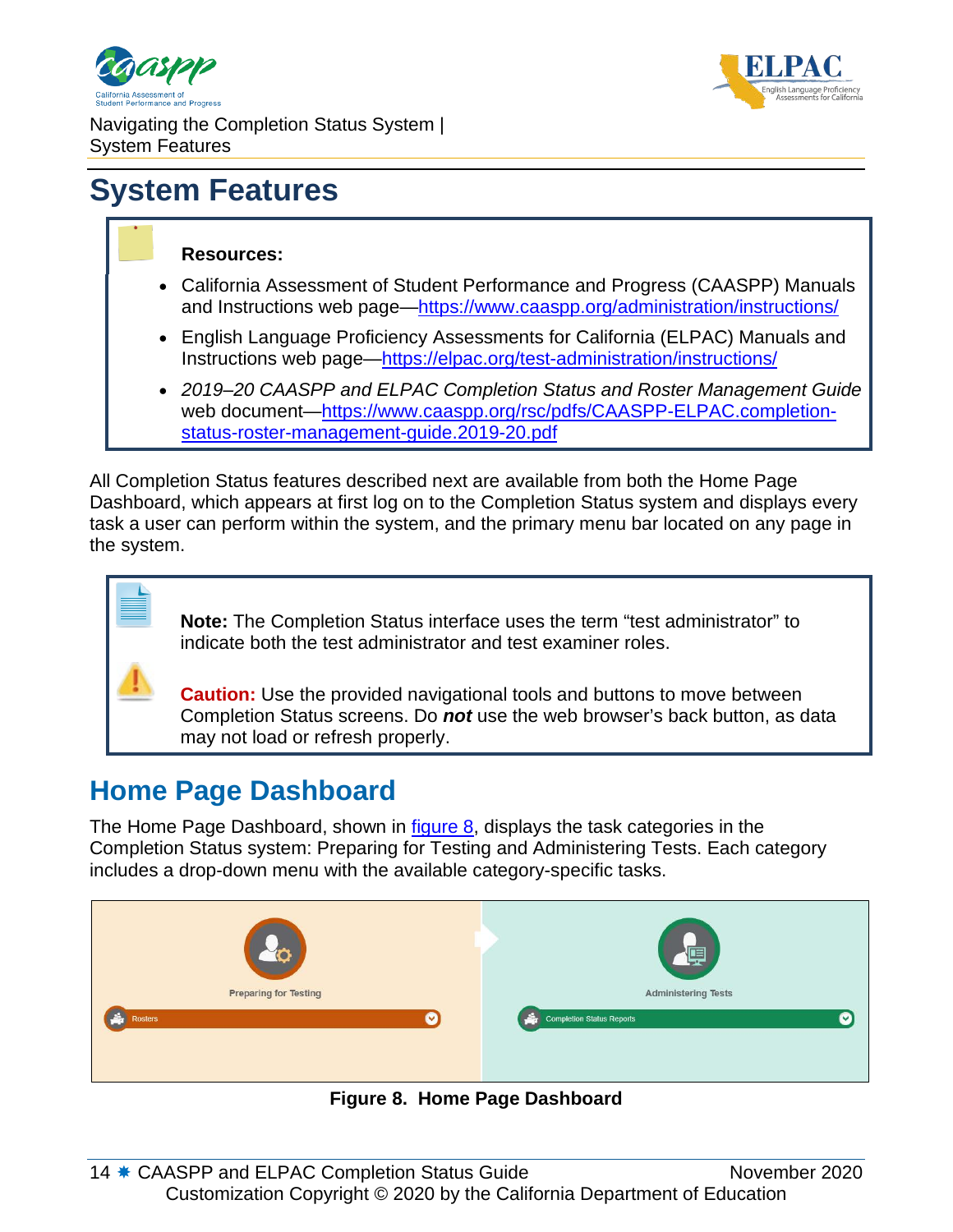



Each task drop-down menu contains a set of related tasks. For example, the *Completion Status Reports* drop-down menu contains three options: *Plan and Manage Testing, Test Completion Rates,* and *Search by SSID*. Refer to the *[2019–20 CAASPP and ELPAC](https://www.caaspp.org/rsc/pdfs/CAASPP-ELPAC.completion-status-roster-management-guide.2019-20.pdf)  [Completion Status and Roster Management Guide](https://www.caaspp.org/rsc/pdfs/CAASPP-ELPAC.completion-status-roster-management-guide.2019-20.pdf)* web document for a description of the functions for the Roster Management system. Roster management is no longer available as of December 31, 2020.

To expand a task drop-down menu and view its set of related tasks, select the [**drop-down menu**] icon [ $\vee$ ] or [ $\vee$ ] located at the end of the menu. To perform a task, select the name of that task listed in this menu.

## <span id="page-18-0"></span>**Header**

The header, referred to in [figure 9,](#page-19-0) is located at the top of the screen and lists the user role for the user who is currently logged on to the system in the top right-hand corner. The singlesign on (SSO) system drop-down menu, which enables the user to switch between the CAASPP or ELPAC SSO systems, is located in the top left-hand corner of the header.

Additionally, the header includes the [**Log Out**] button, which enables the user to log off the system and prevents unauthorized access to student information.

## <span id="page-18-1"></span>**Menu**

**Note:** Actual screen appearance may contain slight variations due to device platform, browser variations, or both.

The menu bar, shown in *figure 9*, appears when a user navigates away from the Home Page Dashboard. It contains four linked icons:

- The [**Home**] icon [  $\bigcirc$  ] takes the user to the Home Page Dashboard from any page within the system.
- The [**Preparing for Testing**] icon [80] and link produce the *Rosters* drop-down lists.
- The [Administering Tests] icon [4] and link produce the *Completion Status Reports* drop-down list from which users can select from the following tasks:
	- Plan and Manage Testing
	- Test Completion Rates
	- Search by SSID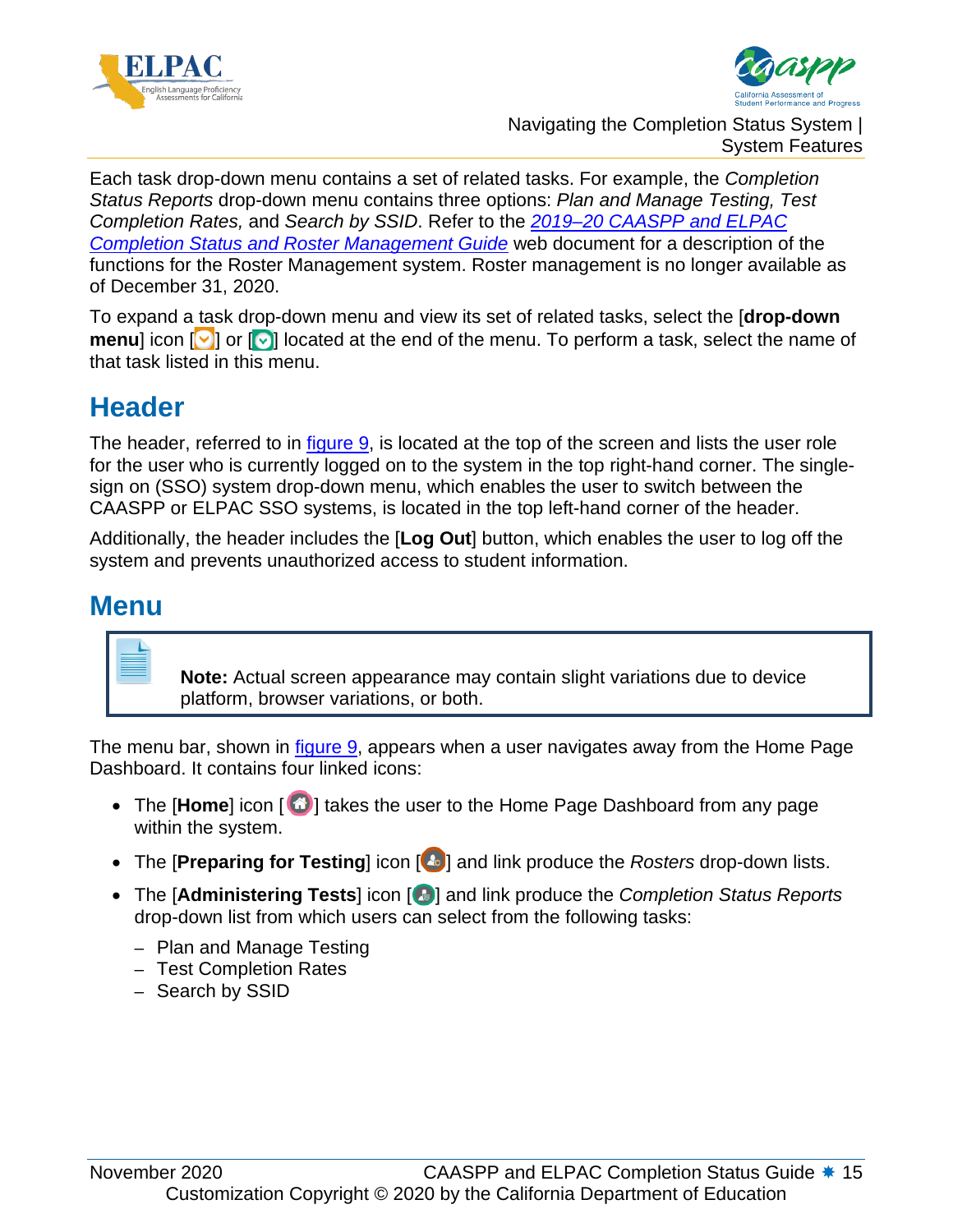



| cgaspp                                                      | Administration: California 2020-21   User:<br>(DC)<br>the C Inbox 1 Manage Account € Log Out |
|-------------------------------------------------------------|----------------------------------------------------------------------------------------------|
| Proparing for Testing & Administering Tests                 |                                                                                              |
| Completion Status Reports V                                 |                                                                                              |
| Plan and Manage Testing time                                |                                                                                              |
| Test Completion Rates Completion Status report. more into + |                                                                                              |
| Search by SSID<br>8                                         |                                                                                              |

**Figure 9. Menu bar with** *Completion Status Reports* **drop-down list**

<span id="page-19-1"></span><span id="page-19-0"></span>• The [**more info**] button, shown at the end of the row where the **Information** symbol is, displays instructions on how to perform a task. This is shown in [figure 10](#page-19-1) for creating a Completion Status report. Select this button again to collapse the instructions.



**Figure 10. [more info] button**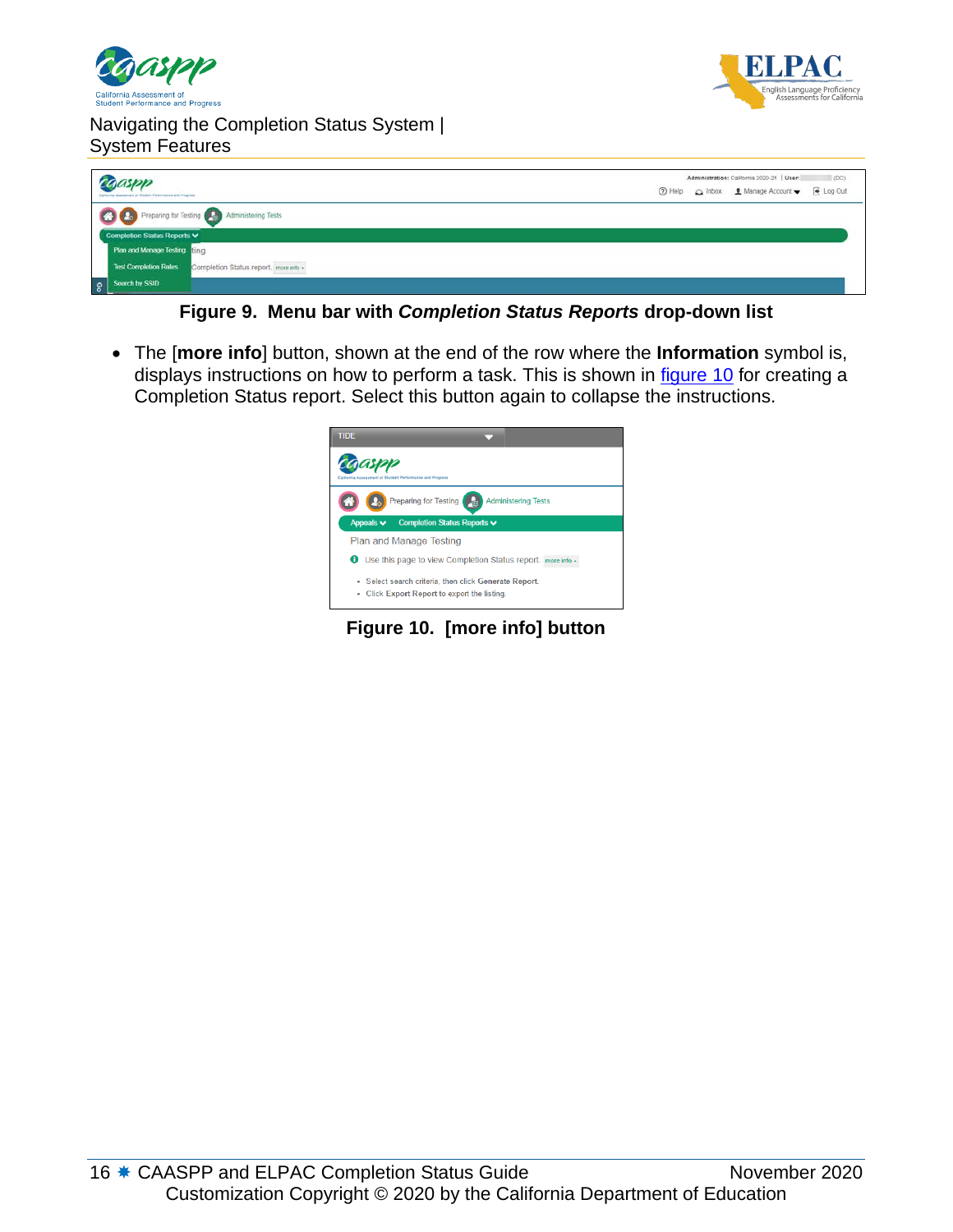



## <span id="page-20-0"></span>**General Tools**

The top of the Home Page Dashboard and menu bar contains several tools that can be used if additional assistance is required [\(figure 11\)](#page-20-1).



- 
- <span id="page-20-1"></span>• The [**Help**] button links to the *Online Guide* screen [\(figure 12\)](#page-20-2) from which users can navigate to *Help* screens for specific needs.

| $\begin{array}{c c c c c c} \hline \multicolumn{3}{c }{\mathbf{H}} & \multicolumn{3}{c }{\mathbf{H}} & \multicolumn{3}{c }{\mathbf{H}} & \multicolumn{3}{c }{\mathbf{H}} & \multicolumn{3}{c }{\mathbf{H}} & \multicolumn{3}{c }{\mathbf{H}} & \multicolumn{3}{c }{\mathbf{H}} & \multicolumn{3}{c }{\mathbf{H}} & \multicolumn{3}{c }{\mathbf{H}} & \multicolumn{3}{c }{\mathbf{H}} & \multicolumn{3}{c }{\mathbf{H}} & \multicolumn{3}{c }{\mathbf$ | $\sqrt{2}$<br>Search                                                                                                                                                                                                                                                                                                                                                                                                                                                                                                                                                                                                                                                                                                                                                                                                                                                         |
|-------------------------------------------------------------------------------------------------------------------------------------------------------------------------------------------------------------------------------------------------------------------------------------------------------------------------------------------------------------------------------------------------------------------------------------------------------|------------------------------------------------------------------------------------------------------------------------------------------------------------------------------------------------------------------------------------------------------------------------------------------------------------------------------------------------------------------------------------------------------------------------------------------------------------------------------------------------------------------------------------------------------------------------------------------------------------------------------------------------------------------------------------------------------------------------------------------------------------------------------------------------------------------------------------------------------------------------------|
| Introduction to This User Guide<br>Understanding User Roles and<br><b>Permissions</b><br>Understanding the User Interface<br>Preparing for Testing<br><b>III</b> Administering Tests<br>Managing Appeals<br>Completion Status Reports<br>Processing File Uploads<br>Opening CSV Files in Excel 2007 or Later<br>User Support                                                                                                                          | Home<br>> Administering Tests > Completion Status Reports<br><b>Completion Status Reports</b><br>The tasks available in the Completion Status Reports task menu allow you to generate various reports that provide information about a test administration's progress.<br>The following reports are available:<br>. Plan and Manage Testing: Details a student's test opportunities and the status of those test opportunities. You can generate this report from the Plan and Manage Testing page or the Search By SSIDs page.<br>. Test Completion Rates: Summarizes the number and percentage of students who have started or completed a test.<br>. State Participation Counts Report: Shows at the state level how many students started or completed a test on a certain day, as well as cumulative counts for the current test administration.<br><b>User Support</b> |



- <span id="page-20-2"></span>• The *Manage Account* drop-down menu [\(figure 13\)](#page-20-3) displays the following tasks:
	- Change Role
	- My Contact
	- Reset Password

| Manage Account $\blacktriangleright$ |
|--------------------------------------|
| Change Role                          |
| My Contact                           |
| Reset Password                       |

**Figure 13.** *Manage Account* **drop-down menu**

<span id="page-20-3"></span>For more information about managing an account, refer to the online manual describing TOMS functions that is available on the CAASPP [Manuals and Instructions](http://www.caaspp.org/administration/instructions/) or ELPAC [Manuals and Instructions](https://elpac.org/test-administration/instructions/) web page.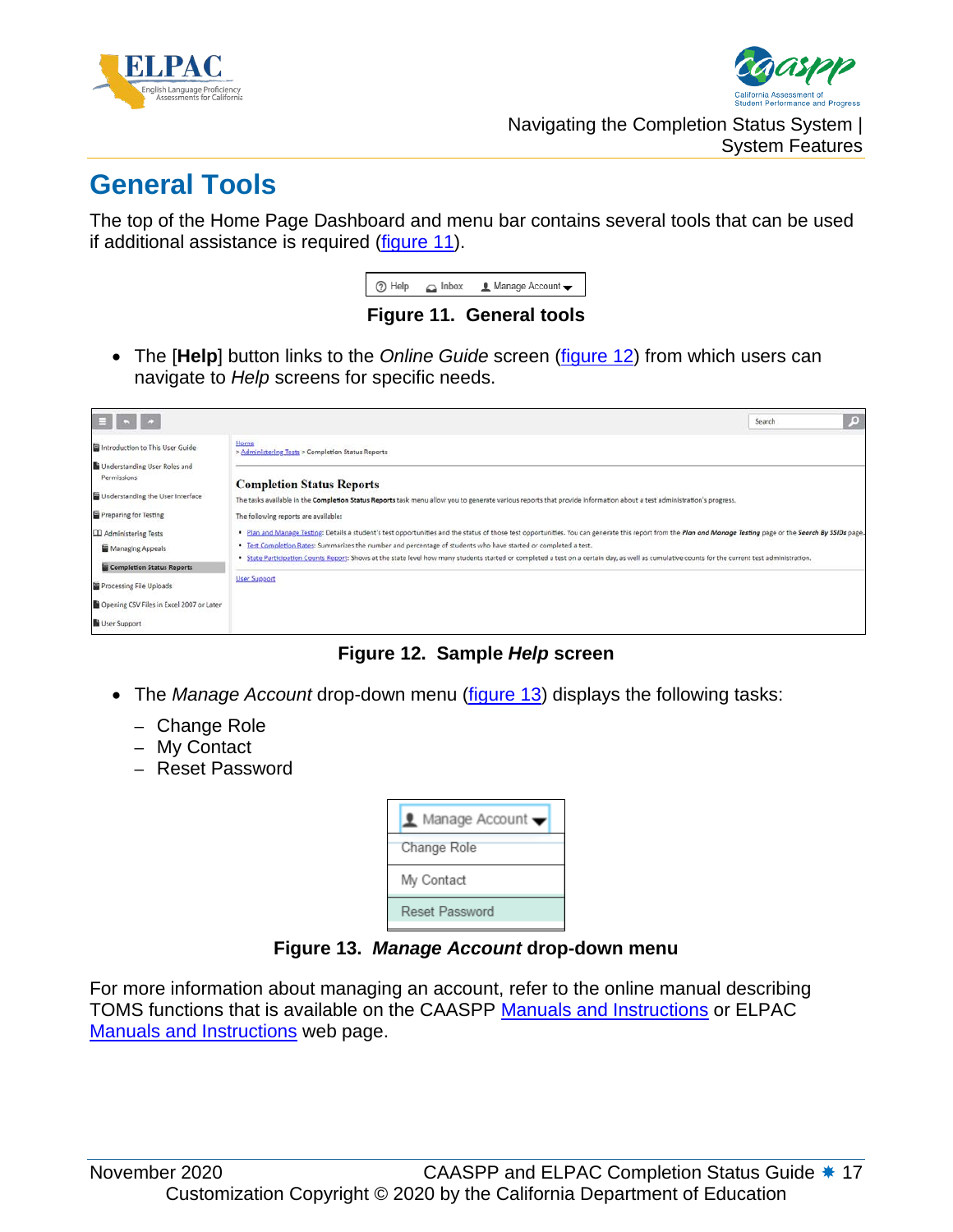



## *This page is left blank intentionally.*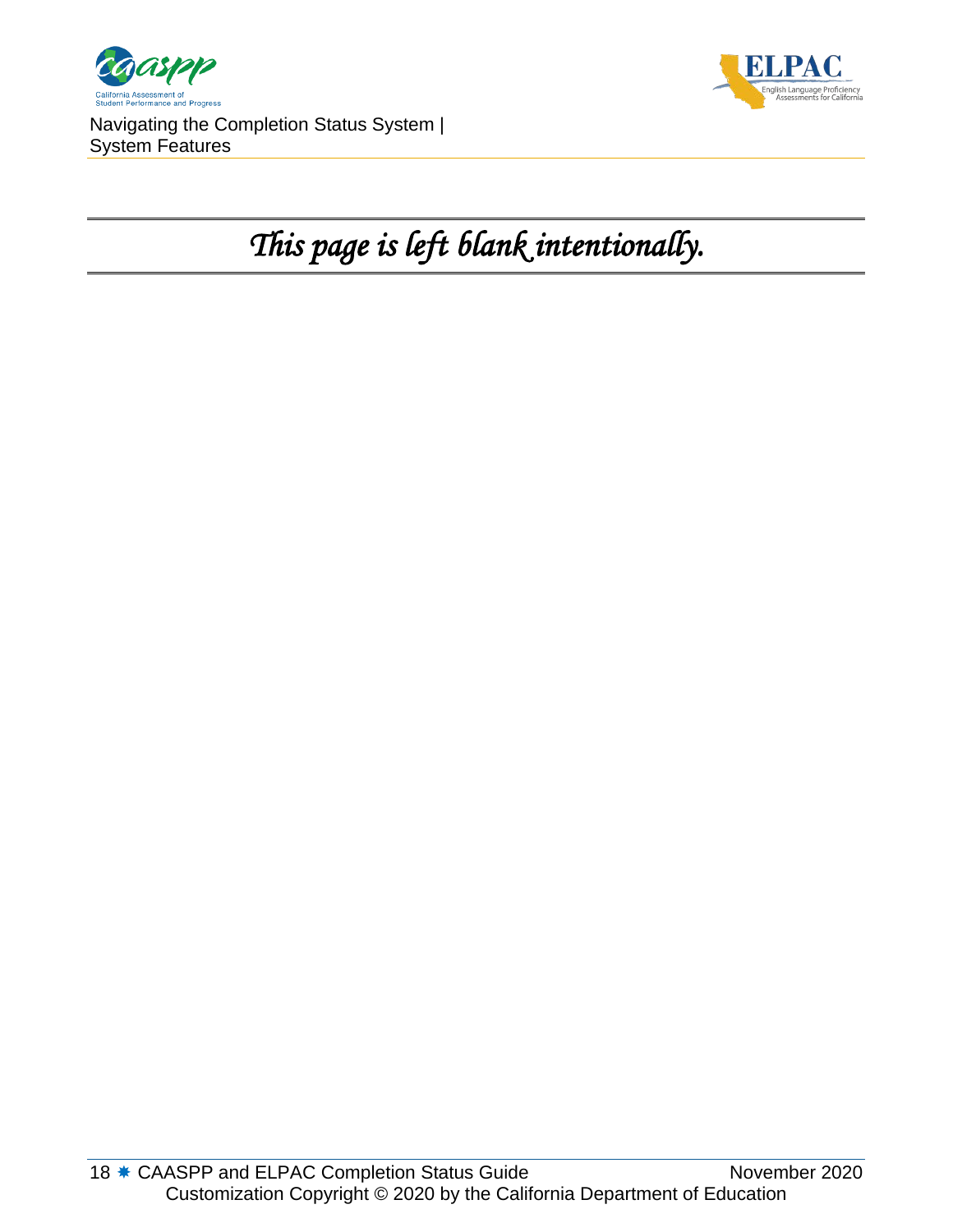## <span id="page-22-1"></span><span id="page-22-0"></span>**Chapter 2. CAASPP and ELPAC Completion Status Reports**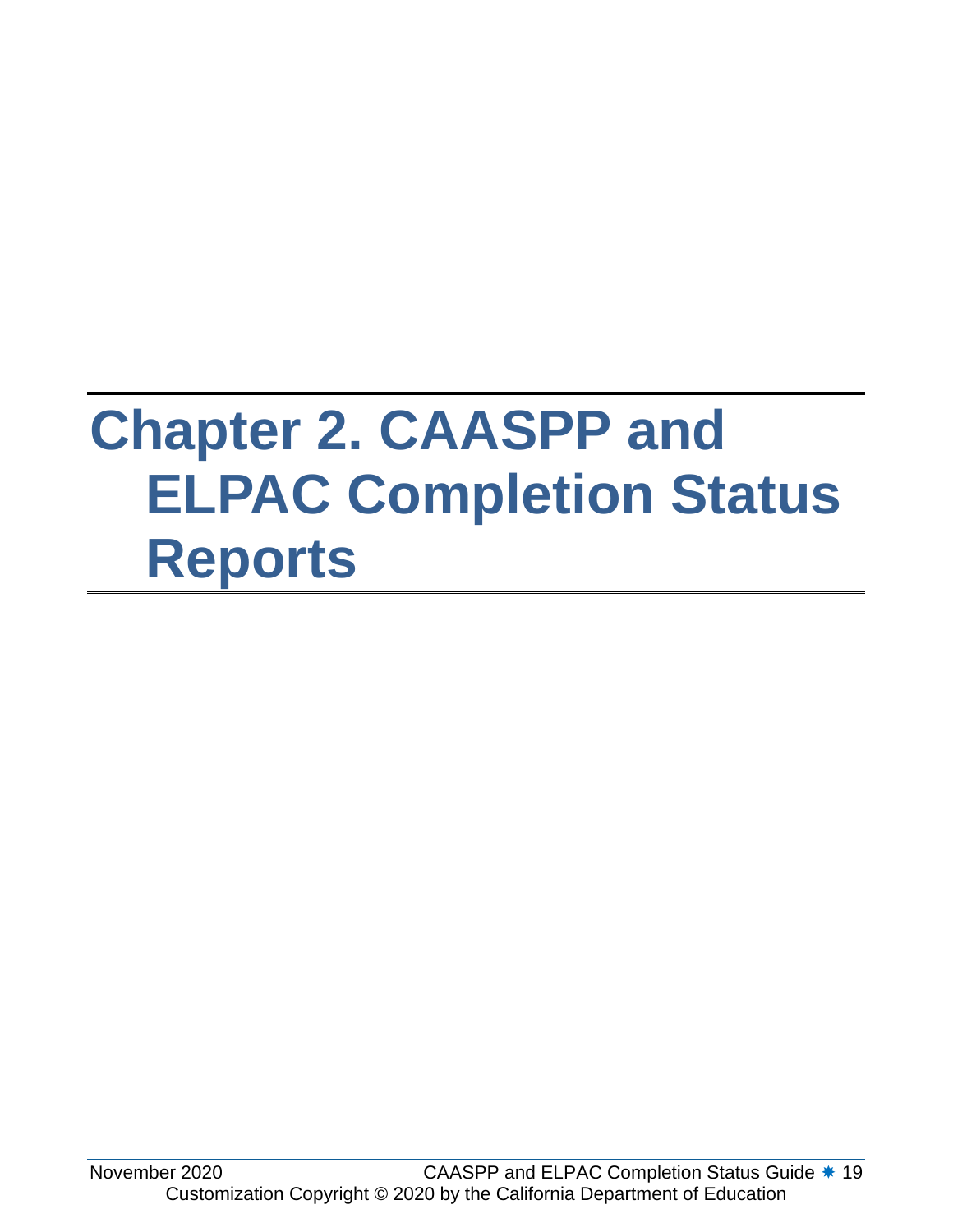



## <span id="page-23-0"></span>**Generating Completion Status Reports**

**Note:** The Completion Status interface uses the term "test administrator" to indicate both the test administrator and test examiner roles.

The tasks available in the Administering Tests task category allow authorized users to generate customized Completion Status reports to determine which students have completed or need to complete testing. Users may also check test completion rates by school, grade, subject or domain, and test opportunity. Refer to [table 2](#page-30-0) for additional information about test opportunities.

## <span id="page-23-1"></span>**Navigate the Interface**

This screen offers the "Go to section" bar on the far left. This bar allows the user to quickly access a section of the *Plan and Manage Testing* screen. This is shown in [figure 14.](#page-23-2)



**Figure 14. "Go to section" bar**

<span id="page-23-2"></span>This bar contains the numbers 1, 2, and 3, which correspond with the following sections of the *Plan and Manage Testing* screen:

- 1. Choose What
- 2. Search Students
- 3. Get Specific

Selecting a number jumps to that section of the screen. Hovering over a number shows its destination on the page.

Take the following steps to access the Administering Tests options:

- Select the Administering Tests task category to display the *Completion Status Reports* drop-down list at the top of each page (and shown in [figure](#page-24-1) 15).
- Select the desired report type from the drop-down list.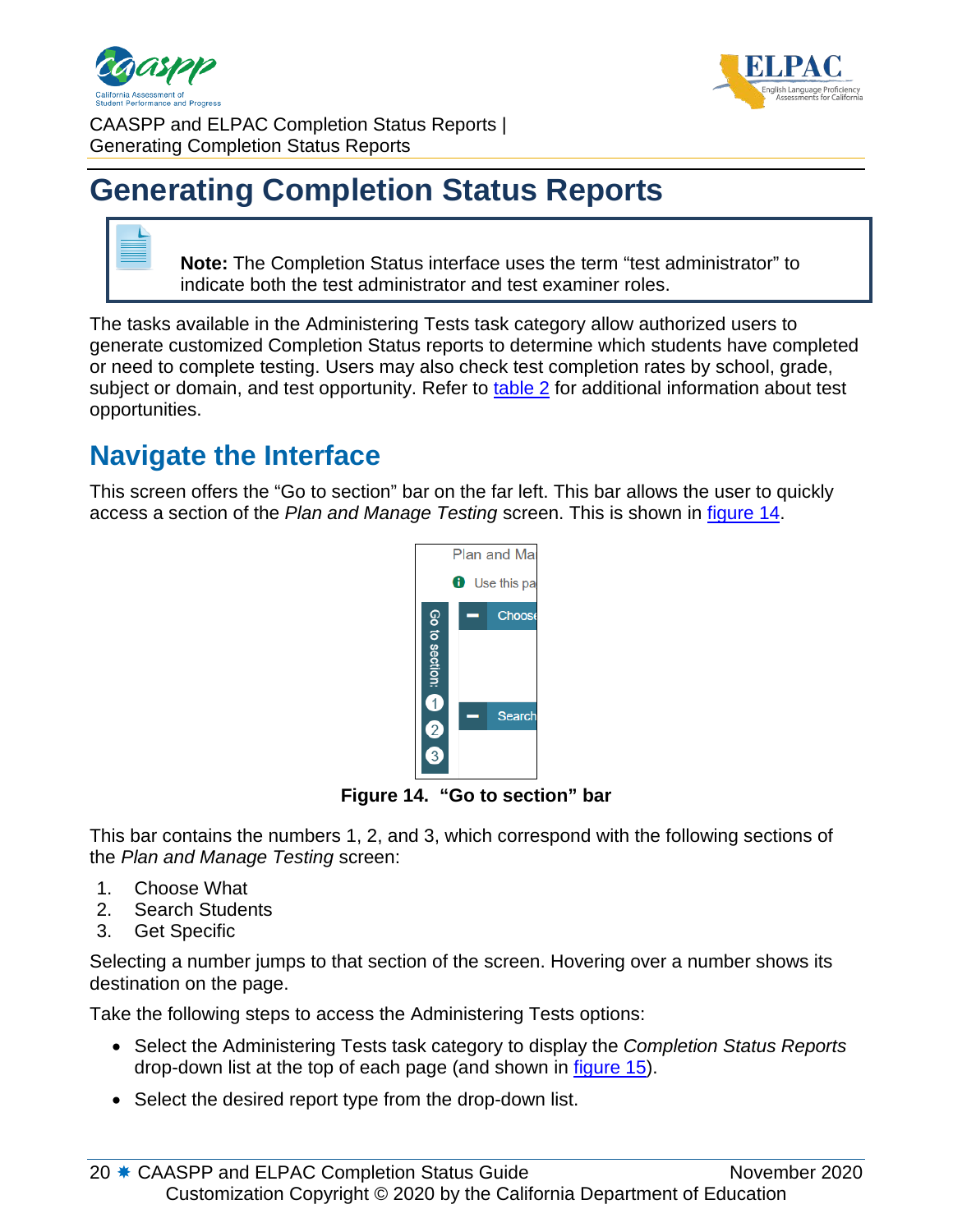





**Figure 15.** *Completion Status Reports* **drop-down list**

<span id="page-24-1"></span>The *Plan and Manage Testing* option allows for the monitoring students' test progress by generating customized Completion Status reports to determine which students have completed testing, as well as which students have yet to begin or complete a test opportunity. Data displays according to the parameters selected. If no students are listed, it means that no students currently match the specified report criteria.

Two types of reports can be generated using the *Plan and Manage Testing* option:

- 1. [Online Testing Progress Report](#page-29-2)
- 2. [Test Administrator Report](#page-34-0)

## <span id="page-24-0"></span>**Select Report Parameters**

Report parameters are selected in three steps on the *Plan and Manage Testing* screen. These steps enable the user to specify the type of report to generate, the entity for which to generate the report, and the type of data to be viewed.

#### **Step 1. Choose What**

This section, shown in [figure 16,](#page-24-2) details how to generate a report based on specific tests and grade levels.

<span id="page-24-2"></span>

| <b>Choose What</b>           |                             |             |                               |
|------------------------------|-----------------------------|-------------|-------------------------------|
| Test Instrument: Smarter ICA |                             | $\check{ }$ | *Test Name: All selected (36) |
|                              | Administration: 2020-2021 v |             |                               |

**Figure 16.** *Step 1: "Choose What"* **options**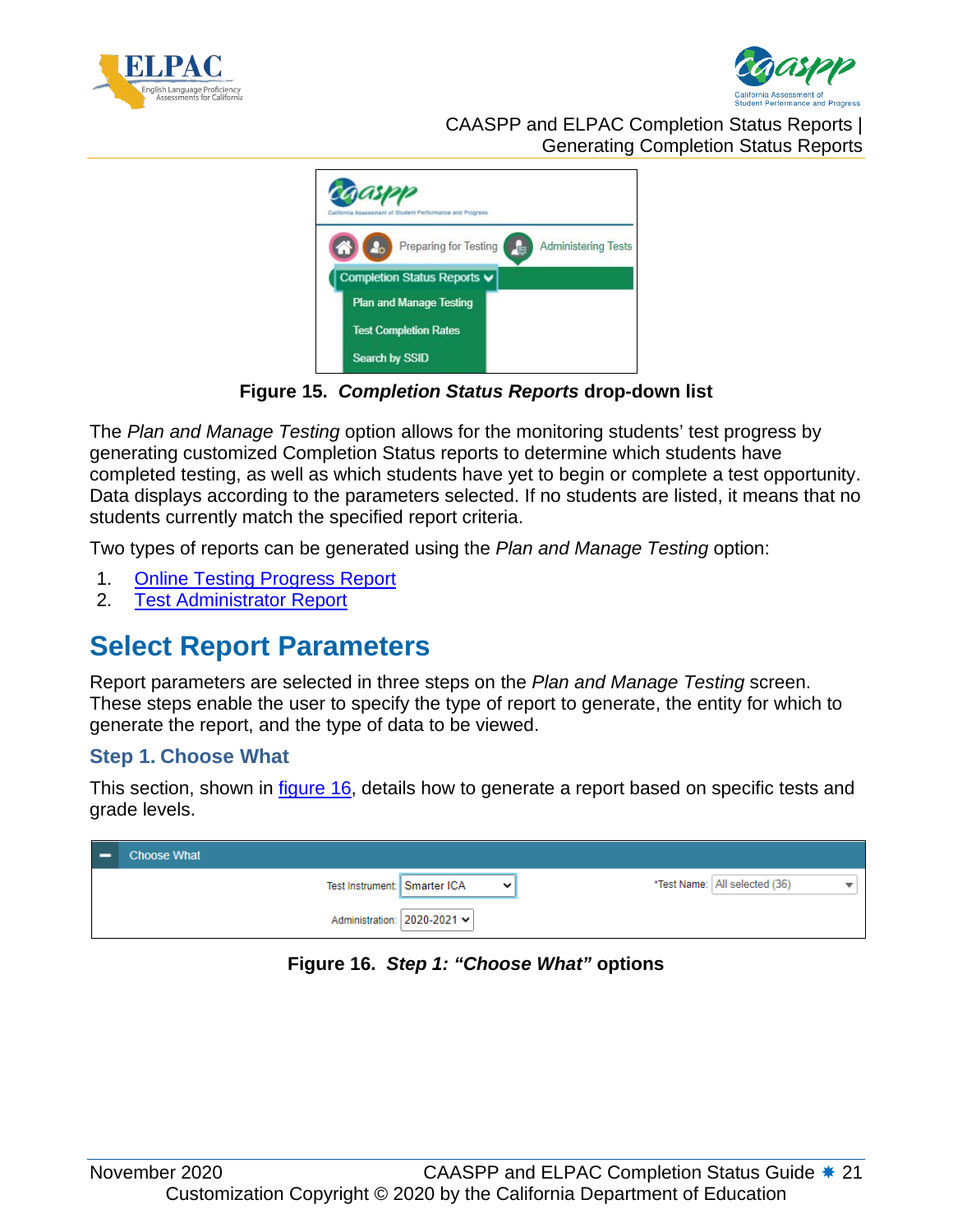



The essential fields in the Step 1: "Choose What" section are as follows:

- *Test Instrument:* Select the test type from the *Test Instrument* drop-down list, which displays the following:
	- Alternate ELPAC: Alternate English Language Proficiency Assessments for California *(This assessment will appear after January 12, 2021.)*
	- CAA: California Alternate Assessments
	- CAST: California Science Test
	- CSA: California Spanish Assessment
	- Initial ELPAC: Initial English Language Proficiency Assessments for California
	- Smarter ELA: Smarter Balanced English Language Arts/Literacy Summative Assessment
	- Smarter ICA: Smarter Balanced Interim Comprehensive Assessment
	- Smarter IAB: Smarter Balanced Interim Assessment Block
	- Smarter Math: Smarter Balanced Mathematics Summative Assessment
	- Summative ELPAC: Summative English Language Proficiency Assessments for California
- *Administration:* Allows for the selection of the current test administration year; this is the only option
- *Test Name:* Enables the selection of one or all of the test names from which to generate a report

#### **Step 2. Search Students**

This section, shown in *figure* 17, allows for the generation of a report for a specific local educational agency (LEA) and school.

| <b>Search Students</b> |                                          |                                          |  |
|------------------------|------------------------------------------|------------------------------------------|--|
|                        | *District:   -- Select --<br>$\check{ }$ | First Name:                              |  |
|                        | *School: None selected                   | SSID:                                    |  |
| Last Name:             |                                          | Grade Level When Assessed: None selected |  |

**Figure 17. "Step 2: Search Students" options**

<span id="page-25-0"></span>The constituent fields in the "Step 2: Search Students" section are as follows:

• **District:** This option is only applicable for users who are associated with more than one LEA. For most users, the LEA with which the user is associated in the Test Operations Management System (TOMS) will already be selected.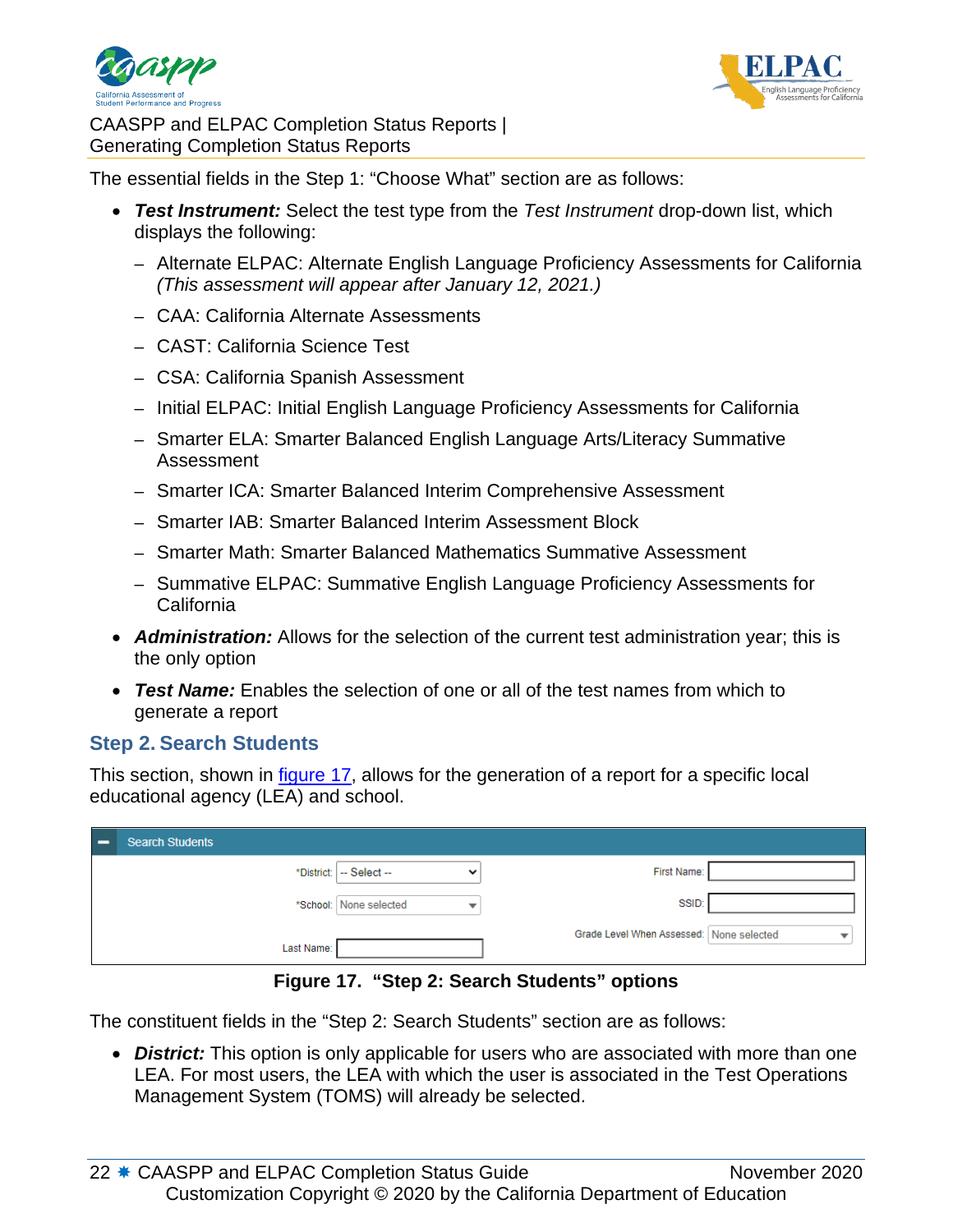



- *School:* This is only applicable for users, such as LEA-level users, who are associated with more than one school. For most users, the school with which the user is associated in TOMS will already be selected. Users associated with multiple schools will have additional values (i.e., schools) from which to select.
- *Group:* This is an optional field that enables the generation of a report for a specific test administrator or test examiner. The drop-down list contains all of the assigned test administrators and test examiners associated with the selected school. The field is defaulted to "All*."*
- *Last Name*
- *First Name*
- *SSID*
- *Grade Level When Assessed*

#### **Step 3. Get Specific**

This section, shown in [figure 18,](#page-26-0) provides a choice of filters that best match the data a user wants to view. Each filter generates a report containing students whose information matches the selected parameters.

| <b>Get Specific</b>                                                                                                                                                                                       |
|-----------------------------------------------------------------------------------------------------------------------------------------------------------------------------------------------------------|
| Any $\vee$ opportunity in the selected administration<br>students who<br>completed $\sim$<br>have<br>$\check{ }$<br>Note: The report for untested students is limited to 100,000 records.                 |
| $\circ$ students on their $\vert$ Any $\bullet$ opportunity in the selected administration, and have a status of None selected<br>▼                                                                       |
| SSID $\vee$<br>$\circ$ search student(s) by<br>Enter up to 20 SSID(s) separated by commas                                                                                                                 |
| $\circ$ students whose current opportunity will expire in<br>days.<br>$\check{ }$                                                                                                                         |
| 雦<br>▦<br>SessionID v<br>between 08/24/2020<br>and 08/24/2020<br>SessionID (optional)<br>students whose most recent<br>was<br>Note: If no TA or Session ID is specified, date range cannot exceed 15 days |
| <b>Export Report</b><br>Generate Report                                                                                                                                                                   |

**Figure 18.** *Step 3: Get Specific* **options**

<span id="page-26-0"></span>To select the parameters in this section:

- 1. Select the radio button for the row that has the desired parameters.
- 2. Specify the required values for the parameters in the selected row.

The report filter options are listed next. The report can be filtered by a number of criteria, including grade, test, school, group, and test statuses, such as students who have started tests and who have started within the test administration year. The values in brackets [ ] are the parameter values that are available for selection. The options are: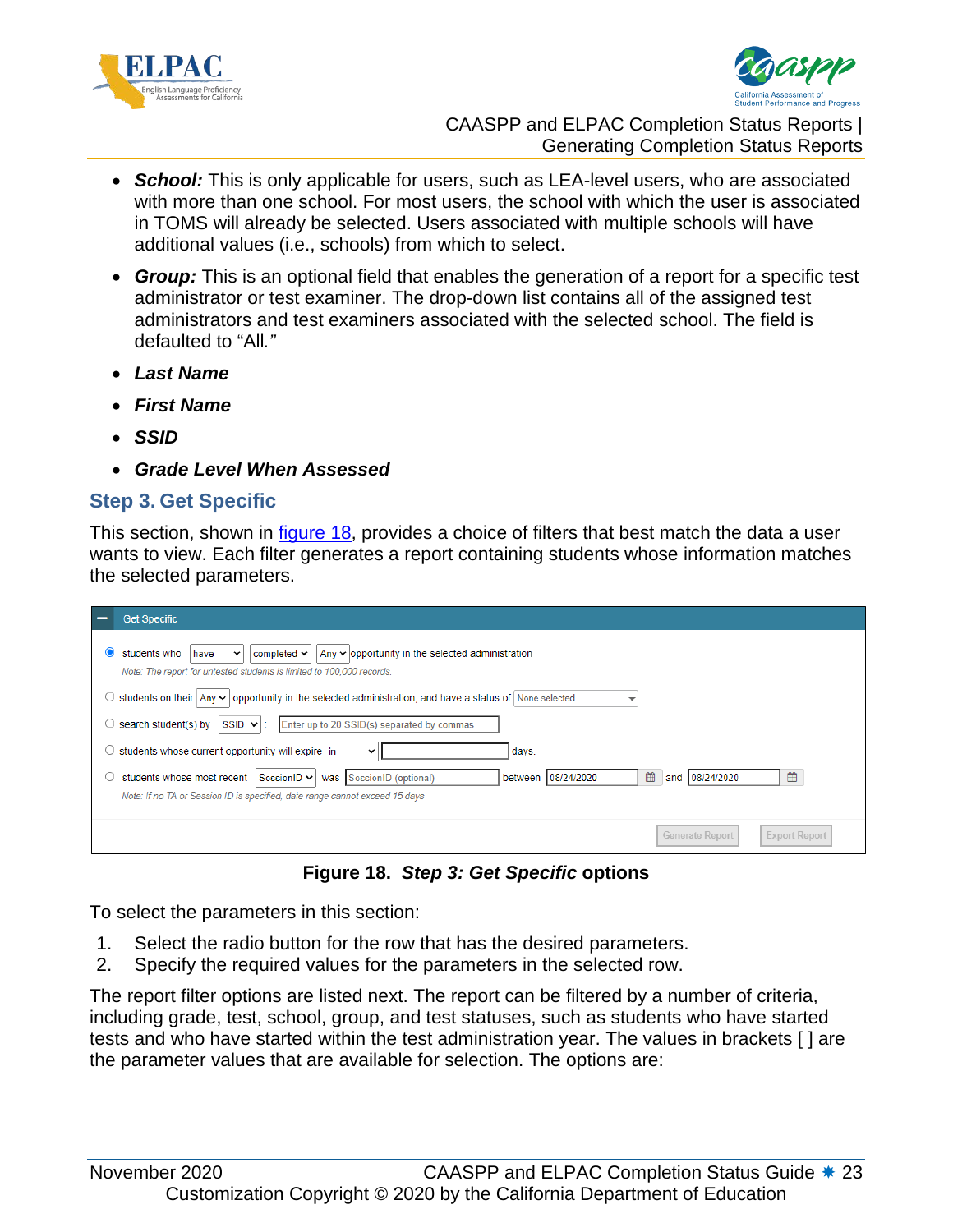



- **students who [have/have not] [completed/started] [Any/1st/2nd/3rd] opportunity in the selected administration**
	- Determine which students have or have not completed testing.
	- Determine which students have or have not started testing.
	- If the test instrument was a summative assessment, the opportunity options are *Any* and *1st.*
	- Refer to [table 2](#page-30-0) for additional information about test opportunities.
- **students on their [Any/1st/2nd/3rd] opportunity in the selected administration and have a status of [student test status]**
	- Determine which students have a specified test status for the selected test opportunity. For a list of test statuses and associated definitions, refer to [table 3.](#page-33-0)
	- Refer to [table 2](#page-30-0) for additional information about test opportunities.
	- If the test instrument was a summative assessment, the opportunity options are *Any* and *1st.*
- **search student(s) by [SSID/Name]: [##]**
	- Search for students by entering a Statewide Student Identifier or a name.
	- Enter up to 20 SSID(s) separated by commas.
- **students whose current opportunity will expire in [##] days**
	- Determine which of the students currently testing have at least one test that will expire shortly. For example, enter "2" days to determine who needs to complete testing by the end of the next day.
- **students whose most recent [SessionID or TA Name] was [SessionID] between [start date] and [end date]**
	- Search for students who were in a specific session and view the current test status.
	- To view this report, enter the test administrator or test examiner's Session ID *or* enter the test administrator or test examiner's name, and then select a Session ID associated with the test administrator or test examiner. It is necessary to select the *date* fields to enter the time frame associated with the test administration.
	- This report will return the most recent completion status data for students who have taken the selected test. The *Session ID* and *TA Name* fields are optional. These fields may be left blank and the user can simply search for completion information within a particular date range. If the *Session ID* or *TA Name* is not specified, the date range is limited to 15 days.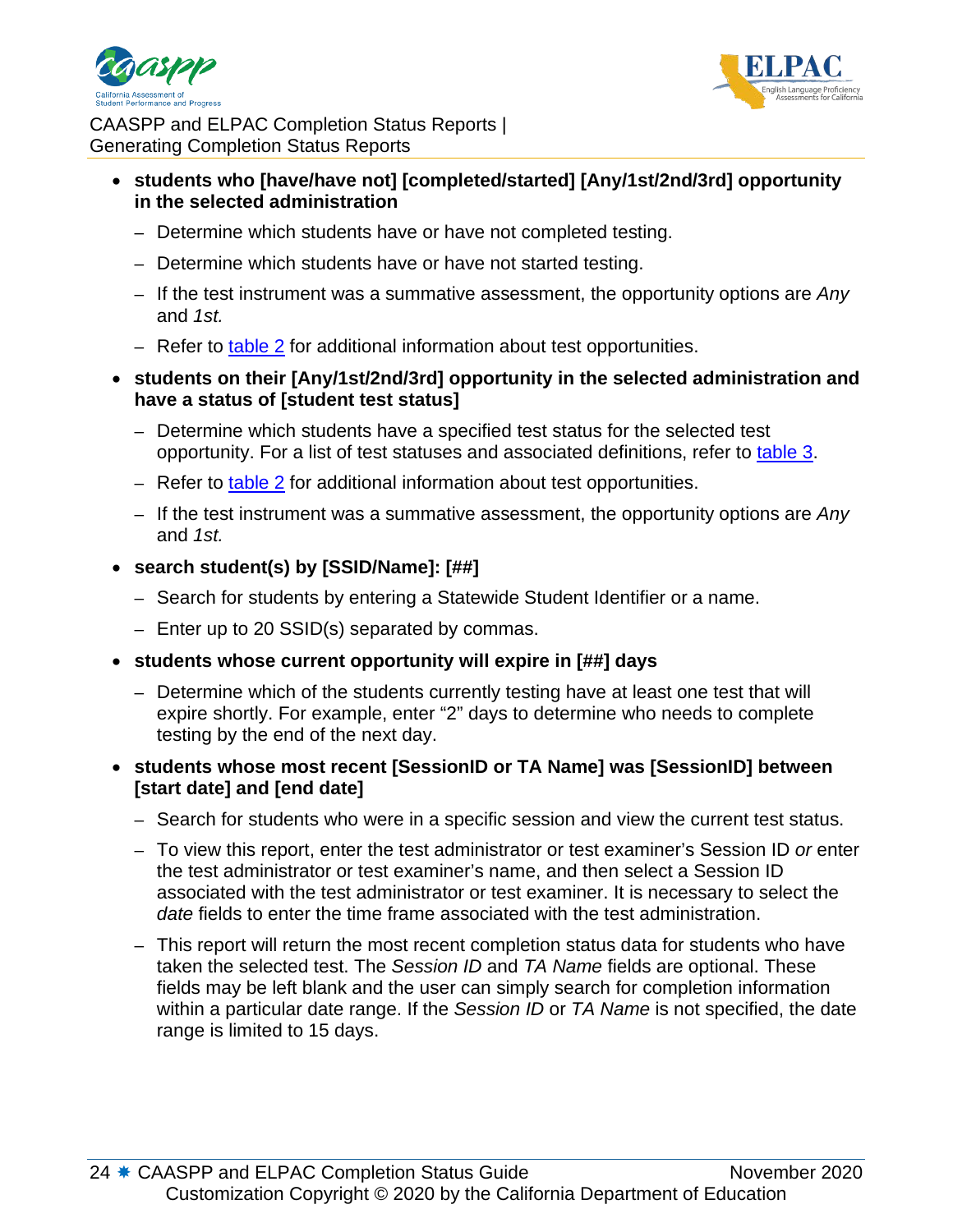



**Note**: Students will have one opportunity to take each assigned summative assessment. The opportunity number drop-down list will be functional only after students have taken the tests. The generated reports may also include multiple rows per student, as each content area or domain available to the student will appear on a unique row.

## <span id="page-28-0"></span>**Generate a Completion Status Report**

A Completion Status report may be generated from the *Plan and Manage Testing* option. To generate a Completion Status report:

- 1. Select the *Plan and Manage Testing* option from the *Completion Status Reports* dropdown list.
- 2. Select the parameters for the report on the *Plan and Manage Testing* screen (refer to the [Select Report Parameters](#page-24-0) subsection).
- 3. Select the [**Generate Report**] button on the bottom of the *Plan and Manage Testing* screen to view the results of the selected parameters on the screen. To download or export the information on the screen, select the [**Export Report**] button to open the report in Microsoft Excel. These buttons are shown in [figure 19.](#page-28-1)





<span id="page-28-1"></span>**Warning:** Reports show student information, which is secure data. Adhere to school security policies to ensure this data remains protected.

**Caution:** The information displayed on the report reflects available data as of the time the report was generated. To update the information displayed in the report, a new report must be generated. Do *not* use the web browser's refresh or reload function to update the page as this action may not provide the most current information.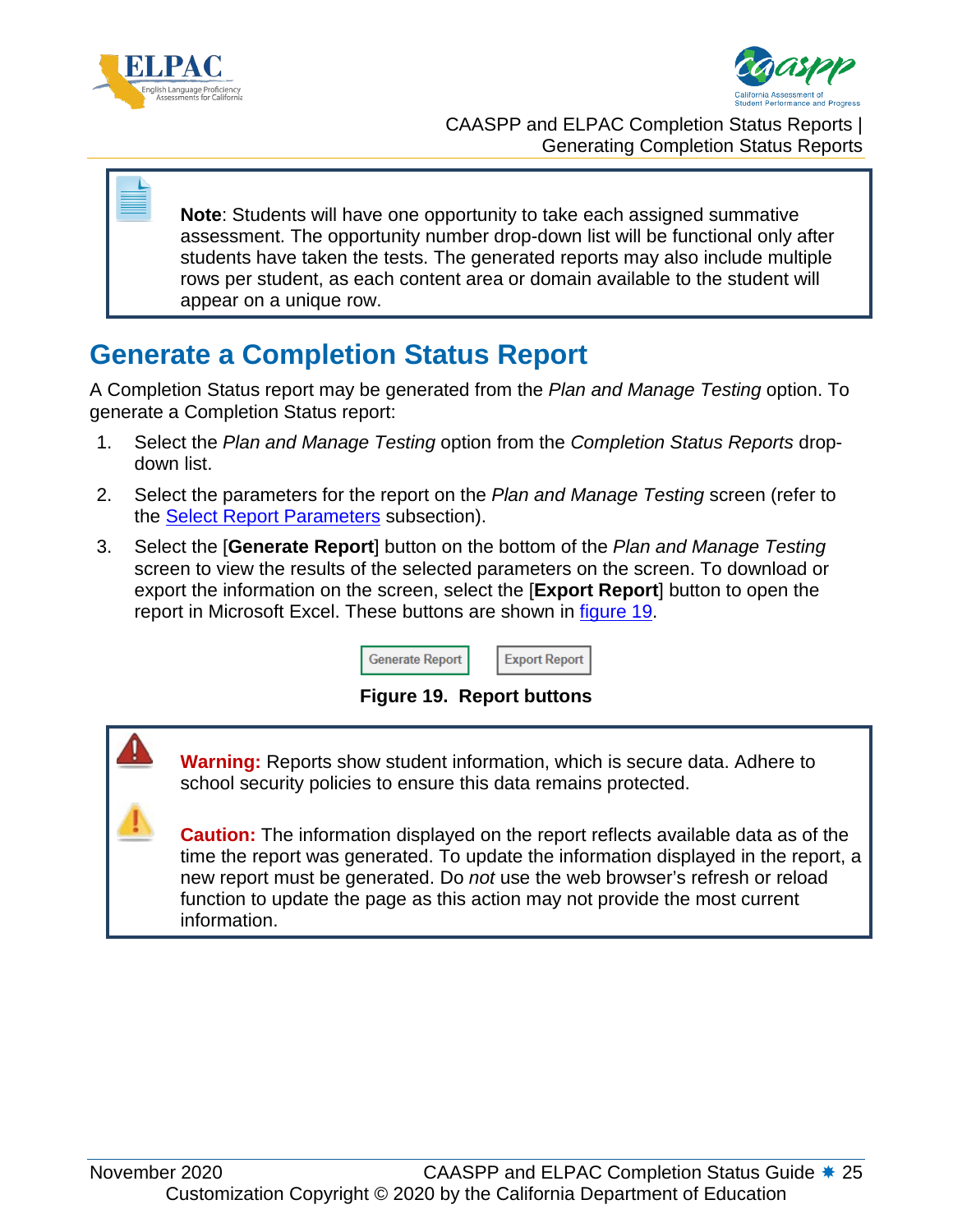



## <span id="page-29-0"></span>**Completion Status Report Types**

## <span id="page-29-2"></span>**Online Testing Progress Report**

The Online Testing Progress Report, shown in [figure 20](#page-29-1) for the CAASPP Smarter Balanced Interim Assessment, is generated if the user selects any of the first three opportunity-related radio buttons in the "Step 3: Get Specific" section of the *Plan and Manage Testing* screen. Column headings are shown in [table 2.](#page-30-0) [Table 3](#page-33-0) defines the possible values in the *Status* column.

|       | Completion Status Reports V                                                   |                 |                 |                |        |            |                               |            |                          |                |                |                 |         |                 |                 |             | Student ID                     |
|-------|-------------------------------------------------------------------------------|-----------------|-----------------|----------------|--------|------------|-------------------------------|------------|--------------------------|----------------|----------------|-----------------|---------|-----------------|-----------------|-------------|--------------------------------|
|       | Number of students found: 46<br>Enter search terms to filter search results Q |                 |                 |                |        |            |                               |            |                          |                |                |                 |         |                 |                 |             | $\overline{m}_1$ v             |
| Varne | <b>SSID</b>                                                                   | <b>District</b> | Enrolled        | Restricted     | School | Current    | <b>Test</b>                   | Language   | Opportunity              | <b>IA Name</b> | Sezaion        | Statue:         | Renalts | <b>Restarts</b> | Restarts        | <b>Date</b> | Mame                           |
|       |                                                                               | Name.           | Grade           | Subjects       | Name.  | <b>FIL</b> |                               |            |                          |                | Đ              |                 | ID      |                 | within<br>Grace | Started     | ₹ SSID                         |
|       |                                                                               |                 |                 |                |        |            |                               |            |                          |                |                |                 |         |                 | Period          |             | C District Name                |
|       |                                                                               |                 |                 |                |        |            | Grade 11<br>$ELA-$            |            |                          |                |                |                 |         |                 |                 |             | P Enrolled Grade               |
|       | <b>Contract Contract Contract Contract</b>                                    |                 |                 |                |        |            | Interim                       | <b>ENU</b> |                          |                | UAT-           | reported 110577 |         | $\Omega$        | $\theta$        | 08/22/2019  | Restricted Subjects            |
|       |                                                                               |                 |                 |                |        |            | Assessment<br>(ICA - Part     |            |                          |                | 7CF8-3         |                 |         |                 |                 |             | School Name                    |
|       |                                                                               |                 |                 |                |        |            | 1)                            |            |                          |                |                |                 |         |                 |                 |             | Current ELL                    |
|       |                                                                               |                 |                 |                |        |            | Grade 11<br>$ELA-$            |            |                          |                |                |                 |         |                 |                 |             | ₹ Test                         |
|       |                                                                               |                 | 12 <sup>°</sup> |                |        |            | Performance<br>Task (ICA-     | ENU        |                          |                | UAT-<br>7CF8-3 | reported        | 110578  | $\theta$        | $\Omega$        | 08/22/2019  | Language                       |
|       |                                                                               |                 |                 |                |        |            | Part 2                        |            |                          |                |                |                 |         |                 |                 |             | cpportunity                    |
|       |                                                                               |                 |                 |                |        |            | Grade 11<br>$ELA-$            |            |                          |                |                |                 |         |                 |                 |             | <b>Z</b> TA Name               |
|       |                                                                               |                 | 10              | <b>SCIENCE</b> |        |            | Interim                       | ENU        |                          |                | UAT-           | reported        | 110567  | $\theta$        | $\theta$        | 08/21/2019  | Session ID                     |
|       |                                                                               |                 |                 |                |        |            | Assessment<br>(ICA - Part     |            |                          |                | 16F3-3         |                 |         |                 |                 |             | el Status                      |
|       |                                                                               |                 |                 |                |        |            | 1)                            |            |                          |                |                |                 |         |                 |                 |             | Results ID                     |
|       |                                                                               |                 |                 |                |        |            | Grade 11<br>$ELA-$            |            |                          |                |                |                 |         |                 |                 |             | Restarts                       |
|       |                                                                               |                 | 10 <sub>1</sub> | SCIENCE        |        |            | Performance ENU<br>Task (ICA- |            |                          |                | UAT-<br>16F3-3 | reported 110568 |         | $\Omega$        | $\Omega$        | 08/21/2019  | A Restarts within Grace Period |
|       |                                                                               |                 |                 |                |        |            | Part 2)                       |            |                          |                |                |                 |         |                 |                 |             | Date Started                   |
|       |                                                                               |                 |                 |                |        |            | Grade 7<br>MATH-              |            |                          |                |                |                 |         |                 |                 |             | Date Completed                 |
|       |                                                                               |                 | 10              | <b>SCIENCE</b> |        |            | Interim                       | <b>ENU</b> |                          |                | UAT-           | reported 110889 |         | $\sqrt{0}$      | $\Omega$        | 08/27/2019  | Last Activity                  |
|       |                                                                               |                 |                 |                |        |            | Assessment<br>(ICA - Part     |            |                          |                | 7802-3         |                 |         |                 |                 |             | Expiration Date                |
|       |                                                                               |                 |                 |                |        |            | 1)                            |            |                          |                |                |                 |         |                 |                 |             | <b>E</b> Force Complete Date   |
|       |                                                                               |                 |                 |                |        |            | Grade 7<br>MATH-              |            |                          |                |                |                 |         |                 |                 |             |                                |
|       |                                                                               |                 |                 |                |        |            |                               |            | <b>Contact Help Desk</b> |                | HAT.           |                 |         |                 |                 |             |                                |

**Figure 20. Online Testing Progress Report—Interims**

#### <span id="page-29-1"></span>*Features of the Online Testing Progress Report*

- **Navigation Tools:**
	- By default, 100 student records can be displayed on the screen at a time. Navigation buttons are displayed at the bottom of the report to enable navigation through all the retrieved records.
	- By default, the table displays 20 columns of available data. To view all of the available data, use the horizontal scroll bar at the bottom of the report. [Table 2](#page-30-0) identifies all of the columns present in an Online Testing Progress Report and provides a description of each one. [Table 3](#page-33-0) provides a definition for each test status (listed in the status column).
- **Hide/Show Columns:** Show or hide columns in the table by selecting the [**Show/Hide Columns**]  $\left[\begin{array}{c} \equiv \\ \equiv \\ \end{array}\right]$  list-plus and down arrow icon in the top-right corner of the table [\(figure 20\)](#page-29-1). When this icon is selected, a list of the columns in the table is displayed.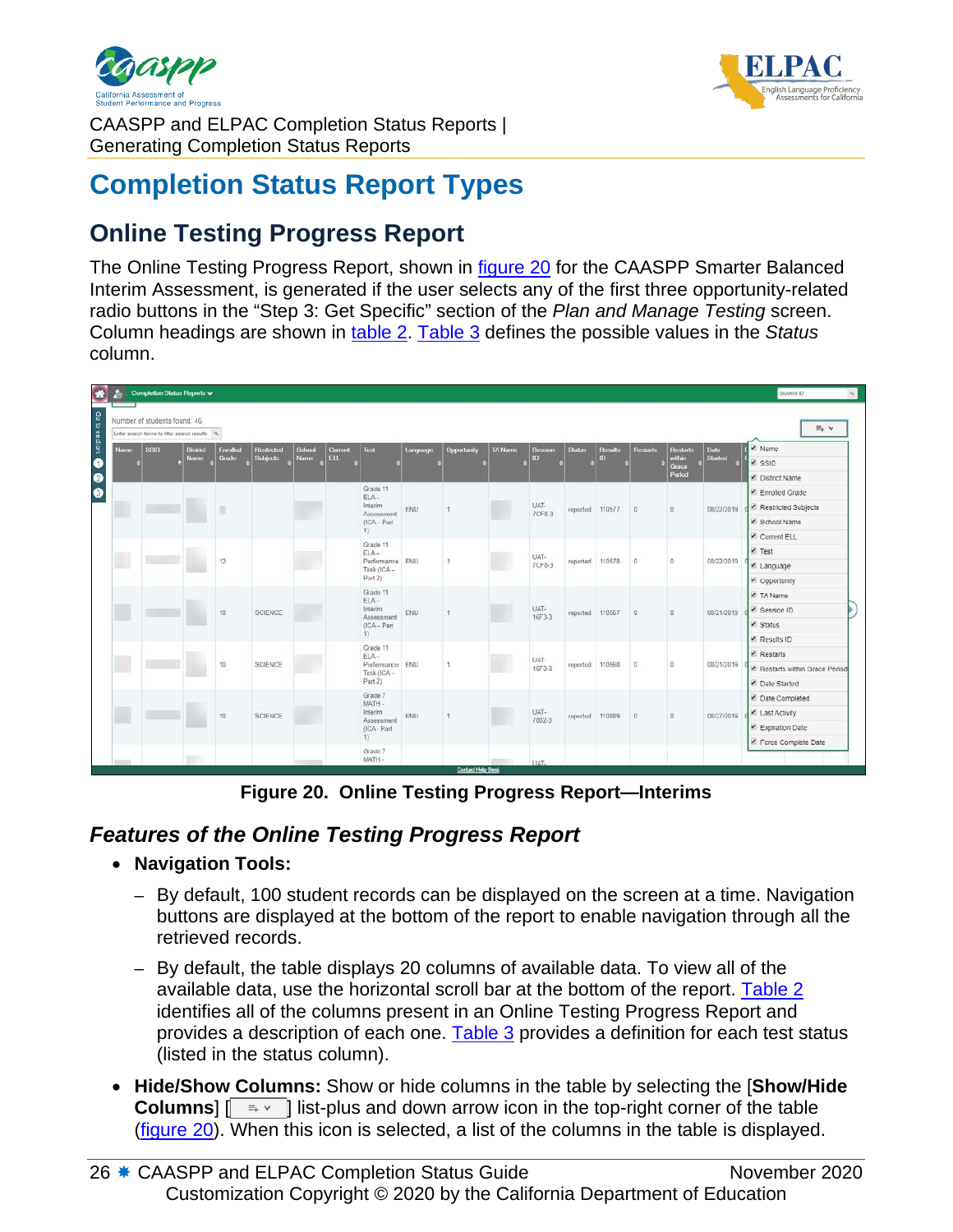



Uncheck the checkboxes next to the columns to hide them. This will remove the columns from view. To remove the list from view, move the cursor away from the arrow icon.

- **Sort Results by Attribute:** The Completion Status report data can be sorted in any column. Select the column header to sort data in ascending (A–Z; 1–10) or descending (Z–A; 10–1) order. The default sort order is by *Student Name*, in ascending order by last name.
- **General Tools:** The Online Testing Progress Report also provides access to the Help and Manage Account tools. For information on the functions of each of these tools, refer to [General Tools.](#page-20-0)

<span id="page-30-0"></span>

| <b>Column</b>                        | <b>Description</b>                                                                                                                                                                        |
|--------------------------------------|-------------------------------------------------------------------------------------------------------------------------------------------------------------------------------------------|
| <b>Name</b>                          | Student's legal name (last name, first name)                                                                                                                                              |
| <b>SSID</b>                          | The student's unique California Statewide Student Identifier (SSID)                                                                                                                       |
| <b>District Name</b>                 | The LEA in which a student's school is located                                                                                                                                            |
| <b>Enrolled Grade</b>                | The grade in which a student is enrolled                                                                                                                                                  |
| <b>Restricted</b><br><b>Subjects</b> | The content area or domain in which the student is restricted (i.e.,<br>blocked) from taking tests                                                                                        |
|                                      | This field is populated with the restricted content area or domain.<br>(For example, "Science" shows for a student in high school who has<br>taken a science assessment in a prior year.) |
|                                      | • CAASPP students assigned the PGE or NTE condition code                                                                                                                                  |
|                                      | Initial ELPAC students having a domain exemption or alternate<br>assessment indicator                                                                                                     |
|                                      | Summative ELPAC students having a domain exemption                                                                                                                                        |
| <b>School Name</b>                   | The school in which a student is enrolled                                                                                                                                                 |
| <b>Current ELL</b>                   | Indicates whether the student is an English learner (EL)                                                                                                                                  |
|                                      | This field is populated as a Y/N value.                                                                                                                                                   |
| <b>Test</b>                          | Test name for this student record (e.g., Grade 11 Math CAT Test);<br>shows the Summative or Initial ELPAC domain if the domain is its own<br>opportunity                                  |
| Language                             | The language setting that was assigned to the student (English,<br>Spanish, or braille for CAASPP assessments; and English or braille for<br>the Initial or Summative ELPAC)              |

#### **Table 2. Online Testing Progress Report Column Attribute Definitions**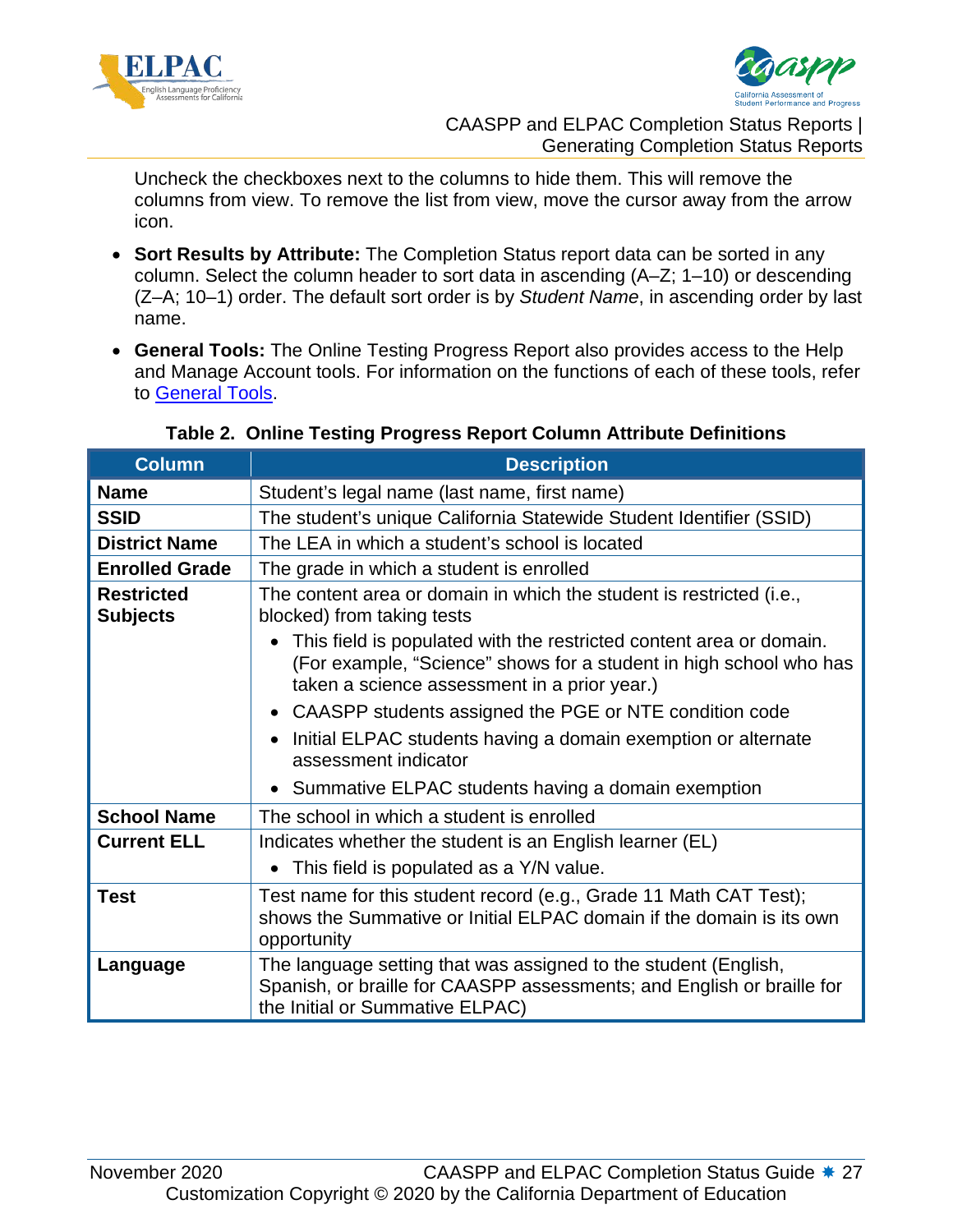



#### [Table 2](#page-30-0) *(continuation one)*

| <b>Column</b>      | <b>Description</b>                                                                                                                                                                                                      |
|--------------------|-------------------------------------------------------------------------------------------------------------------------------------------------------------------------------------------------------------------------|
| <b>Opportunity</b> | The opportunity number for a specific student record                                                                                                                                                                    |
|                    | • For the current testing administration, one opportunity is available<br>per student per content area or domain-level test for the following<br>assessments:                                                           |
|                    | - Smarter Balanced Summative Assessments for English<br>language arts/literacy (ELA) and mathematics<br>- California Science Test (CAST)                                                                                |
|                    | - California Alternate Assessments (CAAs) for ELA and<br>mathematics                                                                                                                                                    |
|                    | - California Spanish Assessment (CSA)                                                                                                                                                                                   |
|                    | - Summative English Language Proficiency Assessments for<br>California (ELPAC)                                                                                                                                          |
|                    | - Initial ELPAC                                                                                                                                                                                                         |
|                    | - Alternate ELPAC                                                                                                                                                                                                       |
|                    | Each embedded performance task administered as part of the CAA<br>for Science is one opportunity, for a total of four.                                                                                                  |
|                    | Three opportunities are available for each Interim Comprehensive<br>Assessment (ICA).                                                                                                                                   |
|                    | Ninety-nine opportunities (i.e., unlimited) are available for the<br>Interim Assessment Blocks (IABs).                                                                                                                  |
| <b>TA Name</b>     | The test administrator or test examiner who created the session in<br>which the student is currently testing (or in which the student completed<br>the test)                                                            |
| <b>SessionID</b>   | The Session ID to which the test is linked                                                                                                                                                                              |
| <b>Status</b>      | The status for that specific opportunity (Refer to <b>Table 3</b> for test status<br>definitions.)                                                                                                                      |
| <b>Results ID</b>  | The unique identifier linked to the student's results for that specific<br>opportunity                                                                                                                                  |
|                    | This information is used for results processing and is internal to the<br>$\bullet$<br>test provider.                                                                                                                   |
| <b>Restarts</b>    | The total number of times a student has resumed an opportunity (e.g., if<br>a test has been paused three times and the student has resumed the<br>opportunity after each pause, this column will show three "Restarts") |
|                    | This includes Restarts within Grace Period-refer to the next row.                                                                                                                                                       |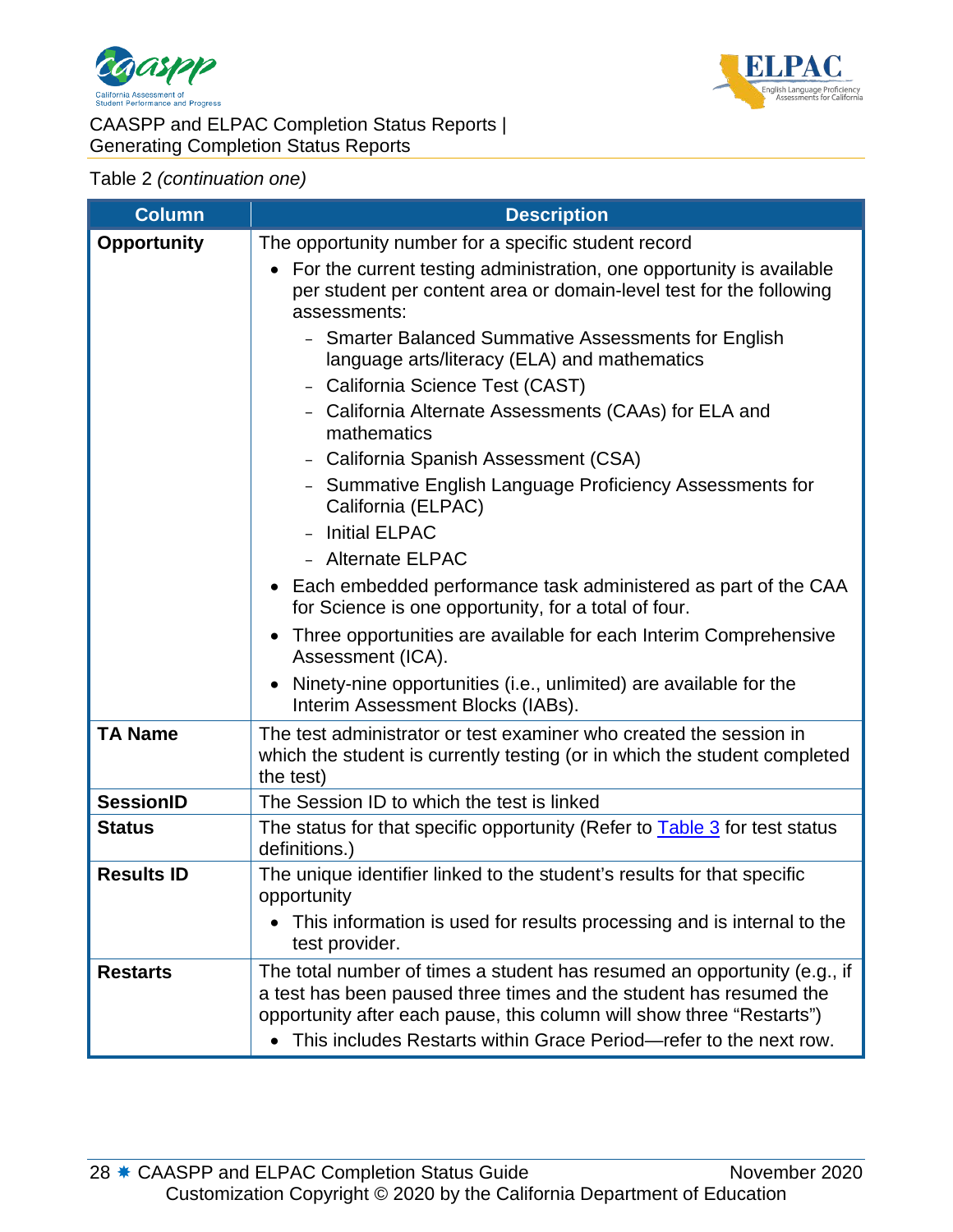



#### [Table 2](#page-30-0) *(continuation two)*

| <b>Column</b>                                 | <b>Description</b>                                                                                                                                                                                                                                                                                                                                                                                                                                                                                                                   |
|-----------------------------------------------|--------------------------------------------------------------------------------------------------------------------------------------------------------------------------------------------------------------------------------------------------------------------------------------------------------------------------------------------------------------------------------------------------------------------------------------------------------------------------------------------------------------------------------------|
| <b>Restarts within</b><br><b>Grace Period</b> | The total number of times a student has resumed an opportunity within<br>20 minutes after a test was paused (e.g., if a test has been paused<br>three times and the student resumed the opportunity within 20 minutes<br>of two pauses but 35 minutes after the third pause, then this column will<br>show two Restarts within Grace Period) (This column does not apply to<br>the alternate assessments.)                                                                                                                           |
|                                               | A student has a timeout period of 30 minutes before the test is<br>paused automatically by the test delivery system. The student can<br>be idle in an active test for 30 minutes and still remain logged on to<br>the test with access to all previously viewed items within a test<br>segment. However, once a test is paused automatically, it can be<br>paused for only 20 minutes (the grace period). A test paused for<br>more than 20 minutes will expire, and the student will not be able to<br>review any previous answers. |
|                                               | Requests for a restart (Grace Period Extension) must be filed in the<br>$\bullet$<br>Security and Test Administration Incident Reporting System.                                                                                                                                                                                                                                                                                                                                                                                     |
| <b>Date Started</b>                           | The date when the first test item was presented to the student for that<br>opportunity                                                                                                                                                                                                                                                                                                                                                                                                                                               |
| <b>Date Completed</b>                         | The date when the student submitted the test for scoring                                                                                                                                                                                                                                                                                                                                                                                                                                                                             |
| <b>Last Activity</b>                          | The date of the last activity for that opportunity or record                                                                                                                                                                                                                                                                                                                                                                                                                                                                         |
|                                               | A "completed" test can still have activity as it is processed for<br>reporting.                                                                                                                                                                                                                                                                                                                                                                                                                                                      |
| <b>Expiration Date</b>                        | The date the test opportunity expires                                                                                                                                                                                                                                                                                                                                                                                                                                                                                                |
| <b>Force Complete</b><br><b>Date</b>          | CAASPP: Either the day after the final day of the selected testing<br>$\bullet$<br>window or the day after the statewide testing window has closed, a<br>test is force-completed (i.e., when one or more portions of the test<br>that had not been logged on to by the student is sent, instead, to<br>the system for scoring); applicable to multipart tests such as the<br>Smarter Balanced for ELA or mathematics and the CAA for<br>Science.                                                                                     |
|                                               | ELPAC: The day after the statewide testing window has closed, a<br>test is force-completed (i.e., when one or more domains of the test<br>that had not been logged on to by the student or kindergarten<br>through grade two Writing domain Answer Book was never<br>submitted, the test is sent, instead, to the system for scoring). For<br>the Alternate ELPAC, this date is February 16, 2021.                                                                                                                                   |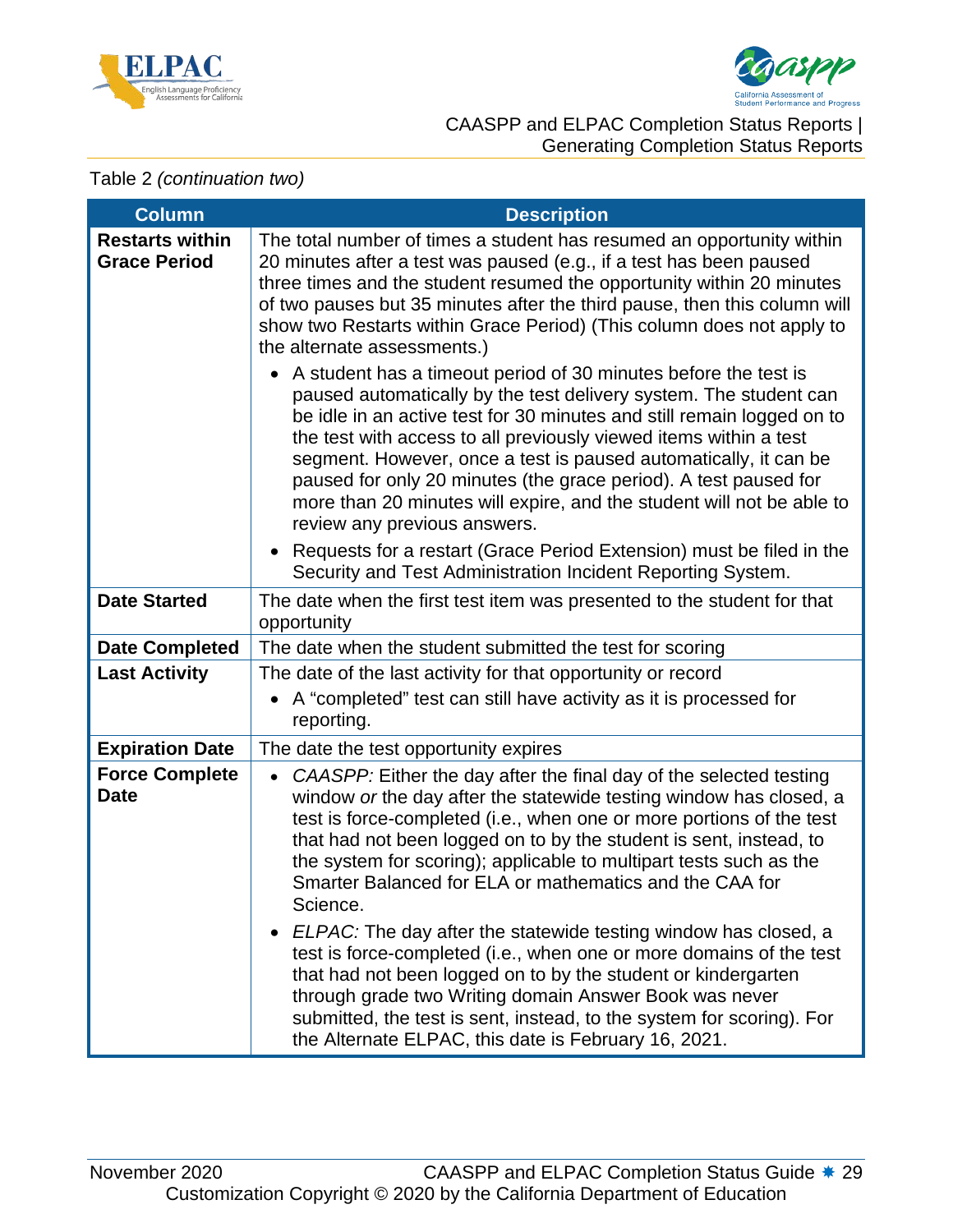



<span id="page-33-0"></span>

| <b>Status</b>      | <b>Definitions</b>                                                                                                                                                                                                                                                 |
|--------------------|--------------------------------------------------------------------------------------------------------------------------------------------------------------------------------------------------------------------------------------------------------------------|
| <b>Approved</b>    | The test administrator or test examiner has approved the student for the                                                                                                                                                                                           |
|                    | session, but the student has not yet started or resumed the test.                                                                                                                                                                                                  |
| [blank]            | The student has not begun this test.                                                                                                                                                                                                                               |
| <b>Completed</b>   | The student has submitted the test for scoring. No additional action can be<br>taken by the student.                                                                                                                                                               |
| <b>Denied</b>      | The test administrator or test examiner denied the student entry into the<br>session. If the student attempts to enter the session again, this status will<br>change to "Pending" until the test administrator or test examiner approves or<br>denies the student. |
| <b>Expired</b>     | The student's opportunity has not been completed and cannot be resumed<br>because the test opportunity has expired.                                                                                                                                                |
|                    | CAASPP performance tasks generally expire after 10 days; non-<br>$\bullet$<br>performance tasks expire after 45 days.                                                                                                                                              |
|                    | For the CAAs and the CAST, assessments expire after 45 days.<br>$\bullet$                                                                                                                                                                                          |
|                    | For the Summative ELPAC, the test opportunities for Listening and<br>$\bullet$<br>Reading expire after 45 days and for Speaking and Writing, after 20<br>days.                                                                                                     |
|                    | • For the Initial ELPAC, test opportunities expire after 20 days for all<br>domains.                                                                                                                                                                               |
|                    | • For the Alternate ELPAC Operational Field Test, test opportunities<br>expire at the end of the testing window.                                                                                                                                                   |
| <b>Invalidated</b> | The CAASPP test result has been invalidated as a result of a STAIRS<br>incident that leads to an Invalidate Appeal. (This Appeal type does not apply<br>to the ELPAC.)                                                                                             |
| <b>Paused</b>      | The student's test is currently paused. The following scenarios will result in a<br>paused status:                                                                                                                                                                 |
|                    | • The student pauses the test by selecting the [Pause] button.                                                                                                                                                                                                     |
|                    | The student has been idle longer than 30 minutes, and then the system<br>pauses the test.                                                                                                                                                                          |
|                    | The test administrator or test examiner pauses the student's test.                                                                                                                                                                                                 |
|                    | The test administrator or test examiner stops the session.                                                                                                                                                                                                         |
|                    | A technical problem with the student's device or secure browser results<br>in a loss of connectivity to the test delivery system.                                                                                                                                  |
|                    | The time listed with this status indicates how long the student's test has been<br>in the "paused" status.                                                                                                                                                         |

#### **Table 3. Test Status Definitions**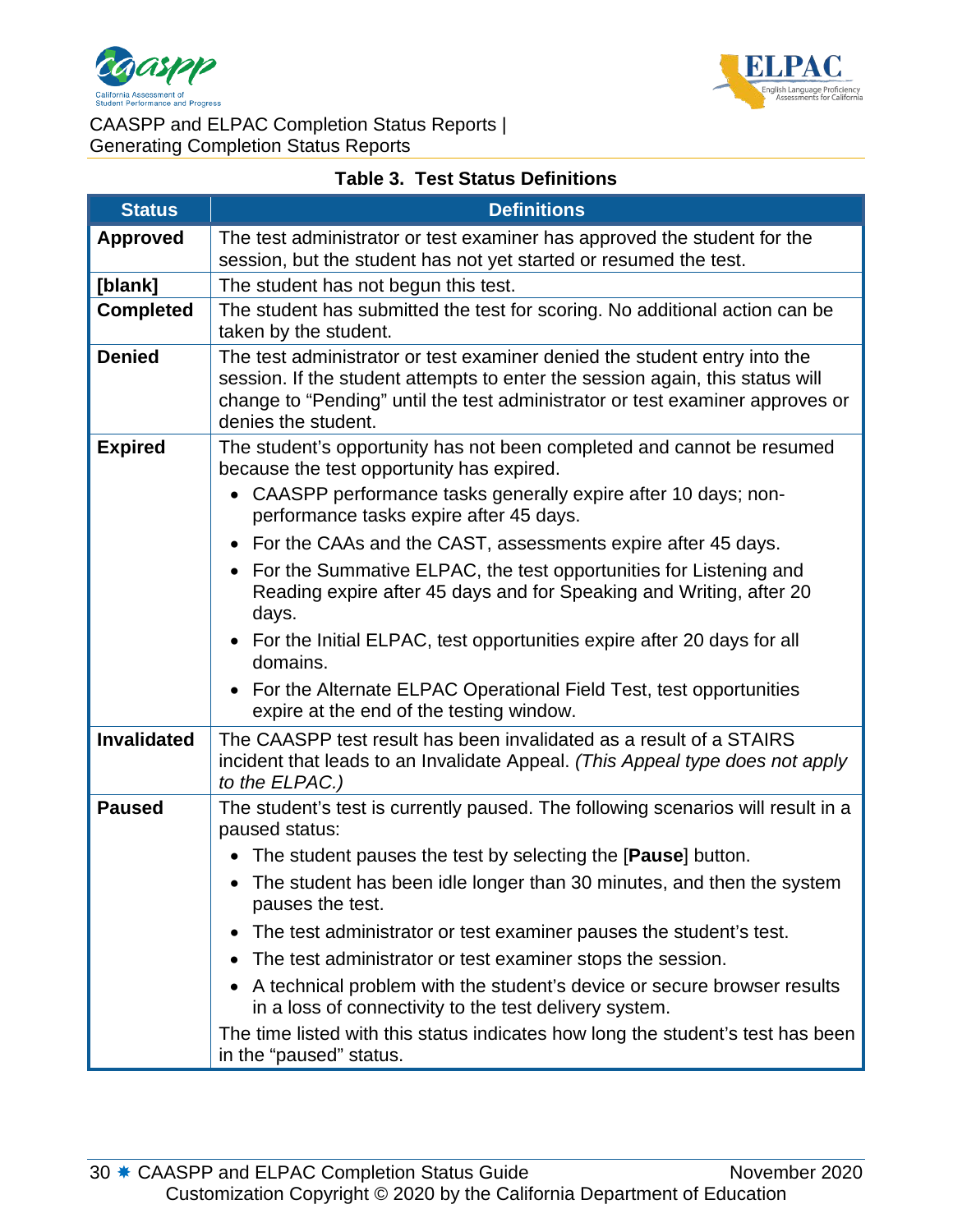



#### [Table 3](#page-33-0) *(continuation)*

| <b>Status</b>    | <b>Definitions</b>                                                                                                                                                                                                                                                                                                                       |
|------------------|------------------------------------------------------------------------------------------------------------------------------------------------------------------------------------------------------------------------------------------------------------------------------------------------------------------------------------------|
| <b>Pending</b>   | The student is awaiting test administrator or test examiner approval for a<br>new test opportunity.                                                                                                                                                                                                                                      |
|                  | For the CAASPP assessments in the current testing administration, one<br>opportunity is available per student per test for the Smarter Balanced<br>Summative Assessments for ELA and mathematics, the CAST, the<br>CAAs for ELA and mathematics.                                                                                         |
|                  | Each embedded performance task administered as part of the CAA for<br>Science is one opportunity, for a total of four.                                                                                                                                                                                                                   |
|                  | Three opportunities are available for each ICA.                                                                                                                                                                                                                                                                                          |
|                  | Each ELPAC domain that is administered online is its own opportunity,<br>with a maximum total of four opportunities.                                                                                                                                                                                                                     |
|                  | Ninety-nine opportunities (i.e., unlimited) are available for the IABs.                                                                                                                                                                                                                                                                  |
| <b>Reported</b>  | All quality assurance and scoring work is complete, and the results will be<br>posted on the Online Reporting System when made available.                                                                                                                                                                                                |
|                  | For interim assessments, results will be posted on the Interim Assessment<br>Reporting System when made available.                                                                                                                                                                                                                       |
| <b>Review</b>    | The student has answered all test items and is currently reviewing the<br>answers before submitting the test. (A test with a "review" status is not<br>considered complete.)                                                                                                                                                             |
| <b>Scored</b>    | The test delivery system has processed the student's responses to items on<br>the test.                                                                                                                                                                                                                                                  |
| <b>Started</b>   | The student has started the test and is actively testing.                                                                                                                                                                                                                                                                                |
| <b>Submitted</b> | The test has been submitted for quality assurance review and validation<br>before scores can be released. A quality assurance engine examines<br>submitted tests for a number of statistical elements before they are reported,<br>including reviews for scoring errors. Results with this status are not yet<br>available to be viewed. |
| <b>Suspended</b> | The student is awaiting test administrator or test examiner approval to<br>resume a test opportunity.                                                                                                                                                                                                                                    |

### <span id="page-34-0"></span>**Test Administrator Report**

The Test Administrator Report provides information about the test sessions that match the search parameters, the name of the test administrator or test examiner for the sessions, and the number of students associated with each of those sessions. For the Test Administrator Report, the date range is a required field. The test administrator or test examiner name is an optional field, but without a test administrator or test examiner's name, the date range must not exceed 15 calendar days from the date the report is generated.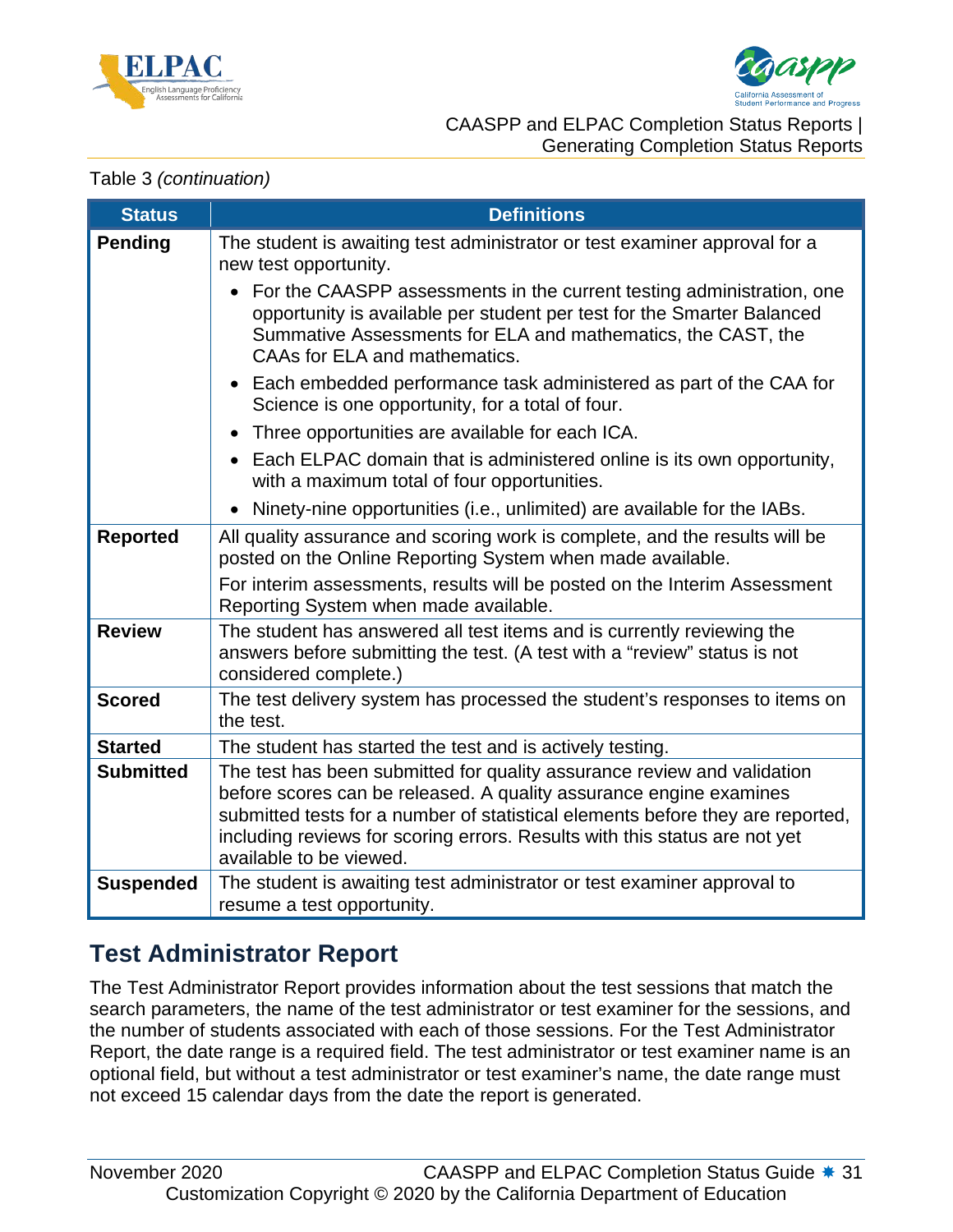



Take the following steps to access the Test Administrator Report:

1. Select the *students whose most recent* radio button in "Step 3: Get Specific" of the *Plan and Manage Testing* screen, as shown in [figure 21.](#page-35-1)

| <b>Get Specific</b>                                                                                                                                            |
|----------------------------------------------------------------------------------------------------------------------------------------------------------------|
| have<br>students who<br>completed ▼<br>Any v opportunity in the selected administration<br>$\bullet$<br>$\circ$                                                |
| students on their $\vert$ Any $\blacktriangledown$ opportunity in the selected administration, and have a status of None selected<br>$\circ$<br>v              |
| $SSID \triangleright$<br>search student(s) by<br>Enter up to 20 SSID(s) separated by commas<br>$\circ$                                                         |
| students whose current opportunity will expire in<br>$\circ$<br>days.                                                                                          |
| 雦<br>雦<br>and 09/17/2019<br>09/09/2019<br>$^{\circ}$<br>students whose most recent<br>SessionID <sub>V</sub><br>SessionID (optional)<br>between<br>was<br>days |
| <b>Export Report</b><br><b>Generate Report</b>                                                                                                                 |

**Figure 21. "Step 3: Get Specific***"* **of the** *Plan and Manage Testing* **screen**

- <span id="page-35-1"></span>2. Enter a date range; a report will not be generated without a date range.
- 3. The Test Administrator Report [\(figure 22\)](#page-35-2) is generated.

| Test Administrator Name | $\triangleq$ Session ID | $\frac{1}{2}$ # of Students in Session | $\triangleq$ # of Test IDs in Session | Wiew | $\parallel$ Export |
|-------------------------|-------------------------|----------------------------------------|---------------------------------------|------|--------------------|
| LastName, FirstName     | UAT-00D6-3              |                                        |                                       | View | Export             |
| LastName, FirstName     | UAT-0F91-3              |                                        |                                       | View | Export             |

**Figure 22. Test Administrator Report**

### <span id="page-35-2"></span>*Features of the Test Administrator Report*

Similar to the Online Testing Progress Report, the Test Administrator Report allows columns to be hidden or shown, data to be sorted, and the general tools available on the screen to be utilized.

Additionally, the Test Administrator Report allows the generation of or exporting of the Online Testing Progress Report for the selected test administrator or test examiner and session. [Table 4](#page-35-0) identifies the columns in the Test Administrator Report, and [table 5](#page-36-0) identifies the Test Administrator Report tools.

<span id="page-35-0"></span>

| <b>Column</b>                            | <b>Description</b>                                                    |
|------------------------------------------|-----------------------------------------------------------------------|
| <b>Test Administrator</b><br><b>Name</b> | Test administrator or test examiner's name (first name, last<br>name) |
| <b>Session ID</b>                        | The Session ID to which the tests are linked                          |
| # of Students in<br><b>Session</b>       | The number of students testing or tested in the specified session     |

**Table 4. Test Administrator Report Columns**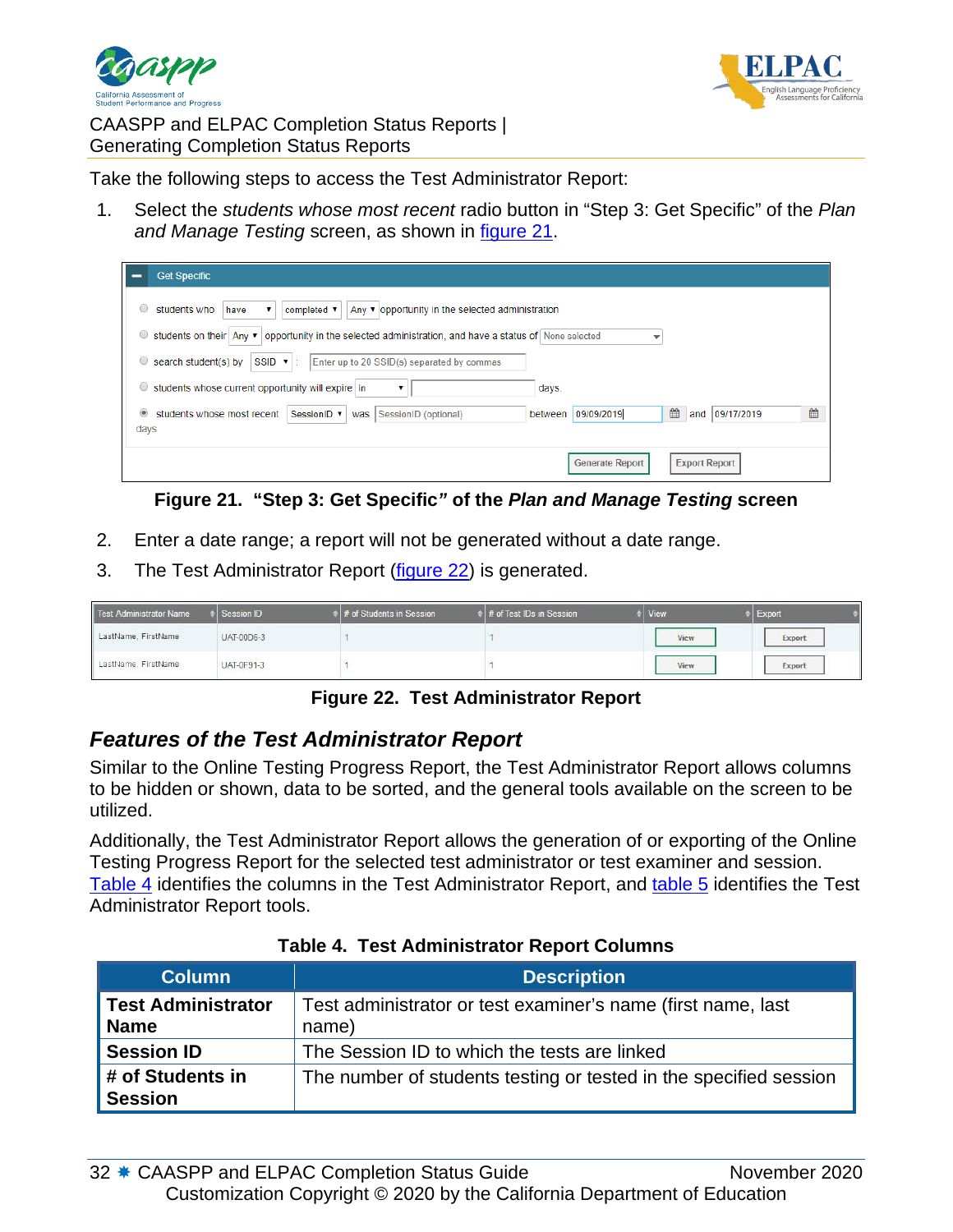



#### [Table 4](#page-35-0) *(continuation)*

| <b>Column</b>                      | <b>Description</b>                                                                                                                                                                                                                                                                                                                                                                 |
|------------------------------------|------------------------------------------------------------------------------------------------------------------------------------------------------------------------------------------------------------------------------------------------------------------------------------------------------------------------------------------------------------------------------------|
| # of Test IDs in<br><b>Session</b> | The number of test IDs that have been generated for the session<br>• A test ID is a unique identifier used by the software that says<br>which test[s] students may take in a given session. A test<br>session where the test administrator or test examiner has<br>selected the grade three adaptive mathematics test and the<br>grade four ELA performance task has two test IDs. |

#### **Table 5. Test Administrator Report Tools**

<span id="page-36-0"></span>

| <b>Tools</b> | <b>Description</b>                                                                                                                                                                                                                                                   |
|--------------|----------------------------------------------------------------------------------------------------------------------------------------------------------------------------------------------------------------------------------------------------------------------|
| <b>View</b>  | Allows the user to generate the Online Testing Progress Report<br>for the selected test administrator or test examiner and session<br>• For information on the Online Testing Progress Report, refer<br>to the Online Testing Progress Report subsection previously. |
| Export       | Allows the user to export the Online Testing Progress Report for<br>the selected test administrator or test examiner and session                                                                                                                                     |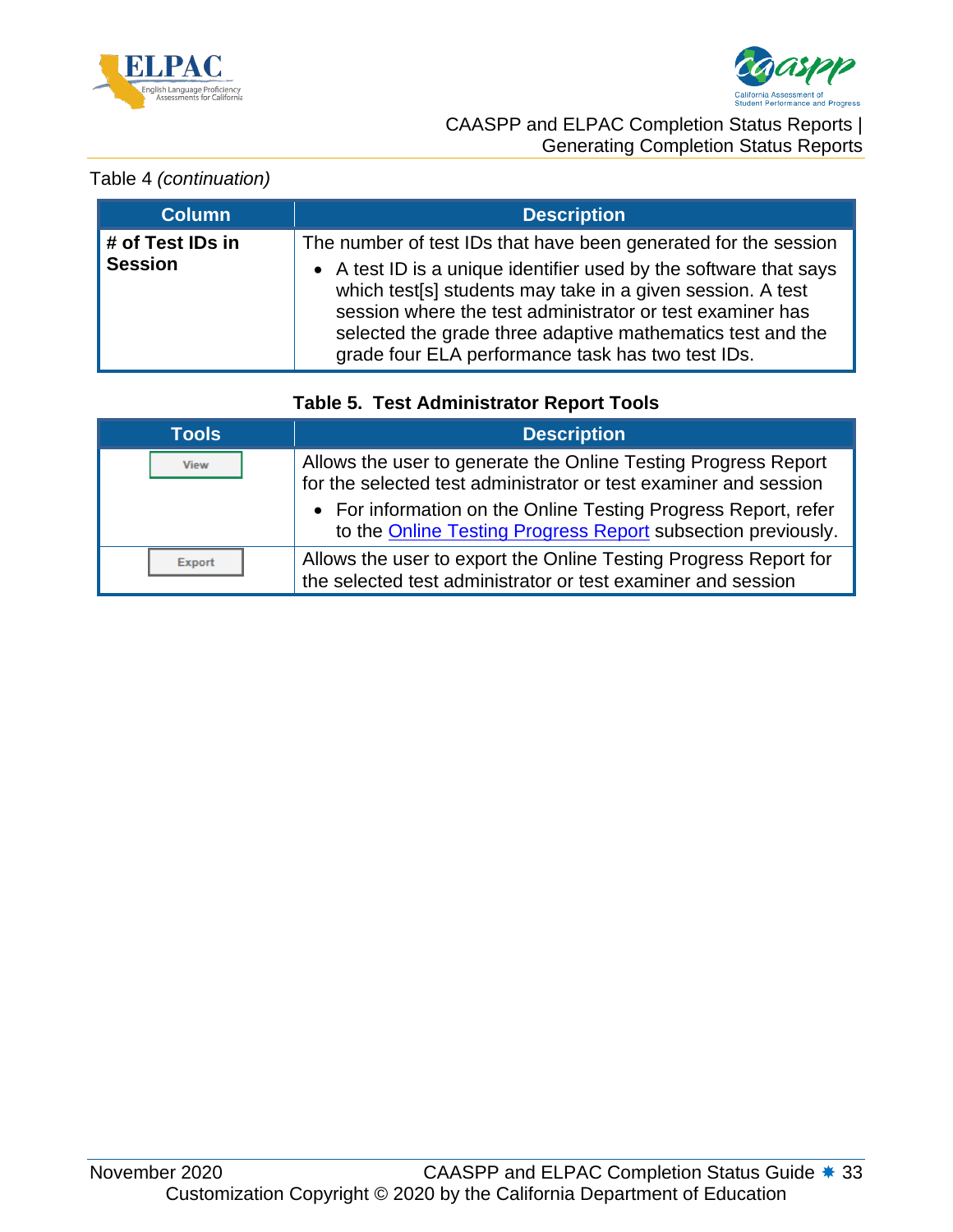



## <span id="page-37-0"></span>**Test Completion Rates Reports**

**Note:** The Completion Status interface uses the term "test administrator" to indicate both the test administrator and test examiner roles.

Local educational agency (LEA)- and school-level users may generate a Microsoft Excel spreadsheet that displays the total number of students who have started and completed each test. The spreadsheet also provides information about the number of students who are associated with the selected entity. The reports can be viewed in Microsoft Excel and uploaded into most data analysis programs.

The reports, described in [table 6,](#page-37-1) can be generated at different user levels for all tests or for one specific test. Refer to [table 7](#page-40-0) for a detailed description of each column provided in the report.

> **Warning:** Reports show student information, which is secure data. Adhere to school security policies as well as to security requirements outlined in the signed *Test Security Agreement* (LEA California Assessment of Student Performance and Progress [CAASPP] and English Language Proficiency Assessments for California [ELPAC] coordinators and CAASPP and ELPAC test site coordinators) and *Test Security Affidavit* (test administrators, test examiners and others having access to tests) to ensure this data remains protected.

<span id="page-37-1"></span>

| <b>Report Type</b>                              | <b>Description</b>                                                                                  | <b>Access</b>                                                                                                                                                                                                          |
|-------------------------------------------------|-----------------------------------------------------------------------------------------------------|------------------------------------------------------------------------------------------------------------------------------------------------------------------------------------------------------------------------|
| <b>District Test</b><br><b>Completion Rates</b> | This report contains data for the<br>selected LEA.                                                  | LEA-level users may generate a<br>report for the LEA(s) with which<br>they are associated in the Test<br><b>Operations Management System</b><br>(TOMS).                                                                |
| <b>School Test</b><br><b>Completion Rates</b>   | This report contains data for the<br>selected school or for all the<br>schools in the selected LEA. | LEA-level users may generate<br>this report for all schools under<br>the LEA's jurisdiction, while<br>school-level users may generate<br>a report for the school(s) with<br>which the users are associated<br>in TOMS. |

#### **Table 6. Test Completion Rates Reports**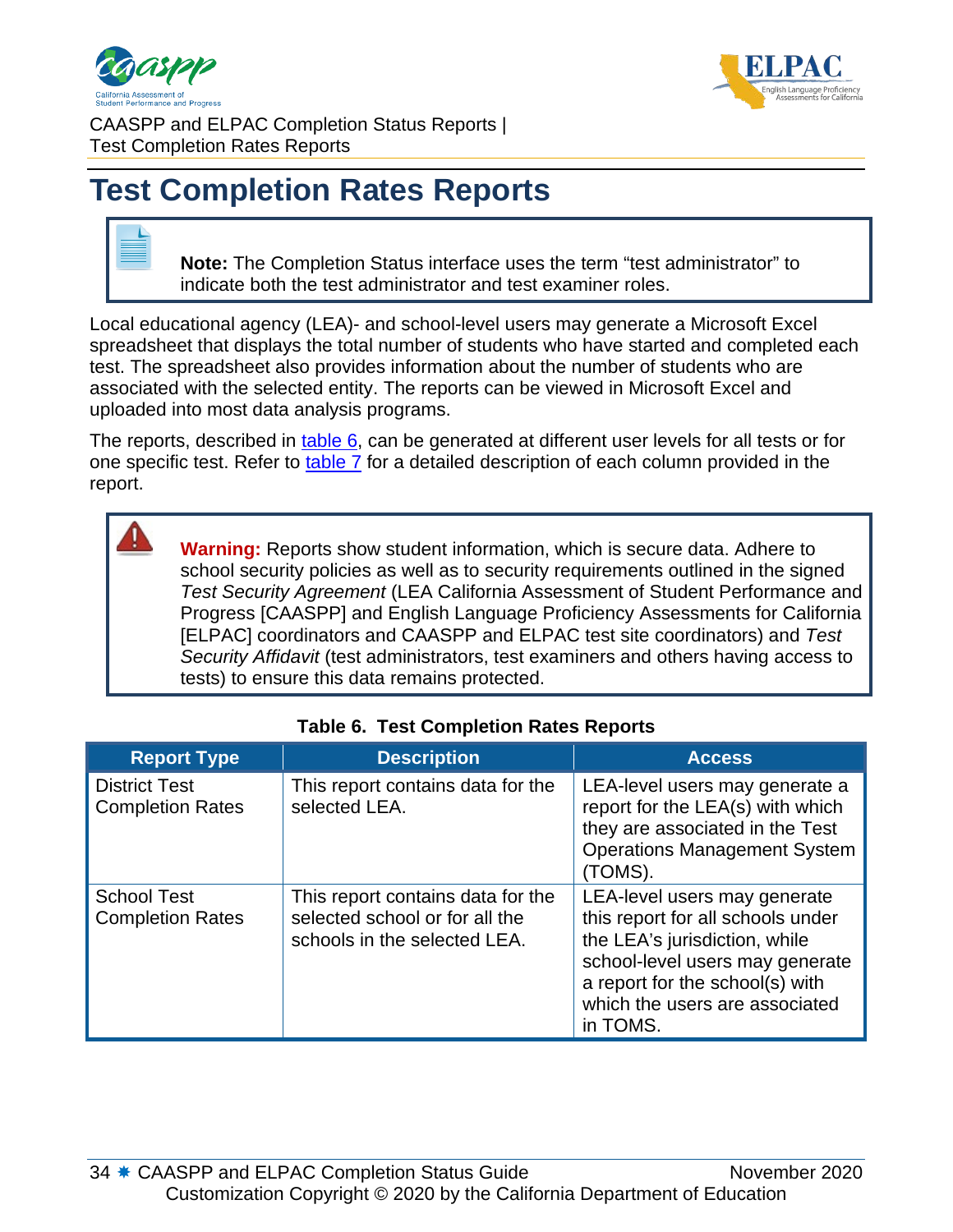



## <span id="page-38-0"></span>**Accessing a Test Completion Rates Report**

The Test Completion Rates Report may be generated by selecting the *Test Completion Rates* option from the *Completion Status Reports* drop-down list, shown in [figure 23.](#page-38-1)



**Figure 23.** *Completion Status Reports* **drop-down list**

### <span id="page-38-1"></span>**Select the Test Completion Rates Report Parameters and Generating the Report**

The parameters required for generating a Test Completion Rates Report include selecting the test instrument, the current administration year, the report type, and the test IDs intended to be included in the report. [Figure 24](#page-38-2) shows the *Test Completion Rates* options.

| <b>Report Criteria</b> |                                                              |                              |                               |
|------------------------|--------------------------------------------------------------|------------------------------|-------------------------------|
|                        | *ReportTypes: School Test Completion F $\blacktriangleright$ | Test Instrument: Smarter ICA | $\checkmark$                  |
| *District:             | $\check{ }$                                                  | Administration: 2020-2021 ↓  |                               |
|                        | *School: All selected (24)                                   |                              | *Test Name: All selected (36) |
|                        |                                                              | <b>Export Report</b>         |                               |

**Figure 24.** *Test Completion Rates* **options**

<span id="page-38-2"></span>

|--|

#### **Step 1. Select a Report**

Select the desired report from the *ReportTypes* drop-down list, which displays all reports available based upon the user's role. For example, a school-level user will only have permission to generate the School Test Completion Rates Report.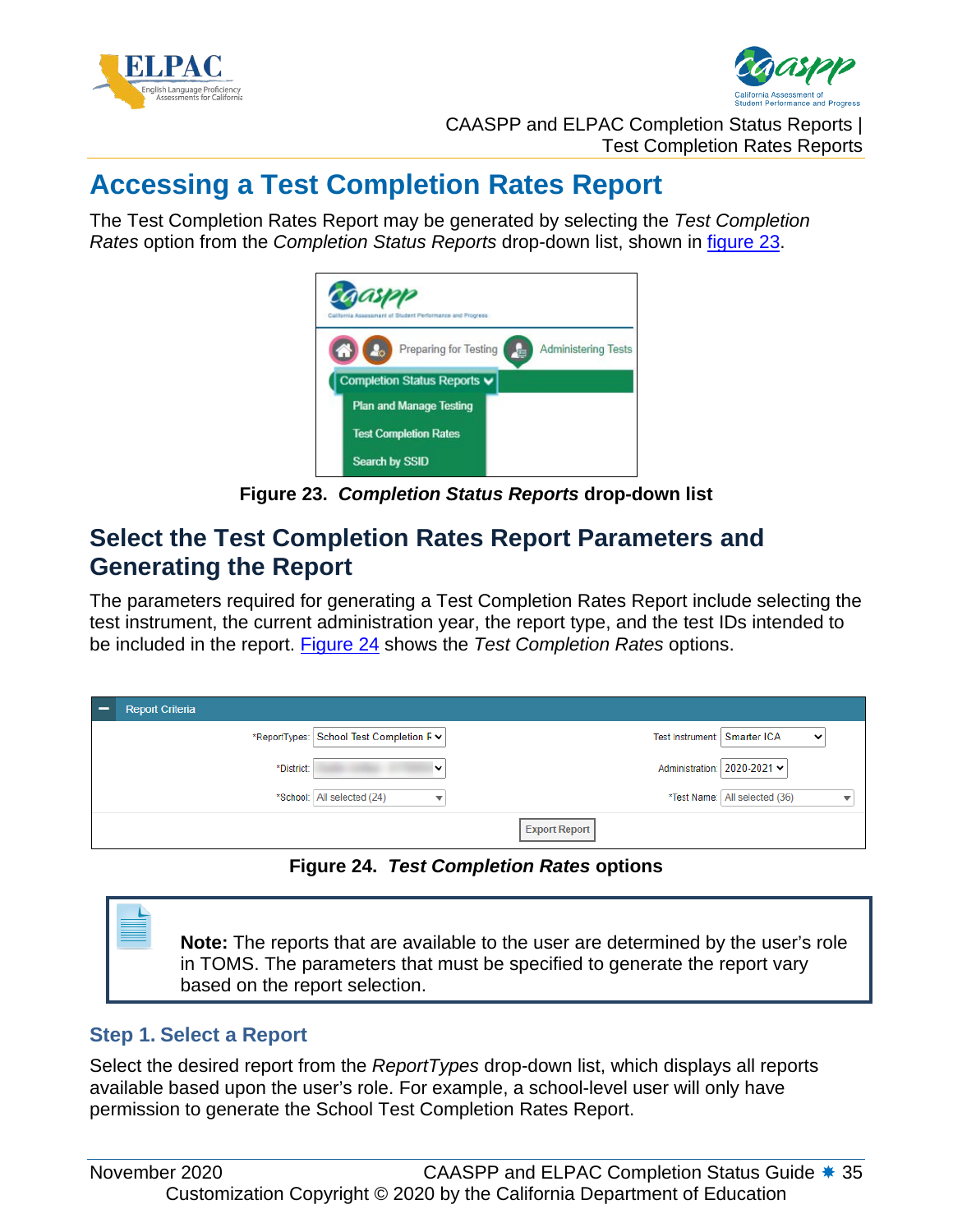

#### **Step 2. Select an Entity**

Select the desired LEA and school from the fields that are displayed based on the selected report.

> **Note**: For most users, the entity will be preselected. If a user is associated with more than one LEA or school, the user will have the ability to generate a report for each of the entities for which that user has rights.

#### **Step 3. Select a Test Instrument**

Select the test type from the *Test Instrument* drop-down list.

#### **Step 4. Select an Administration**

Select the current administration year from the *Administration* drop-down list. (This is the only option.)

#### **Step 5. Select Test Name**

**Notes:** 

Select a single test or all tests for viewing. The default value is set to "All selected."

#### **Step 6. Generate the Report**

**Warning:** Reports show student information, which is secure data. Adhere to school security policies to ensure this data remains protected.

- For all CAASPP tests, students for whom the Not tested due to medical emergency (NTE) and Parent/Guardian exemption (PGE) condition codes have been associated are represented in the denominator of the Test Completion Rates Reports.
- For the Summative and Initial ELPAC, students for whom a domain has been exempted or for whom the Alternate ELPAC Operational Field Test has been assigned are represented in the denominator of the Test Completion Rates Report.
- The California Spanish Assessment (CSA) is administered within the test delivery system and is included in the Test Completion Rates Report.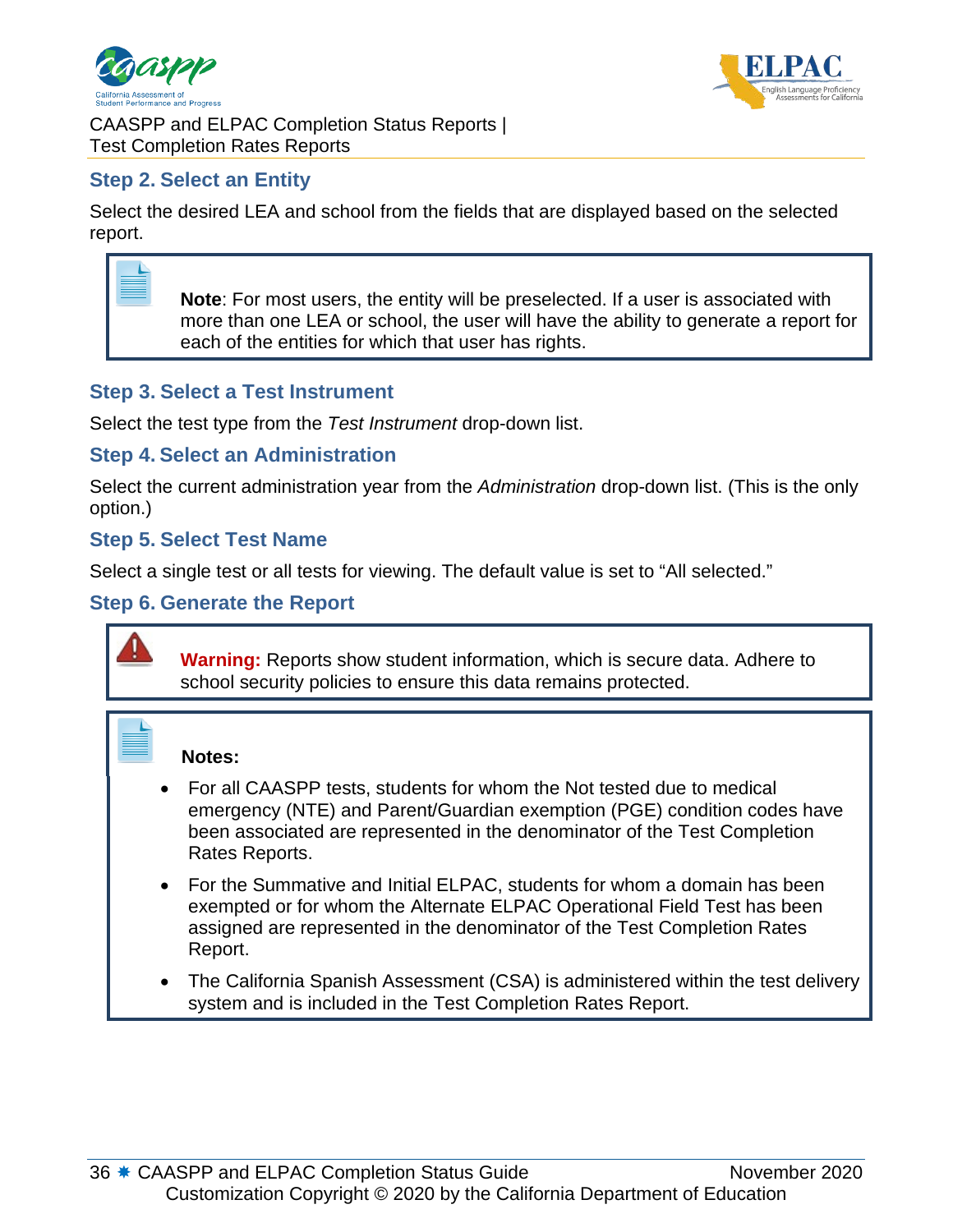



Generate the report by selecting the [**Export Report**] button. This will create the report in an Excel spreadsheet, which can be saved or viewed. [Figure 25](#page-40-1) is a sample of an LEA-level Test Completion Rates spreadsheet report. [Table 7](#page-40-0) lists the column descriptions in the report that is produced.

| Date | Test | <b>Test Name</b>                                                                             | <b>District ID</b>            | District Name School ID | <b>School Name</b>     | <b>Total</b> | Total<br><b>Student Student</b> | Total<br>Student Started Completed Started Completed | Percent Percent |       |
|------|------|----------------------------------------------------------------------------------------------|-------------------------------|-------------------------|------------------------|--------------|---------------------------------|------------------------------------------------------|-----------------|-------|
|      |      | 8/24/2020 5:00:00 AM 2020-2021 Smarter ICA   Grade 6 ELA - Interim Assessment (ICA - Part 1) | 1111111111111 Sample Unified  |                         | A Sample School        |              |                                 |                                                      | 0.00%           | 0.00% |
|      |      | 8/24/2020 5:00:00 AM 2020-2021 Smarter ICA Grade 6 ELA - Performance Task (ICA - Part 2)     | 1111111111111 Sample Unified  |                         | <b>B</b> Sample School |              |                                 |                                                      | 0.00%           | 0.00% |
|      |      | 8/24/2020 5:00:00 AM 2020-2021 Smarter ICA Grade 6 MATH - Interim Assessment (ICA - Part 1)  | 1111111111111 Sample Unified  |                         | C Sample School        |              |                                 |                                                      | 0.00%           | 0.00% |
|      |      | 8/24/2020 5:00:00 AM 2020-2021 Smarter ICA Grade 6 MATH - Performance Task (ICA - Part 2)    | 1111111111111 Sample Unified  |                         | D Sample School        |              |                                 |                                                      | 0.00%           | 0.00% |
|      |      | 8/24/2020 5:00:00 AM 2020-2021 Smarter ICA Grade 3 ELA - Interim Assessment (ICA - Part 1)   | 1111111111111 Sample Unified  |                         | E Sample School        | 28           |                                 |                                                      | 0.00%           | 0.00% |
|      |      | 8/24/2020 5:00:00 AM 2020-2021 Smarter ICA Grade 3 ELA - Interim Assessment (ICA - Part 1)   | 1111111111111 Sample Unified  |                         | F Sample School        | $^{128}$     |                                 |                                                      | 0.00%           | 0.00% |
|      |      | 8/24/2020 5:00:00 AM 2020-2021 Smarter ICA Grade 3 ELA - Performance Task (ICA - Part 2)     | 11111111111111 Sample Unified |                         | G Sample School        | $^{28}$      |                                 |                                                      | 0.00%           | 0.00% |
|      |      | 8/24/2020 5:00:00 AM 2020-2021 Smarter ICA Grade 3 MATH - Interim Assessment (ICA - Part 1)  | 1111111111111 Sample Unified  |                         | H Sample School        | 28           |                                 |                                                      | 0.00%           | 0.00% |
|      |      | 8/24/2020 5:00:00 AM 2020-2021 Smarter ICA Grade 3 MATH - Interim Assessment (ICA - Part 1)  | 1111111111111 Sample Unified  |                         | I Sample School        | 128          |                                 |                                                      | 0.00%           | 0.00% |
|      |      | 8/24/2020 5:00:00 AM 2020-2021 Smarter ICA Grade 3 MATH - Performance Task (ICA - Part 2)    | 11111111111111 Sample Unified |                         | J Sample School        | $\sqrt{28}$  |                                 |                                                      | 0.00%           | 0.00% |
|      |      | 8/24/2020 5 00:00 AM 2020-2021 Smarter ICA Grade 4 ELA - Interim Assessment (ICA - Part 1)   | 1111111111111 Sample Unified  |                         | K Sample School        | 42           |                                 |                                                      | 0.00%           | 0.00% |
|      |      | 8/24/2020 5:00:00 AM 2020-2021 Smarter ICA Grade 4 ELA - Performance Task (ICA - Part 2)     | 11111111111111 Sample Unified |                         | L Sample School        | 42           |                                 |                                                      | 0.00%           | 0.00% |
|      |      | 8/24/2020 5:00:00 AM 2020-2021 Smarter ICA Grade 4 MATH - Interim Assessment (ICA - Part 1)  | 11111111111111 Sample Unified |                         | M Sample School        | 42           |                                 |                                                      | 0.00%           | 0.00% |

<span id="page-40-1"></span>**Figure 25. Sample Test Completion Rates Report for tests within the LEA**

|  | Table 7. Test Completion Rates Report Column Descriptions |  |
|--|-----------------------------------------------------------|--|
|  |                                                           |  |

<span id="page-40-0"></span>

| <b>Column</b>         | <b>Description</b>                                                                                                                           |
|-----------------------|----------------------------------------------------------------------------------------------------------------------------------------------|
| <b>Date</b>           | The date and time that the report was generated                                                                                              |
| <b>Administration</b> | Test administration year (Only the current test administration year<br>is reported.)                                                         |
| <b>Test</b>           | Testing program                                                                                                                              |
| <b>Test Name</b>      | The grade, test, and subject or domain that are being reported                                                                               |
| <b>District ID</b>    | The ID number of the reported LEA                                                                                                            |
| <b>District Name</b>  | The name of the reported LEA                                                                                                                 |
| <b>School ID</b>      | The ID number of the reported school                                                                                                         |
|                       | • This column is included in the School Test Completion Rates<br>Report but is not included in the District Test Completion<br>Rates Report. |
| <b>School Name</b>    | The name of the reported school                                                                                                              |
|                       | • This column is included in the School Test Completion Rates<br>Report but is not included in the District Test Completion<br>Rates Report. |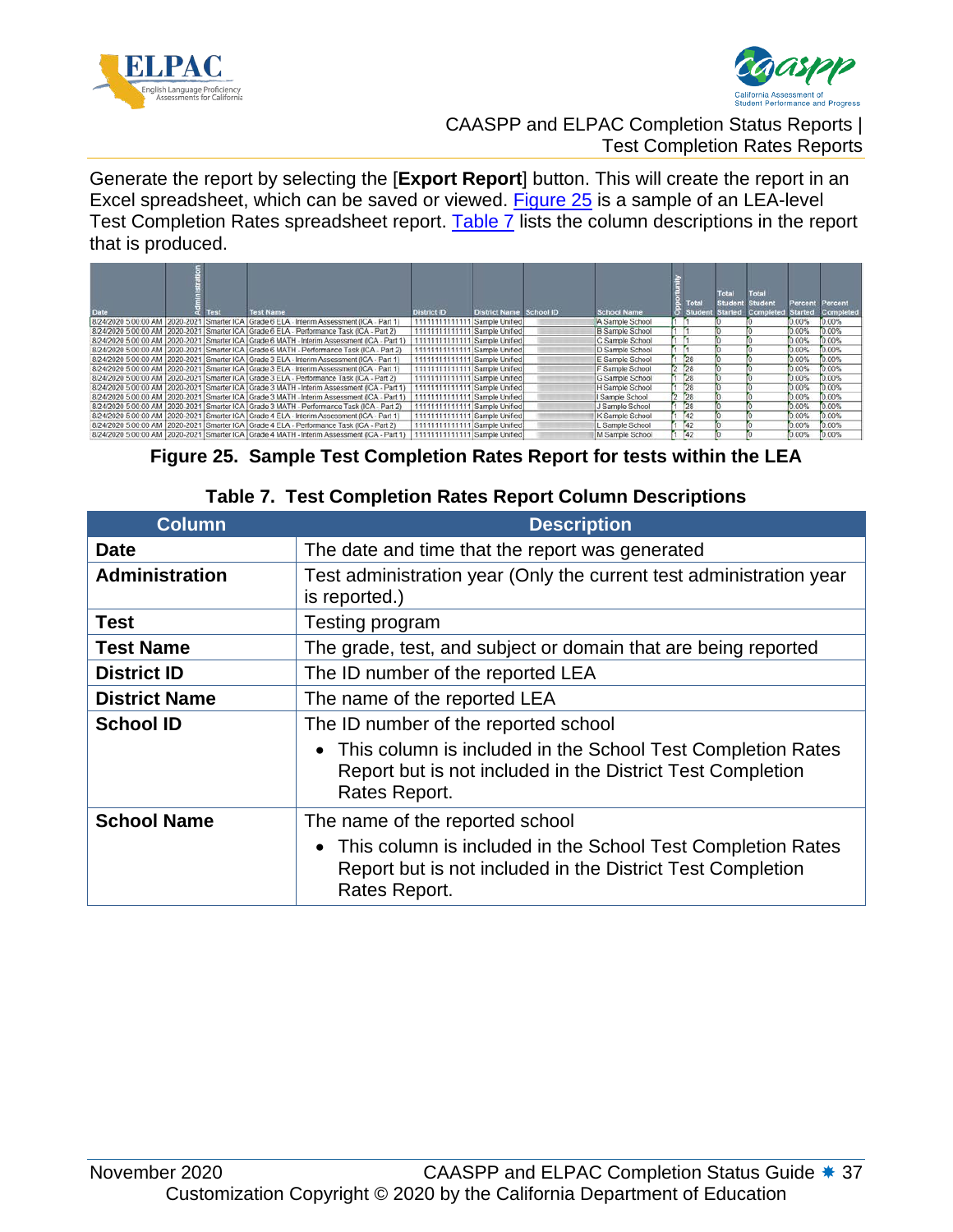



#### [Table 7](#page-40-0) *(continuation one)*

| <b>Column</b>                            | <b>Description</b>                                                                                                                                                                                                                                                                                                                                                                                                                                                                                                                                                                                                                                                                                                                                             |  |
|------------------------------------------|----------------------------------------------------------------------------------------------------------------------------------------------------------------------------------------------------------------------------------------------------------------------------------------------------------------------------------------------------------------------------------------------------------------------------------------------------------------------------------------------------------------------------------------------------------------------------------------------------------------------------------------------------------------------------------------------------------------------------------------------------------------|--|
| <b>Opportunity</b>                       | The test opportunity number that is being reported<br>For the current testing administration, one opportunity is<br>available per student per test for the following assessments:<br>- Smarter Balanced Summative Assessments for English<br>language arts/literacy (ELA) and mathematics<br>- California Science Test<br>- CAAs for ELA and mathematics<br>- CSA<br>- Summative and Initial ELPAC (each domain)<br>- Alternate ELPAC<br>• Each embedded performance task administered as part of the<br>CAA for Science is one opportunity, for a total of four.<br>Three opportunities are available for each Interim<br><b>Comprehensive Assessment.</b><br>Ninety-nine opportunities (i.e., unlimited) are available for the<br>Interim Assessment Blocks. |  |
| <b>Total Student</b>                     | The number of students associated with the LEA or school in<br><b>TOMS</b><br>For all CAASPP tests, students for whom the Not tested due<br>$\bullet$<br>to medical emergency (condition code NTE) or Parent/<br>Guardian exemption (condition code PGE) has been assigned<br>are represented in the denominator of the Test Completion<br>Rates Reports.<br>For the Summative and Initial ELPAC, students for whom a<br>$\bullet$<br>domain has been exempted or for whom the Alternate ELPAC<br>Operational Field Test has been assigned are represented in<br>the denominator of the completion reports.<br>This number will not be used for accountability purposes and<br>is purely informational.                                                        |  |
| <b>Total Student Started</b>             | The number of students who have started the test                                                                                                                                                                                                                                                                                                                                                                                                                                                                                                                                                                                                                                                                                                               |  |
| <b>Total Student</b><br><b>Completed</b> | The number of students who have finished the test and submitted<br>the test for scoring<br>This number includes completion rates for students whose test<br>administrator or test examiner entered results into the Data<br>Entry Interface.                                                                                                                                                                                                                                                                                                                                                                                                                                                                                                                   |  |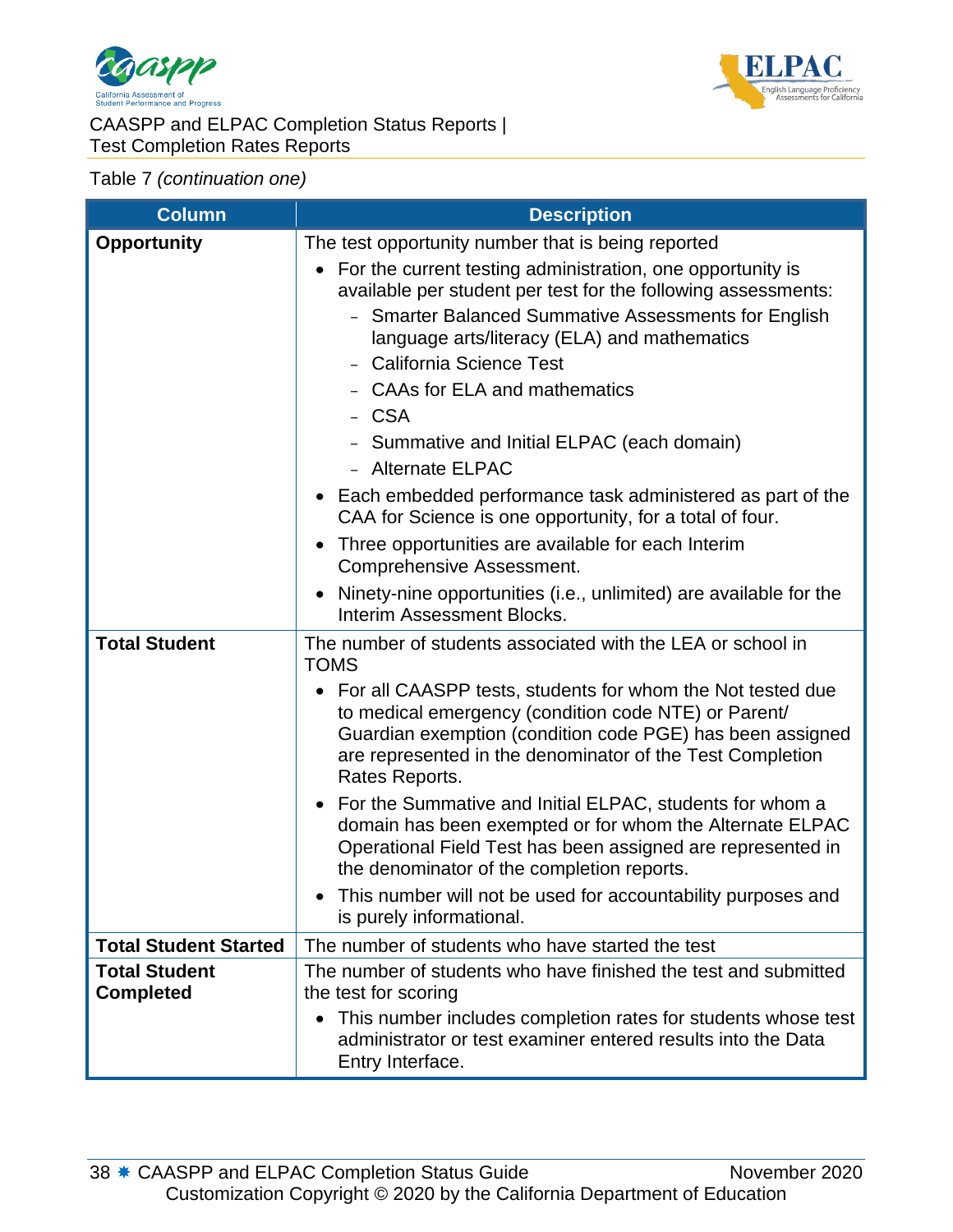



#### [Table 7](#page-40-0) *(continuation two)*

| <b>Column</b>            | <b>Description</b>                                                                                                                                          |
|--------------------------|-------------------------------------------------------------------------------------------------------------------------------------------------------------|
| <b>Percent Started</b>   | The percentage of students who have started the test out of the<br>total number of students registered with the LEA or school in<br>TOMS to take the test   |
| <b>Percent Completed</b> | The percentage of students who have completed the test out of<br>the total number of students registered with the LEA or school in<br>TOMS to take the test |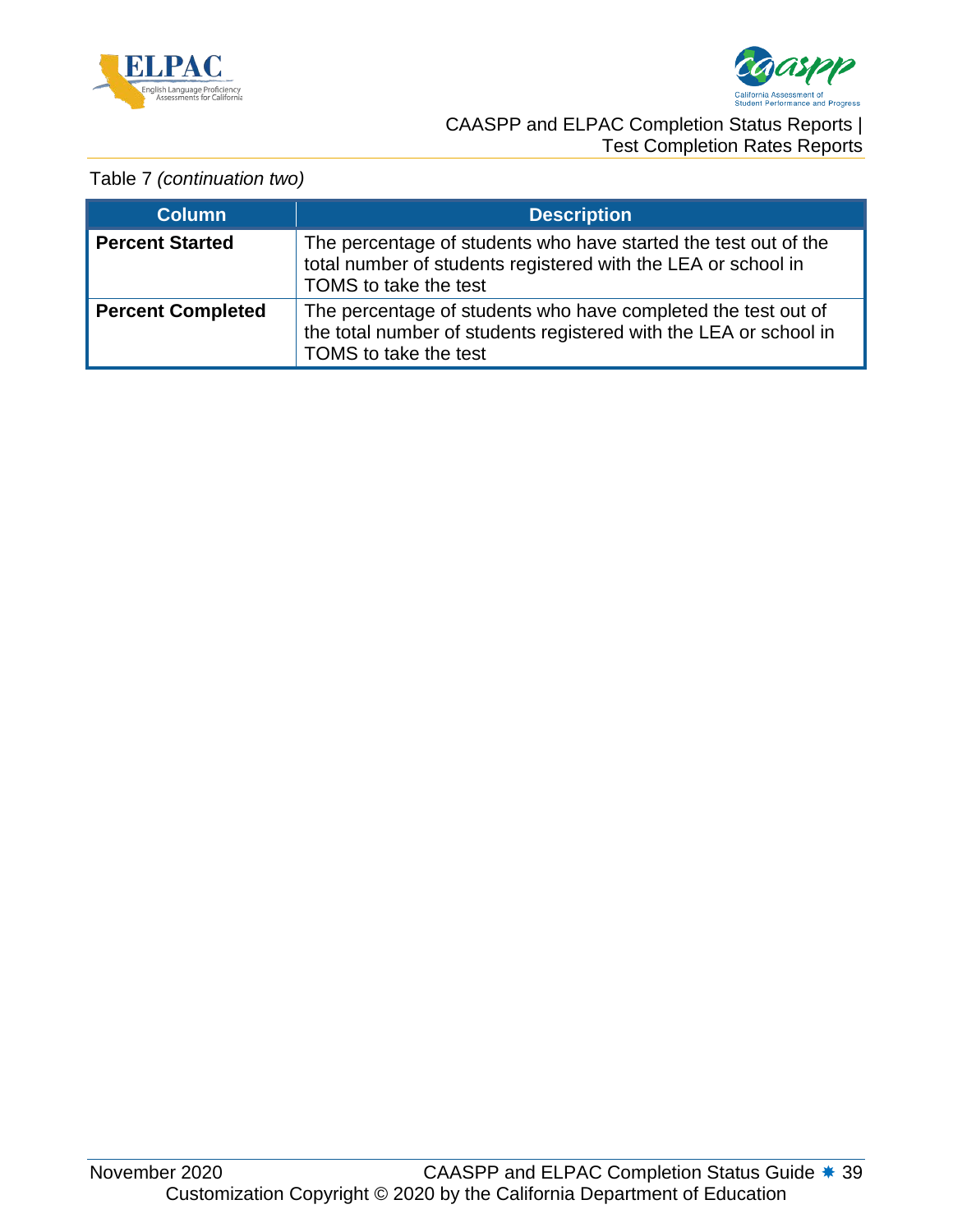



## *This page is left blank intentionally.*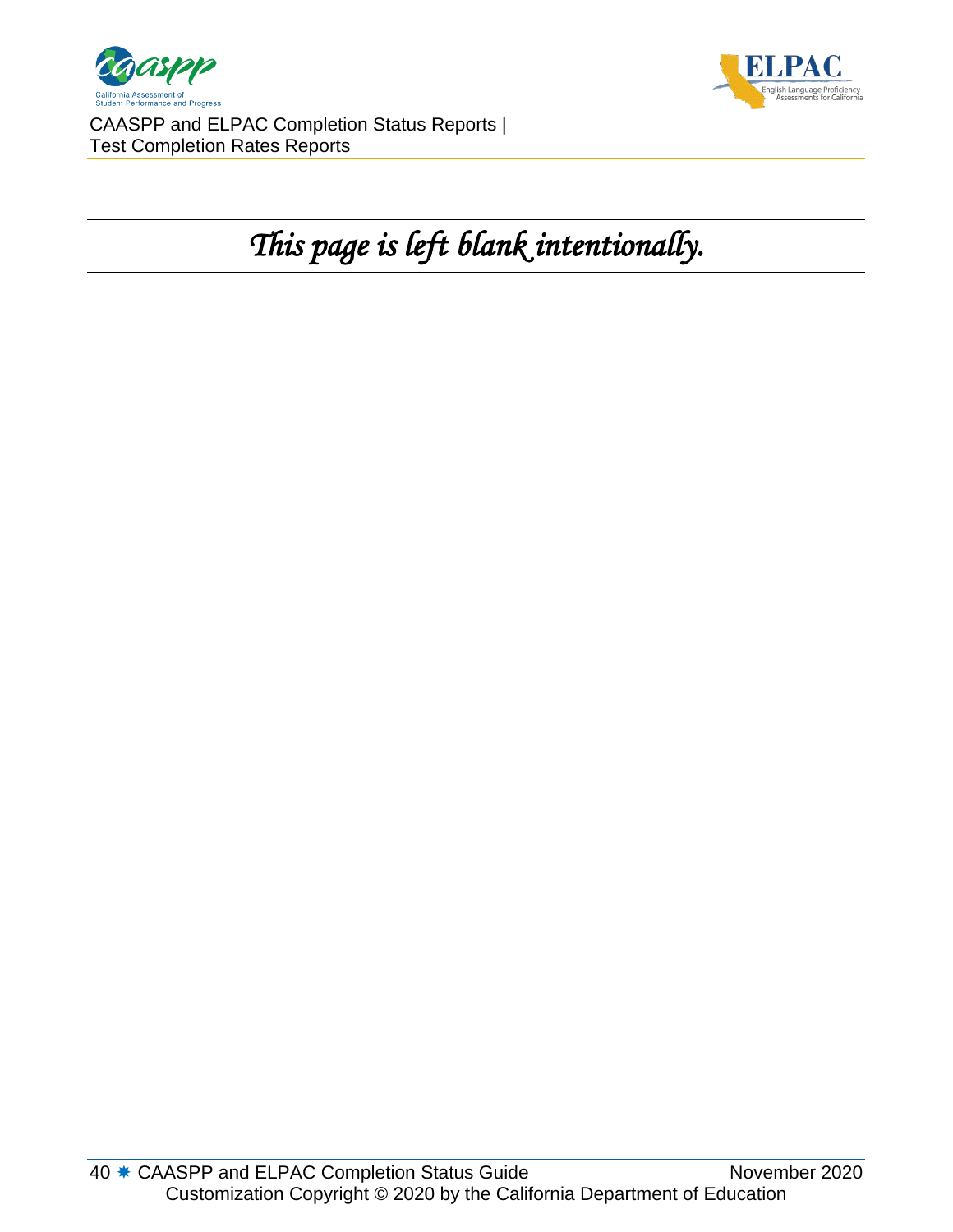# <span id="page-44-1"></span><span id="page-44-0"></span>**Chapter 3. Appendices**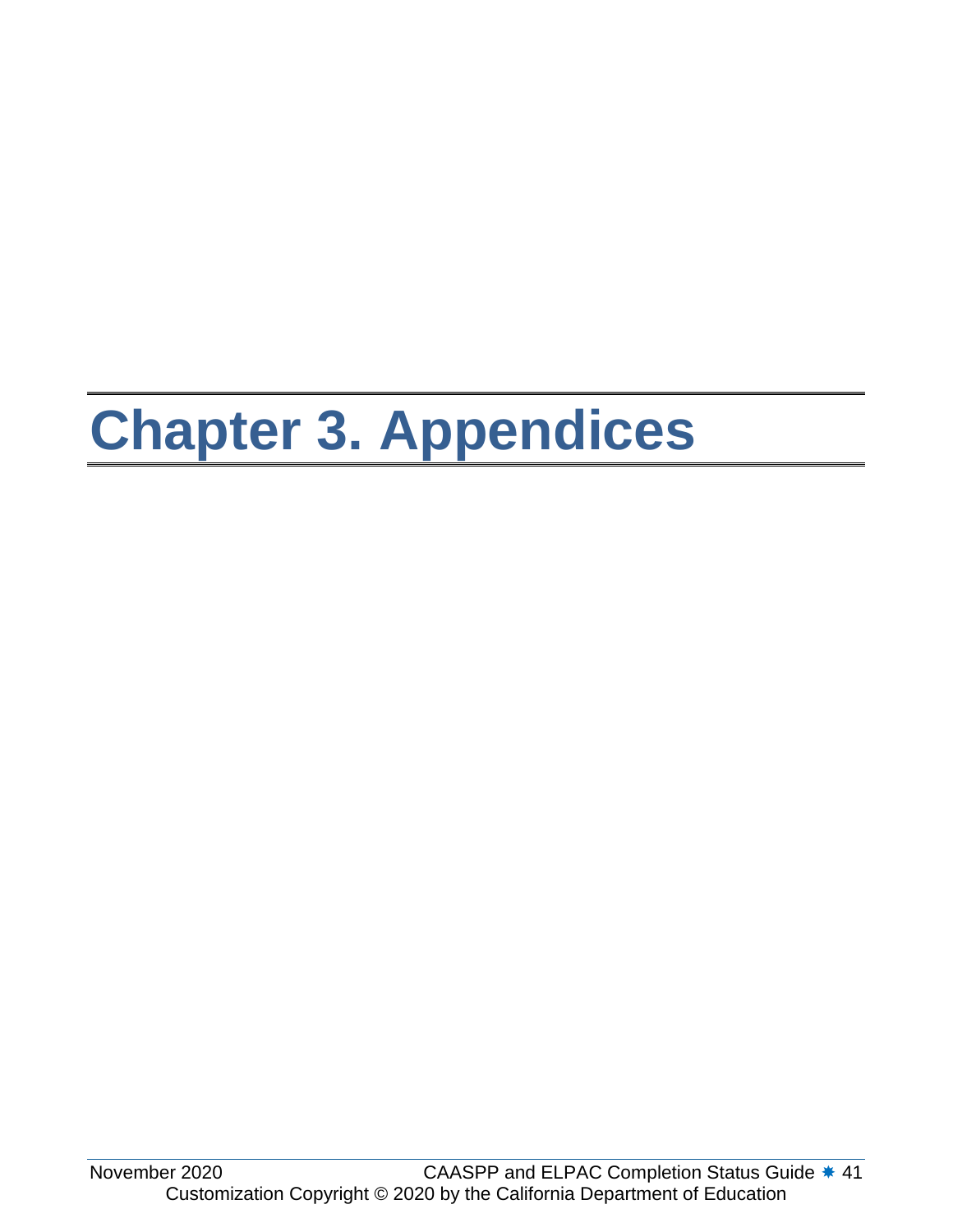



Appendices | User Support

## <span id="page-45-0"></span>**User Support**

For answers to questions that this document does not answer, test administrators, test examiners, and California Assessment of Student Performance and Progress (CAASPP) and English Language Proficiency Assessments for California (ELPAC) test site coordinators should contact the local educational agency (LEA) CAASPP or ELPAC coordinator, who will contact the California Technical Assistance Center (CalTAC).

## <span id="page-45-1"></span>**CalTAC for LEA CAASPP and ELPAC Coordinators**

When CalTAC is contacted, the representative will ask for as much detail as possible about the issue(s) encountered.

CalTAC Help Desk for LEA CAASPP and LEA ELPAC Coordinators

Toll-Free Phone Support: 800-955-2954

Email Support: [caltac@ets.org](mailto:caltac@ets.org)

Websites:<https://www.caaspp.org/> and<https://www.elpac.org/>

*Always* include the following information:

- Information technology/network contact person and contact information
- Statewide Student Identifier(s) of affected students
- Operating system and secure browser version information
- Any error messages and codes that appeared, if applicable
- Information about the network configuration:
	- Wired or wireless internet network setup

**Warning:** *Never* **provide any other student information, as doing so may violate Family Educational Rights and Privacy Act policies.**